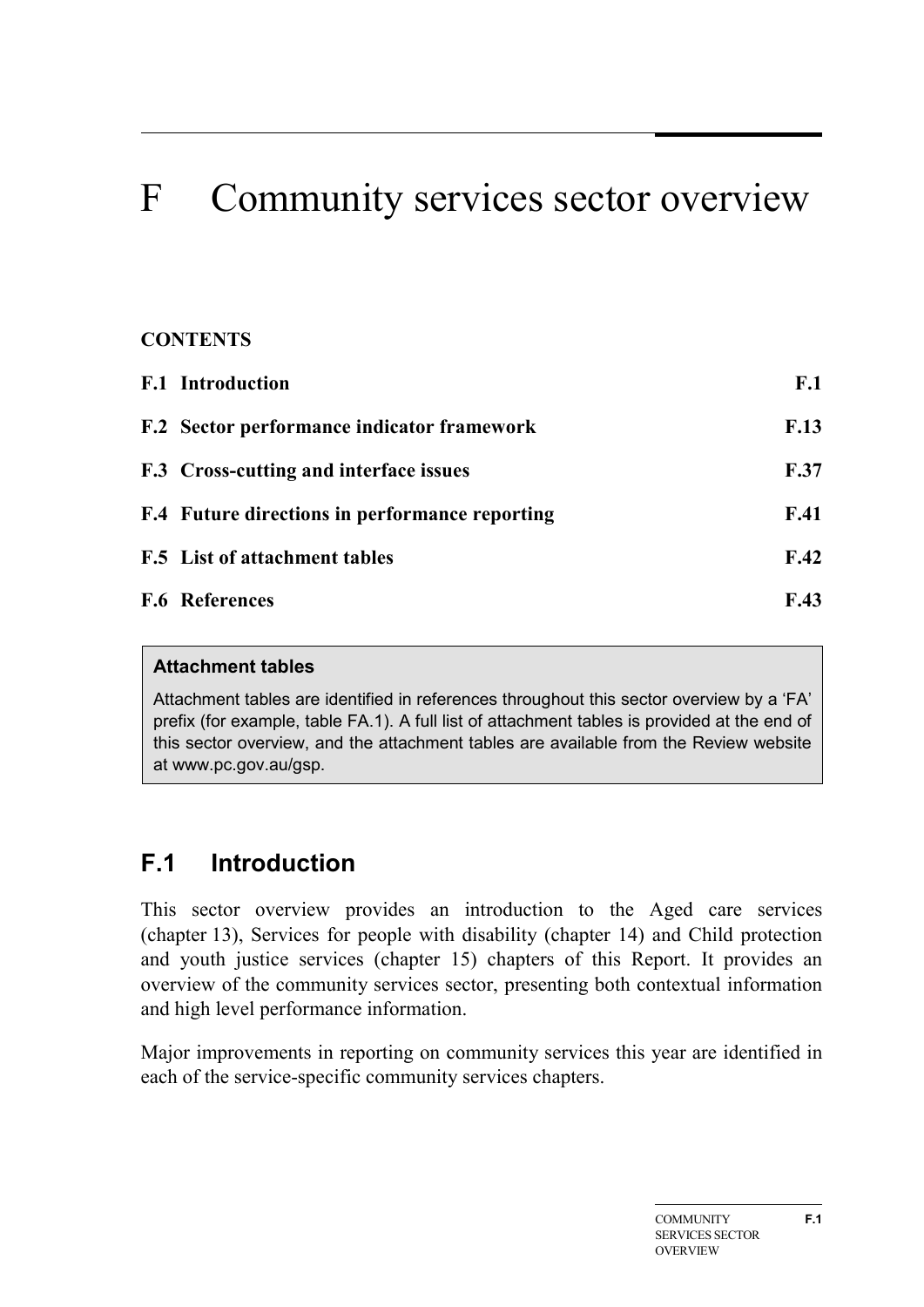## *Policy context*

Families are the principal providers of care for children, older people and people with disability (ABS 2010; Australian Government 2008). Community services aim to:

- support families to fulfil their caring roles
- provide care when families are unable to
- provide interventions when a person's needs are not able to be met within the community without special intervention.

Community services provide support to sustain and nurture the functioning of individuals, families and groups, to maximise their potential and to enhance community wellbeing (Australian Council of Social Service 2009). Although community services generally target individuals, they can be delivered at an institutional level. Services are typically provided by government and the not-for-profit sector, but the for-profit sector also has an important role (for example, as owners of aged care facilities). Community services also contribute to the development of community infrastructure to service needs (AIHW 2005).

# **Sector scope**

Although there is a broad understanding of the nature of community services, the sector is complex, and consistent aggregate reporting across the community services sector is not possible at this time.

Definitions of the sector vary in their scope and can change over time. Community service activities typically include activities that support individual and family functioning. They can include financial assistance and relief to people in crisis but exclude acute health care services and long term housing assistance. Some of these interventions are included elsewhere in this Report; for example, Public hospitals (chapter 10), Mental health management (chapter 12), Housing (chapter 16), and Homelessness services (chapter 17).

The definition of community services activities in this sector overview is based on the National Classification of Community Services developed by the Australian Institute of Health and Welfare (AIHW 2003) (box F.1). The scope of the sector overview is therefore somewhat broader than the three service-specific chapters in this section of the Report (Aged care services, Services for people with disability, and Child protection and youth justice services).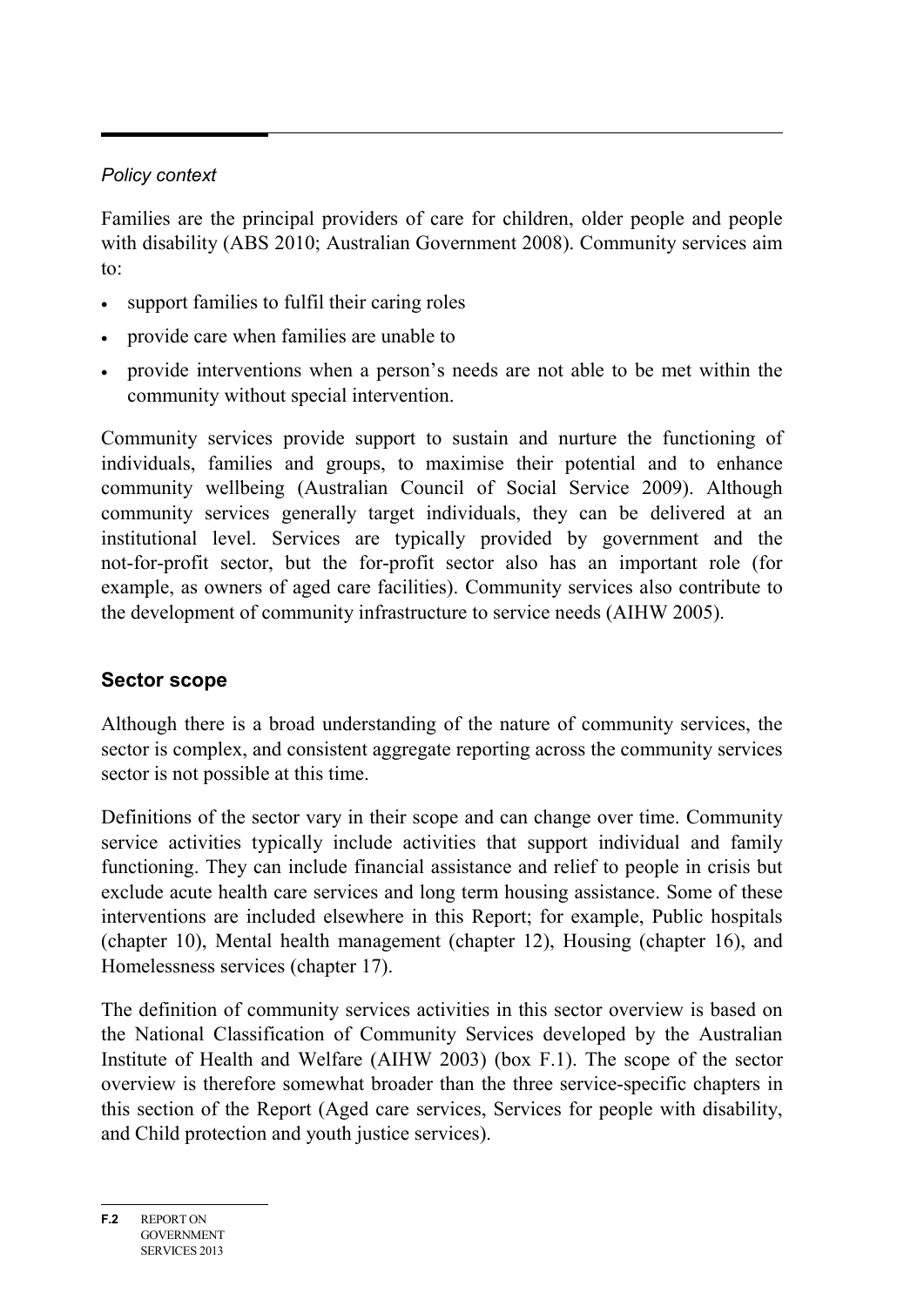#### Box F.1 **Community services activities**

Community services activities include:

**Personal and social support** — activities that provide support for personal or social functioning in daily life. Such activities promote the development of personal skills for successful functioning as individuals, family members and members of the wider community. Personal and social support activities include: the provision of information, advice and referral; personal, social and systemic advocacy; counselling; domestic assistance; provision of services that enable people to remain in their homes; disability services and other personal assistance services. The purpose of such support is to enable individuals to live and function in their own homes or normal places of residence.

**Support for children, families and carers** — activities that seek to promote child and family welfare by supporting families and protecting children from abuse and neglect or harm through statutory intervention.

**Training, vocational rehabilitation and employment** — activities that assist people who are disadvantaged in the labour market by providing training, job search skills, help in finding work, placement and support in open employment or, where appropriate, supported employment.

**Financial and material assistance** — activities that enhance personal functioning and facilitate access to community services, through the provision of emergency or immediate financial assistance and material goods.

**Residential care and supported accommodation** — activities that are provided in special purpose residential facilities, including accommodation in conjunction with other types of support, such as assistance with necessary day-to-day living tasks and intensive forms of care such as nursing care.

**Corrective services** — activities in relation to young people and people with intellectual and psychiatric disabilities on court orders that involve correctional and rehabilitative supervision and the protection of public safety, through corrective arrangements and advice to courts and releasing authorities.**a**

**Service and community development and support** — activities that provide support aimed at articulating and promoting improved social policies; promoting greater public awareness of social issues; developing and supporting community based activities, special interest and cultural groups; and developing and facilitating the delivery of quality community services. Activities include the development of public policy submissions, social planning and social action, the provision of expert advice, coordination, training, staff and volunteer development, and management support to service providers.

**a** This Report uses the term 'youth justice' to refer to detention and community-based supervision services for young people who have committed or allegedly committed an offence while considered by law to be a juvenile (chapter 15).

*Source*: AIHW (2003); State and Territory governments (unpublished).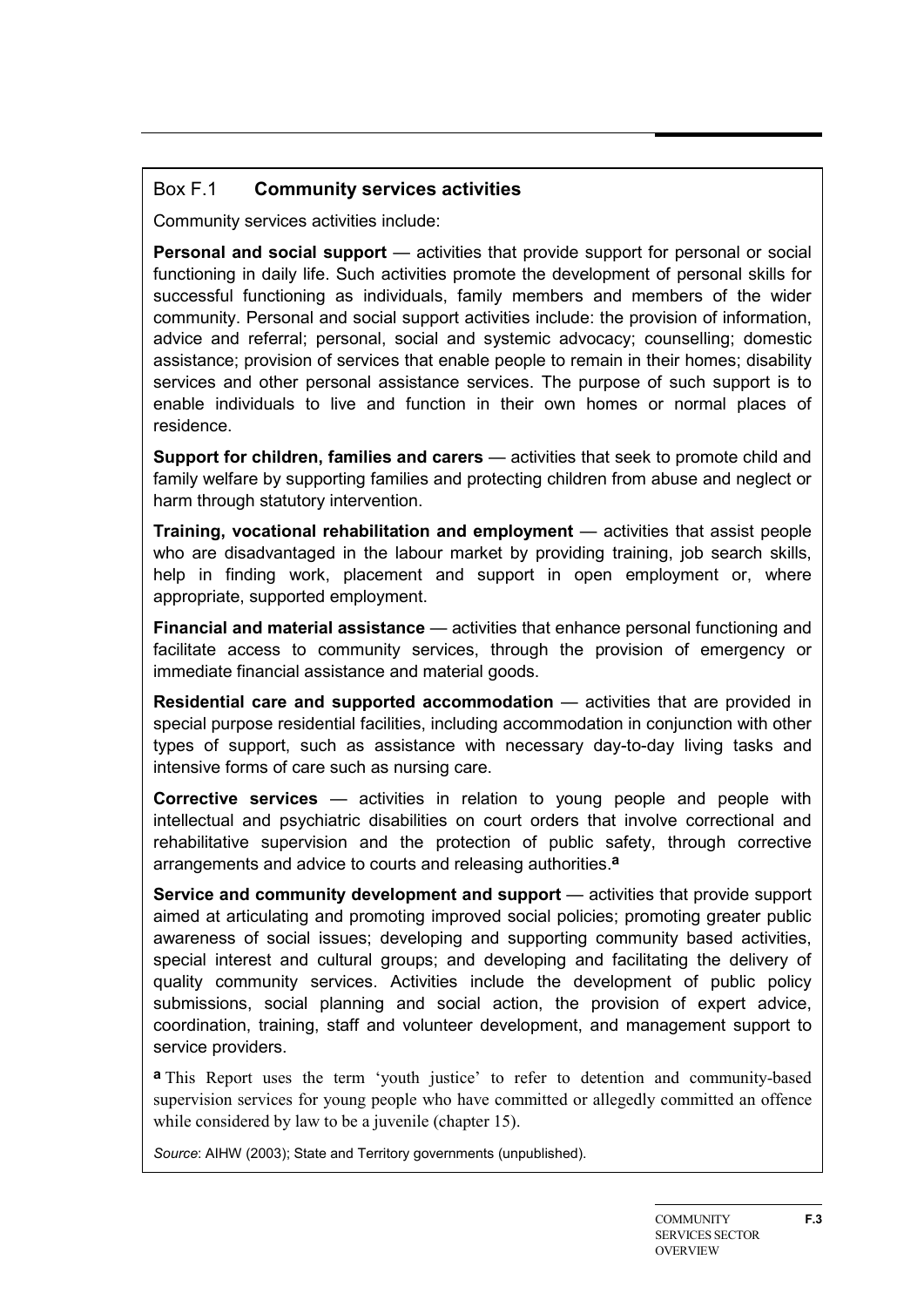Other definitions of community services have even broader scope. The National Community Services Information Agreement, managed by the National Community Services Information Management Group (NCSIMG), includes income support and concessions in its definition (NCSIMG 2008). Other definitions include activities such as advocacy, public transport, community safety and emotional support.

# **Profile of the community services sector**

This section examines the size and scope of the community services sector and the role of government in providing community services. Detailed profiles for the services within the community services sector are reported in chapters 13, 14 and 15, and cover:

- size and scope of the individual service types
- funding and expenditure.

#### *Roles and responsibilities*

The Australian, State and Territory governments have major roles in the provision of community services. These roles are based on mandates to ensure basic rights and an acceptable standard of living, and a requirement to protect and support vulnerable people in society.

Local governments are also funders and providers of community services (AIHW 2005). However, community services funded solely by local government are not included in this Report.

Roles and responsibilities for the health sector were confirmed by COAG under the *National Health Reform Agreement* during 2011. Under that Agreement, changes in roles and responsibilities for the Home and Community Care (HACC) program across the aged care and disability services' sectors also came into effect on 1 July 2011 (for more detail see section F.3, box 13.1 and box 14.5).

Government involvement in community services includes:

- providing services directly to clients
- funding non-government community service providers (which then provide services to clients)
- legislating for, and regulating, government and non-government providers
- undertaking strategic planning, policy development and administration
- undertaking monitoring and evaluation of community services programs.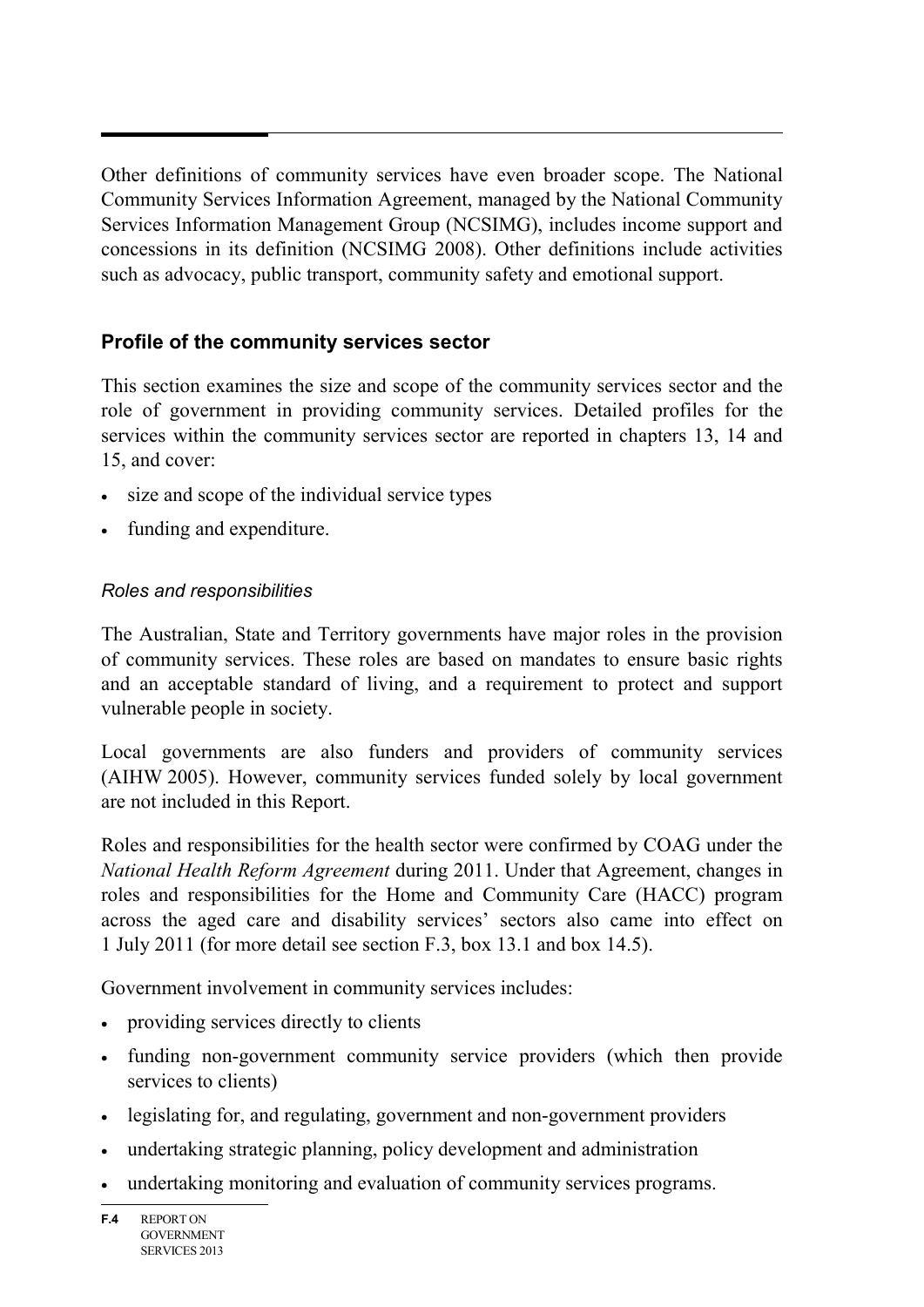The roles and funding arrangements for community services vary across service areas and programs:

- statutory child protection, out-of-home care services, intensive family support services and youth justice services are funded and delivered primarily by State and Territory governments, with some non-government sector involvement, particularly in the delivery of out-of-home care services. Family support and early intervention (assessment and referral) services are funded by State and Territory governments and services are delivered primarily by non-government organisations
- specialist disability services, excluding employment services, are funded primarily by State and Territory governments (with some Australian Government contribution) and are delivered primarily by State and Territory governments and the non-government sector. Employment services are funded and provided primarily by the Australian Government
- residential aged care is funded primarily by the Australian Government and services are delivered primarily by the non-government sector
- the funding and program responsibilities for HACC services across states and territories (except in Victoria and WA) are split ― the Australian Government funds services for older people and State and Territory governments fund services for younger people. HACC services for older people and younger people are jointly funded by the Australian and Victorian governments in Victoria and the Australian and WA governments in WA. Services are delivered by a combination of local government, non-government community organisations, religious or charitable bodies, State and Territory government agencies, and private (for profit) organisations.

Effective regulation of non-government agencies (through licensing, accreditation and quality assurance) enables agencies to provide services within a framework of agreed standards. Examples include the accreditation of residential aged care services and the new Community Care Common Standards that came into effect on 1 March 2011. The Community Care Common Standards apply for the HACC program, Community Aged Care Packages (CACP), Extended Aged Care at Home (EACH), EACH-Dementia (EACH-D) and National Respite for Carers Program (NRCP).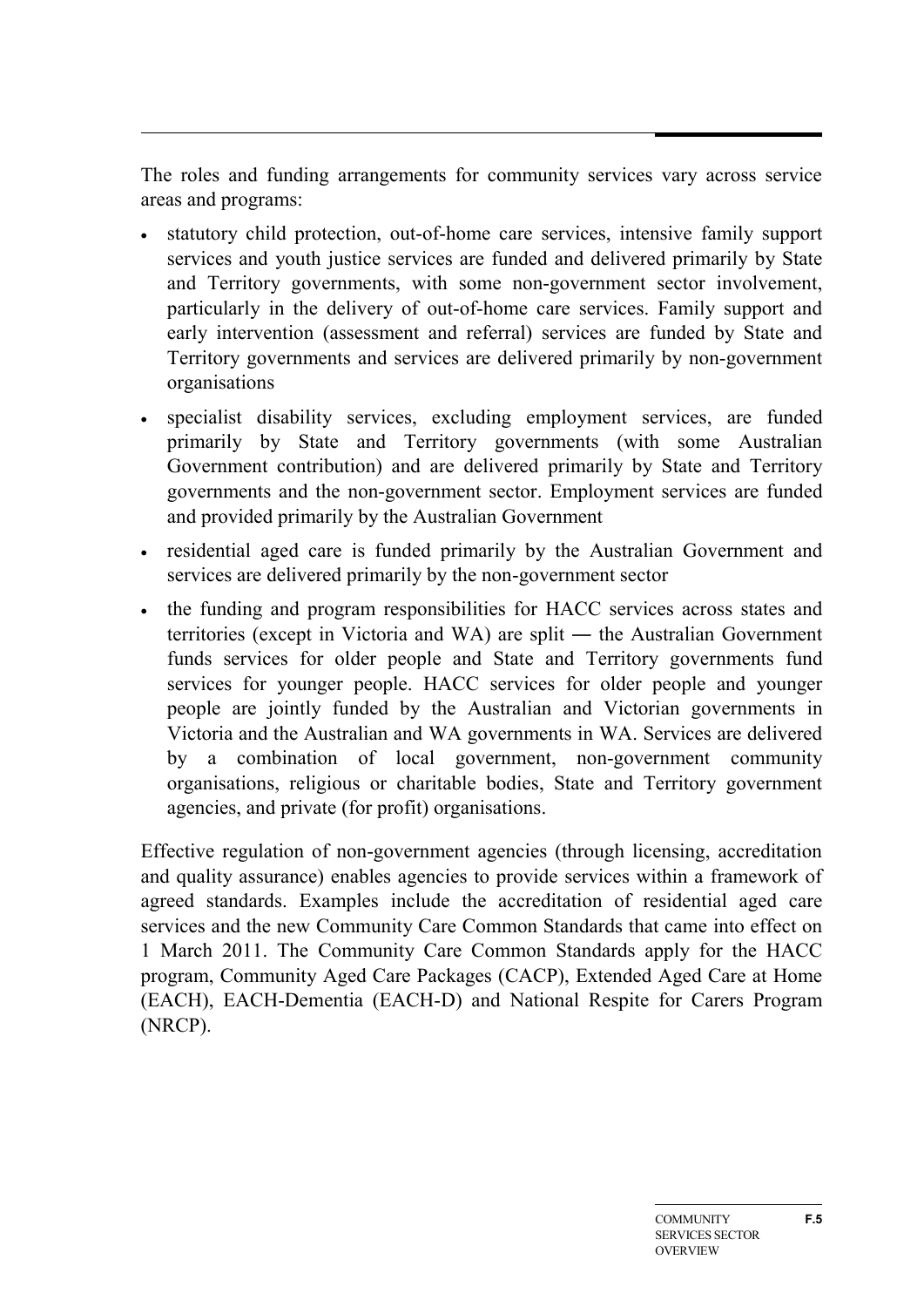# *Expenditure*

# *Community services expenditure*

Estimates of community services expenditure are influenced by the scope of the services to be included. The following broad estimates of community services expenditure provide context for material included in the relevant chapters of this Report.

*Australia's welfare 2011* (AIHW 2011) analyses community services expenditure incurred by governments, non-government organisations and individual households in providing services to assist members of the community with special needs (families and children, older people, people with disability and other disadvantaged groups). It estimates that:

- welfare expenditure broadly comprises spending on welfare services and cash payments. In 2008–09, welfare expenditure was estimated to be \$136.6 billion, \$94.4 billion of this was for cash payments while \$42.2 billion was for welfare services (AIHW 2011)
- expenditure on welfare services, excluding welfare payments (\$42.2 billion) in 2008–09 represented 3.4 per cent of Gross Domestic Product (GDP). The amount spent on welfare services between 1998–99 and 2008-09 increased on average each year by 4.9 per cent, much higher than GDP growth of 3.2 per cent (AIHW 2011)
- governments were the source of 73.0 per cent (\$30.9 billion) of all funding of welfare services in 2008–09, with the non-government sector providing the remaining 27.0 per cent (\$11.2 billion) (AIHW 2011).

*Community Services Australia, 2008-09* (ABS 2010) provides data on community services expenditure incurred by governments and non-government organisations (for-profit and not-for-profit) in providing services to assist members of the community with special needs, including personal and social support, residential care and other social assistance services. These data apply to organisations engaged in providing a wide variety of social support services directly to clients, including (but not limited to), welfare services, disabilities assistance and the operation of adult day care centres.

Community Services Australia estimates that, during 2008-09, \$25.2 billion was spent on direct community services activities and a further \$4.0 billion on non-direct and related community services activities. The majority of services were provided by the not-for-profit sector, which received most of its funding from government. Total expenditure on direct activities comprised \$13.8 billion by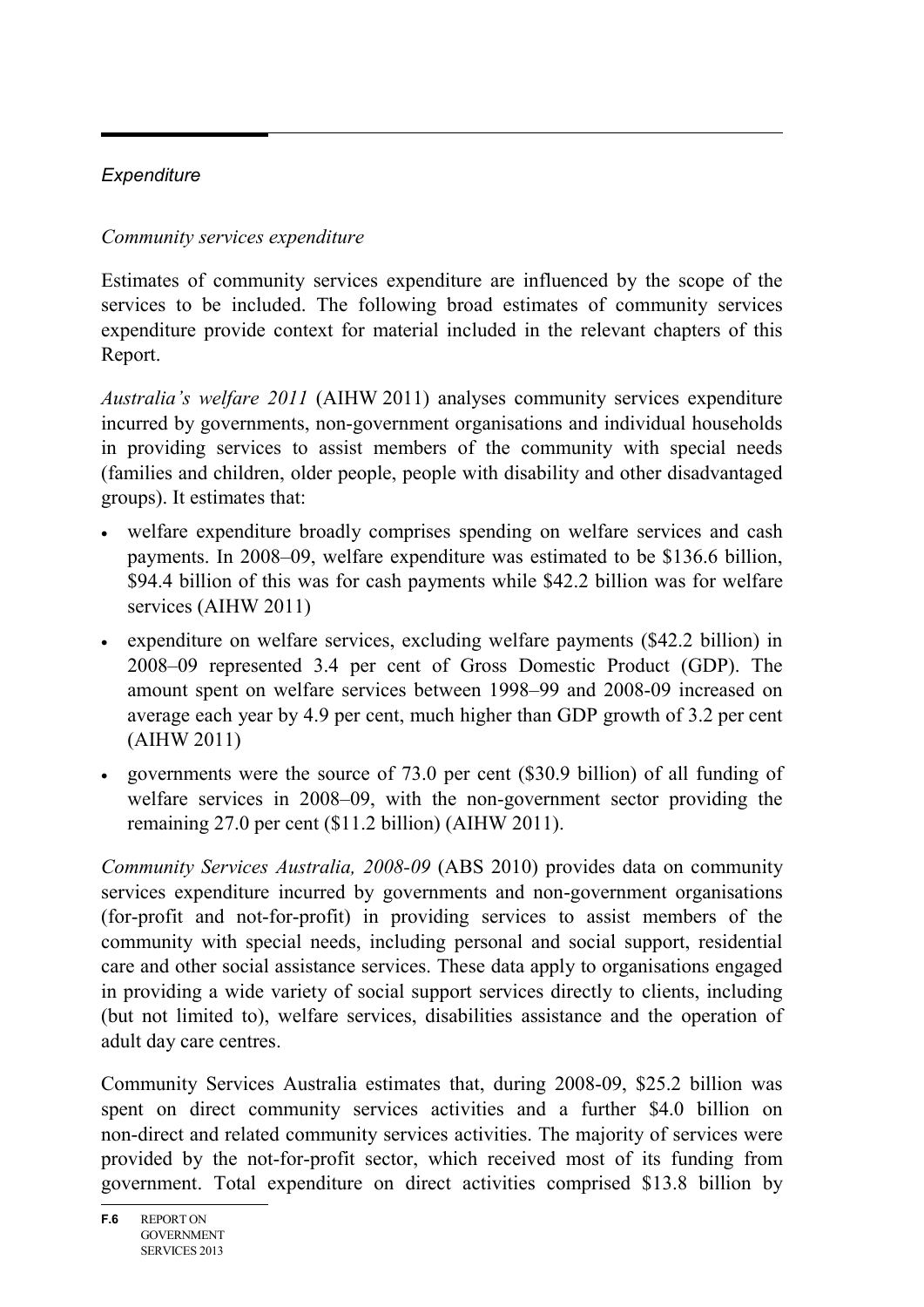not-for-profit organisations, \$6.7 billion by for-profit organisations, \$3.8 billion by Australian, State and Territory governments and \$0.9 billion by local government. In addition, Australian, State and Territory governments provided funding of \$9.5 billion to other private organisations and self-employed contractors for the direct provision of community services:

- Personal and social support comprises activities relating to information, advice and referral, individual and family support, independent and community living support, and support in the home. During 2008–09, total expenditure on personal and social support was \$5.9 billion, which accounted for 24 per cent of all direct community services expenditure. Not-for-profit organisations received the majority of this (\$4.3 billion). The main components of personal and social support expenditure were \$1.6 billion for individual and family support, \$1.5 billion for support in the home, and \$1.5 billion for other personal and social support.
- Direct expenditure on residential care across the community services sector was \$12.6 billion in 2008–09. Not-for-profit organisations had the largest allocation with \$7.2 billion, followed by for-profit organisations with \$3.3 billion, and government organisations with \$2.0 billion. Aged and disability care was the most significant activity within residential care, accounting for \$10.3 billion of total expenditure. The main components of this were high level care (\$6.8 billion or 66 per cent), and low level care (\$3.5 billion or 34 per cent). Not-for-profit organisations accounted for \$3.3 billion (48 per cent) of the high level care expenditure and \$2.5 billion (73 per cent) of the low level care expenditure.

#### *Community services expenditure included in this Report*

The following analysis relates only to expenditure on programs reported in the community services chapters of this Report (box F.2).

**F.7**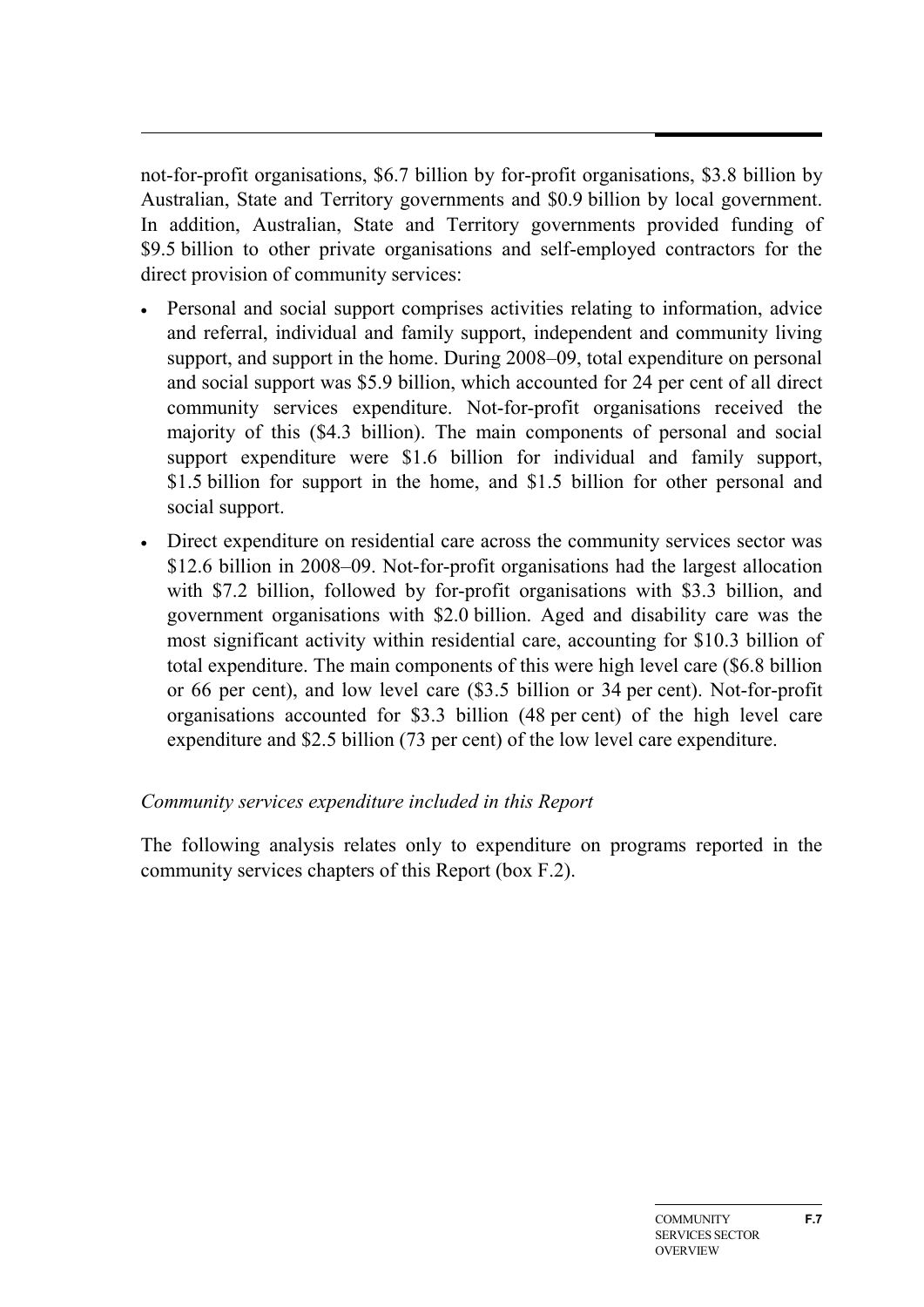#### Box F.2 **Major programs included in community services expenditure in the Report**

The major programs reported on include:

- aged care services aged care assessment, residential care and community care, including HACC services
- services for people with disability services as outlined in the National Disability Agreement
- child protection and youth justice services child protection, out-of-home care, family support services and intensive family support services, and youth justice services, including community and detention-based supervision and group conferencing.

Each chapter includes more detailed analysis of expenditure items reported.

## *Recurrent expenditure included in the Report*

Total Australian, State and Territory government recurrent expenditure on community services covered by this Report was estimated to be \$24.2 billion in 2011-12 (table F.1). This was equivalent to 1.7 per cent of GDP in that year, and 9.3 per cent of total government outlays (table F.1 and ABS 2012).

Between 2007-08 and 2011-12, real government recurrent expenditure on these services increased by \$5.9 billion or 32.1 per cent. The largest proportional increase in real expenditure was on child protection and youth justice services, which increased by 87.3 per cent between 2007-08 and 2011-12. However, in part this increase is explained by the addition in 2011-12 of expenditure data for two new services: family support services and youth justice services. The largest absolute dollar increase for a particular service between 2007-08 and 2011-12 was \$2.3 billion for aged care services (table F.1).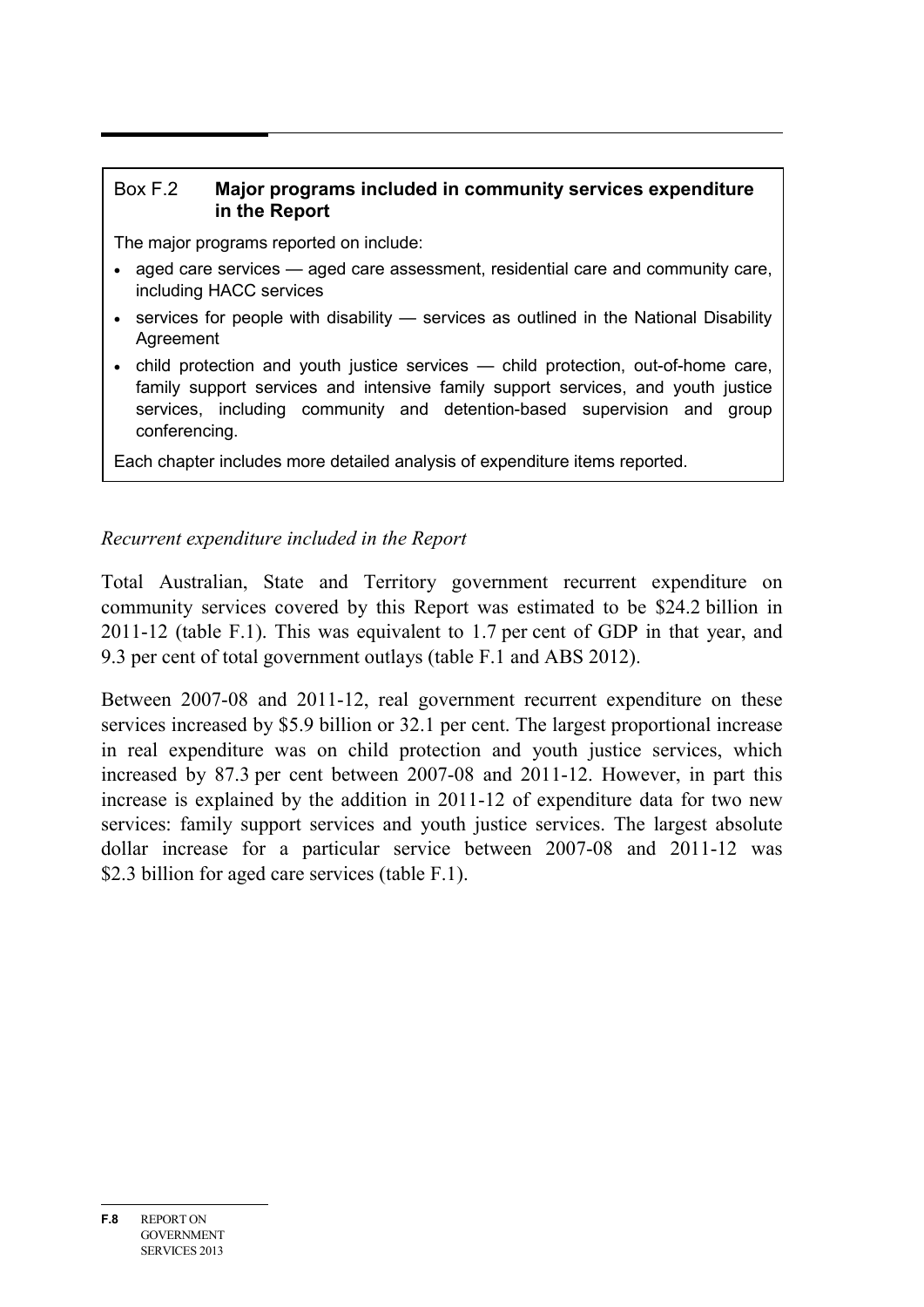|                                |      | (2011-12 dollars) <sup>a, b, c, d, e</sup> |                                        |                                       |          |
|--------------------------------|------|--------------------------------------------|----------------------------------------|---------------------------------------|----------|
|                                | Unit | Aged care<br>services                      | Services for people<br>with disability | Child protection<br>and youth justice | Total    |
| 2007-08                        | \$m  | 10 562.3                                   | 5408.9                                 | 2 3 9 1 . 1                           | 18 362.3 |
| 2008-09                        | \$m  | 10 967.7                                   | 5 7 1 0 . 3                            | 2 7 0 5.5                             | 19 383.4 |
| 2009-10                        | \$m  | 11 868.1                                   | 6 193.7                                | 3 0 4 4 .2                            | 21 106.0 |
| 2010-11                        | \$m  | 12 371.2                                   | 6 301.9                                | 3 172.1                               | 21 845.2 |
| 2011-12                        | \$m  | 12 861.3                                   | 6914.2                                 | 4 4 7 9 .0                            | 24 254.5 |
| Increase 2007-08<br>to 2011-12 | %    | 21.8                                       | 27.8                                   | 87.3                                  | 32.1     |

# Table F.1 **Real government recurrent expenditure on community services**

**a** Data for 2007-08 to 2010-11 have been adjusted to 2011-12 dollars using the gross domestic product (GDP) price deflator in table AA.51 of appendix A. **b** Totals may not add as a result of rounding. **c** See box F.2 for the major programs included in expenditure for each service. **d** Total expenditure includes a transfer of \$131 million from NSW to the Australian Government for the notional support costs for younger people receiving residential and packaged aged care, as required under the National Partnership Agreement on Transitioning Responsibilities for Aged Care and Disability Services. This expenditure is included in both the Aged Care expenditure and Services for people with disability expenditure. **e** More detailed expenditure data can be found in the relevant chapters of the Report.

*Source*: Australian, State and Territory governments (unpublished); tables 13A.6, 14A.4, 15A.1, 15A.179 and AA.51.

#### *Expenditure available for reporting at a State and Territory level*

Table F.2 identifies expenditure on community services included in this Report by State and Territory governments and the Australian Government, available for reporting by State and Territory for 2011-12.

**F.9**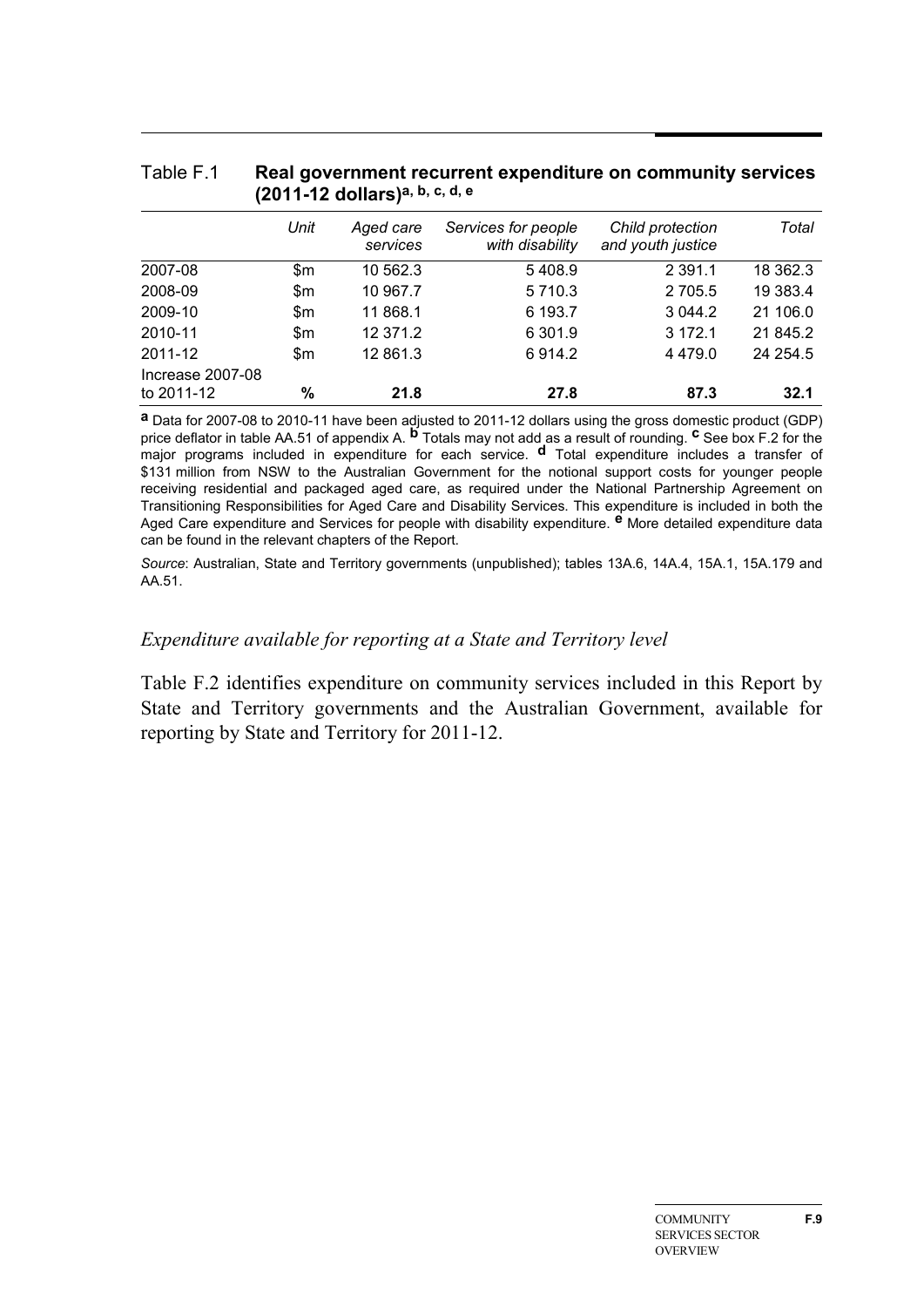|                                                                                       | Unit | NSW                                            | Vic         | Qld         | WA         | SA      | Tas     | ACT   | NΤ      | Aust           |  |  |  |
|---------------------------------------------------------------------------------------|------|------------------------------------------------|-------------|-------------|------------|---------|---------|-------|---------|----------------|--|--|--|
|                                                                                       |      | Recurrent expenditure on community services    |             |             |            |         |         |       |         |                |  |  |  |
| <b>ACS</b>                                                                            | \$m  | 4 176.0                                        | 3 2 5 1 . 8 | 2436.8      | 1 146.8    | 1 214.0 | 345.3   | 146.4 |         | 72.2 12 861.3  |  |  |  |
| <b>SPWD</b>                                                                           | \$m  | 2 0 6 5 .2                                     | 1 504.8     | 990.7       | 655.4      | 433.1   | 151.3   | 90.6  | 64.0    | 6914.2         |  |  |  |
| <b>CPYJS</b>                                                                          | \$m  | 1774.9                                         | 823.3       | 920.8       | 471.9      | 235.3   | 89.8    | 49.4  | 113.6   | 4 4 7 9 .0     |  |  |  |
| Total                                                                                 | \$m  | 8 0 1 6 . 1                                    | 5 5 7 9 . 9 | 4 3 4 8 . 3 | 2 2 7 4 .0 | 1882.4  | 586.4   | 286.4 |         | 249.8 24 254.5 |  |  |  |
|                                                                                       |      | Proportion of recurrent expenditure by service |             |             |            |         |         |       |         |                |  |  |  |
| <b>ACS</b>                                                                            | $\%$ | 52.1                                           | 58.3        | 56.0        | 50.4       | 64.5    | 58.9    | 51.1  | 28.9    | 53.0           |  |  |  |
| <b>SPWD</b>                                                                           | %    | 25.8                                           | 27.0        | 22.8        | 28.8       | 23.0    | 25.8    | 31.6  | 25.6    | 28.5           |  |  |  |
| <b>CPYJS</b>                                                                          | %    | 22.1                                           | 14.8        | 21.2        | 20.8       | 12.5    | 15.3    | 17.2  | 45.5    | 18.5           |  |  |  |
| <b>Total</b>                                                                          | %    | 100.0                                          | 100.0       | 100.0       | 100.0      | 100.0   | 100.0   | 100.0 | 100.0   | 100.0          |  |  |  |
| Recurrent expenditure on community services per person in the population <sup>t</sup> |      |                                                |             |             |            |         |         |       |         |                |  |  |  |
| <b>ACS</b>                                                                            | \$   | 576.2                                          | 583.3       | 540.0       | 480.4      | 738.0   | 674.8   | 394.9 | 310.7   | 572.0          |  |  |  |
| <b>SPWD</b>                                                                           | \$   | 285.0                                          | 269.9       | 219.5       | 274.5      | 263.3   | 295.7   | 244.5 | 275.4   | 307.5          |  |  |  |
| <b>CPYJS</b>                                                                          | \$   | 244.9                                          | 147.7       | 204.0       | 197.7      | 143.0   | 175.5   | 133.3 | 488.9   | 199.2          |  |  |  |
| Total                                                                                 | \$   | 1 106.0                                        | 1 001.0     | 963.5       | 952.6      | 1 144.3 | 1 145.9 | 772.7 | 1 075.0 | 1 078.7        |  |  |  |

#### Table F.2 **Government recurrent expenditure on community services, 2011-12a, b, c, d, e, f, g**

**ACS** = Aged care services. **SPWD** = Services for people with disability. **CPYJS** = Child protection and youth justice services.

**a** For aged care services and services for people with disability, Australian Government expenditure not allocated to a State or Territory is included in the totals (\$72.1 million in aged care services and \$959.9 million in services for people with disability). **b** Collection and reporting methods may vary across jurisdictions and services, therefore, these data should be interpreted with care. **c** See box F.2 for the major programs included in expenditure for each service. More detailed expenditure data can be found in the relevant chapters of the Report. **d** Totals may not sum due to rounding. **e** Expenditure for aged care does not include capital expenditure. **f** Population at 31 December 2011. **g** Total expenditure includes a transfer of \$131 million from NSW to the Australian Government for the notional support costs for younger people receiving residential and packaged aged care, as required under the National Partnership Agreement on Transitioning Responsibilities for Aged Care and Disability Services. This expenditure is included in both the Aged Care expenditure and Services for people with disability expenditure.

*Source*: Australian, State and Territory governments (unpublished); tables 13A.5, 14A.4, and 15A.1

#### *Size and scope*

Current data on the size and scope of the community services sector are limited. The ABS survey of community services collected data on the number of organisations that provided community services in 2009. Almost 11 000 organisations were providing community services. These included 5 809 not-for-profit organisations, 4 638 for-profit organisations and 520 government organisations (ABS 2010).

#### **Social and economic factors affecting demand for services**

In general, relatively disadvantaged members of the community live shorter lives and have higher rates of illness and disability than those whose circumstances are advantageous. For example, higher levels of education and income are associated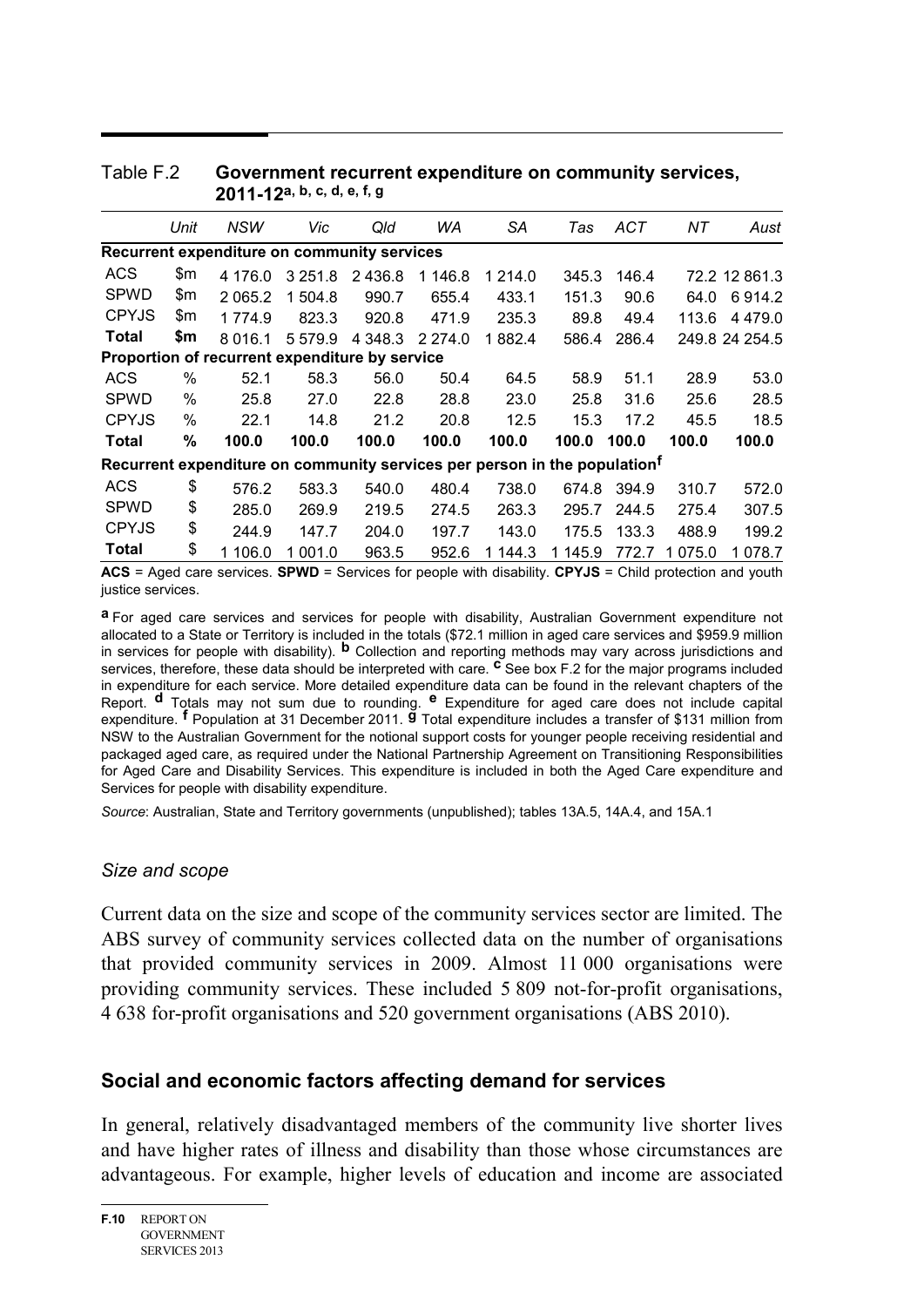with a lower prevalence of health risk factors such as smoking and obesity, and better health outcomes generally (AIHW 2010).

Disadvantage also limits the extent to which individuals and families can participate in society. Economic participation conveys financial, health and social benefits to individuals, households and families and is central to population welfare. Economic participation can be described as a person's engagement in education and employment, and access to economic resources including income and wealth. The various aspects of economic participation are inter-related, and are also associated with positive social and health outcomes (AIHW 2011).

## *Child protection and youth justice services*

No single factor can predict whether a child will require child protection services. Factors commonly associated with child protection involvement include: early child bearing, parental alcohol and drug use, family violence, adult mental illness, social isolation, children with health, disability or behavioural problems, and families under financial stress (families who are reliant on pensions and benefits are overrepresented in the child protection system) (Bromfield and Holzer 2008; Allen Consulting Group 2003).

Similarly, no single factor can predict which children will come into contact with the justice system or be subject to youth justice supervision. A range of factors are associated with youth justice system involvement, including a young person's lack of maturity, his or her propensity to take risks and susceptibility to peer influence, intellectual disability, and mental illness (Richards 2011).

## *Disability services*

The Productivity Commission report (PC 2011a) into the disability care and support sector describes the sector as underfunded, unfair, fragmented, and inefficient, which gives people with disability little choice and no certainty of access to appropriate supports. The disability sector reflects social barriers such as prejudice, out-of-date practices, and poorly designed infrastructure. On 13 February 2011, COAG formally endorsed the National Disability Strategy 2010-2020. The Strategy outlines a ten-year national policy framework to improve the lives of people with disability, promote participation, and create a more inclusive society. It guides public policy across governments and aims to bring about change in all mainstream and specialist services and programs, as well as community infrastructure, to ensure they are accessible and responsive to the needs of people with disability. This change is important to ensuring that people with disability have the same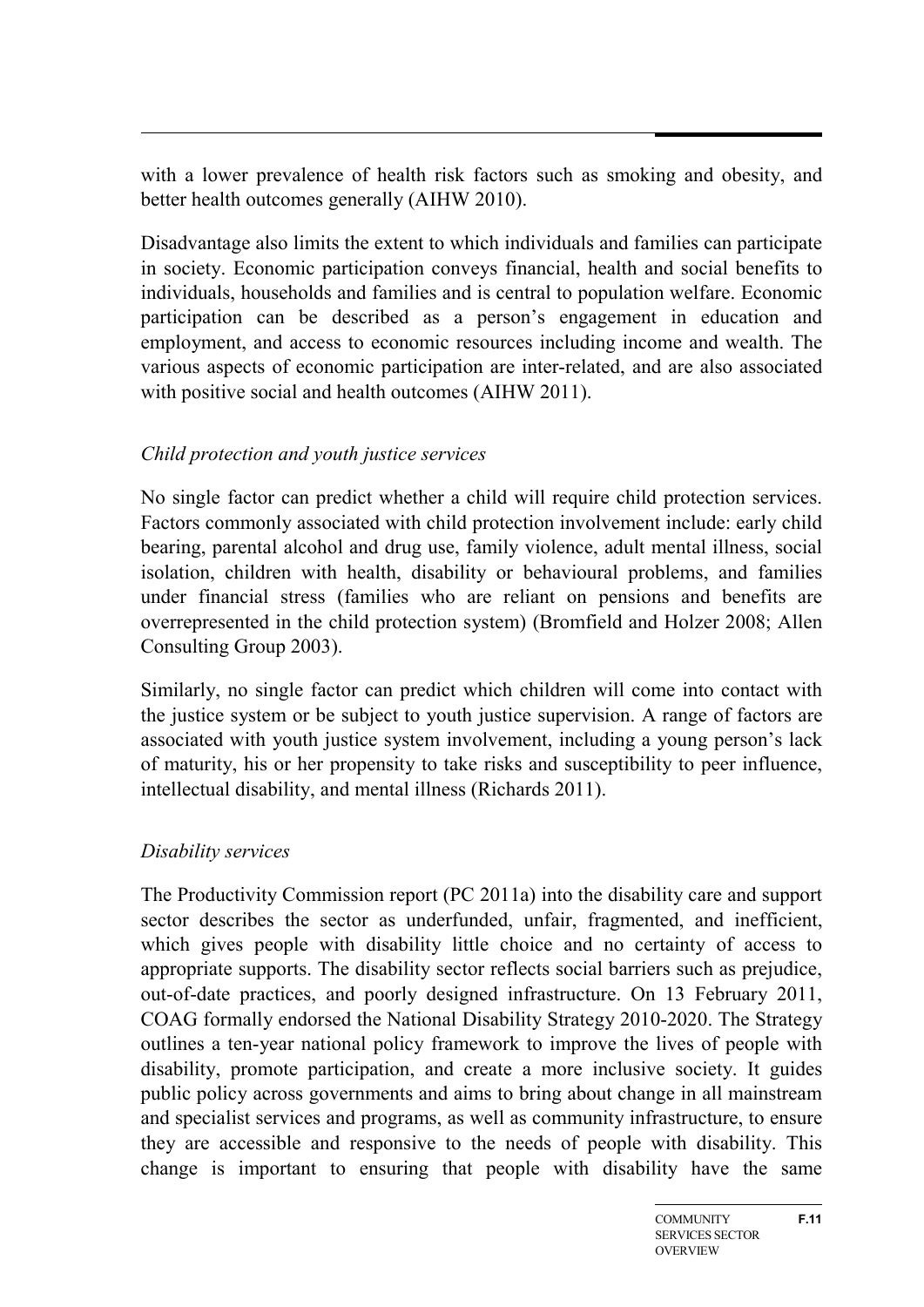opportunities as other Australians – a quality education, health care, a job where possible and access to buildings, transport and social activities.

# *Aged care services*

The National Health and Hospitals Reform Commission noted a number of challenges facing the aged care sector including significant shifts in the type of care demanded, due to reduced access to carers and family support caused by changes in social and economic circumstances (NHHRC 2009). The Productivity Commission report (PC 2011b) into caring for older Australians highlighted the increasing numbers of older people who are likely to require care (by 2050 it is estimated the 3.5 million Australians will use aged care services), along with their increasing expectations of care and the relative fall in the number of informal carers. The Australian Government's *Living Longer, Living Better* aged care reform package, announced during 2012, includes a focus on increased consumer choice and control; more affordable and easier access to a full range of services; improved and expanded home care, support and residential care; better information; and more sustainable financing arrangements.

# **Service-sector objectives**

The overarching service sector objectives in box F.3 draw together the objectives from each of the specific services detailed in this Report. More detailed objectives can be found in chapters 13 (Aged care services), 14 (Services for people with disability) and 15 (Child protection and youth justice services).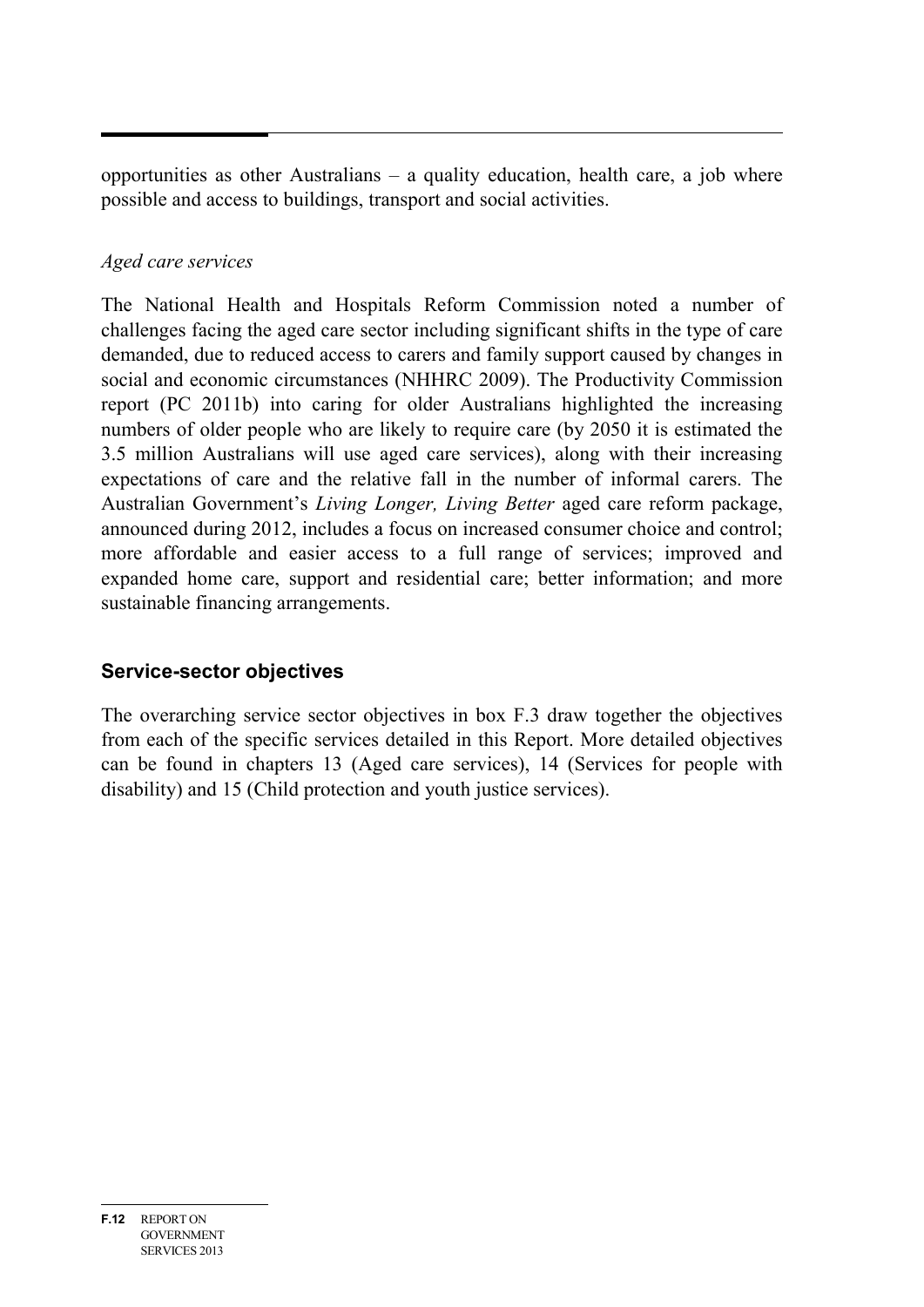# Box F.3 **Objectives for community services**

The overarching objective of the community services sector is to ensure that older people, people with disability and vulnerable children are supported or assisted and have the opportunity to fully participate in the community.

The specific objectives of the services that comprise the community services sector are summarised below:

- Aged care services (chapter 13) aim to promote the wellbeing and independence of frail older people and their carers through the funding and delivery of care services that are accessible, appropriate to needs, high quality, efficient, and person-centred. These objectives are consistent with the Australian, State and Territory governments' long-term aged care objectives articulated under the NHA: that 'older Australians receive appropriate high quality and affordable health and aged care services' (COAG 2009).
- Services for people with disability (chapter 14) aim to enhance the quality of life experienced by people with disability by assisting them to live as valued and participating members of the community.
- Child protection and youth justice services (chapter 15) aim to support families to care for their children and to protect children who are at risk of harm. Youth justice services aim to contribute to a reduction in the frequency and severity of youth offending, recognise the rights of victims, and promote community safety.

<span id="page-12-0"></span>*Source*: Chapters 13, 14 and 15.

# **F.2 Sector performance indicator framework**

This sector overview is based on a sector performance indicator framework (figure F.1). This framework is made up of the following elements:

- Sector objectives three sector objectives are a précis of the key objectives of the community services sector (box F.3)
- Sector-wide indicators sector-wide indicators are high level indicators which cut across community services
- Service-specific indicators information from the service-specific performance indicator frameworks that relate to community services. Discussed in more detail in chapters 13, 14 and 15, the service-specific frameworks provide comprehensive information on the equity, effectiveness and efficiency of these services.

This sector overview provides an overview of relevant performance information. Chapters 13, 14 and 15 and their associated attachment tables provide more detailed information.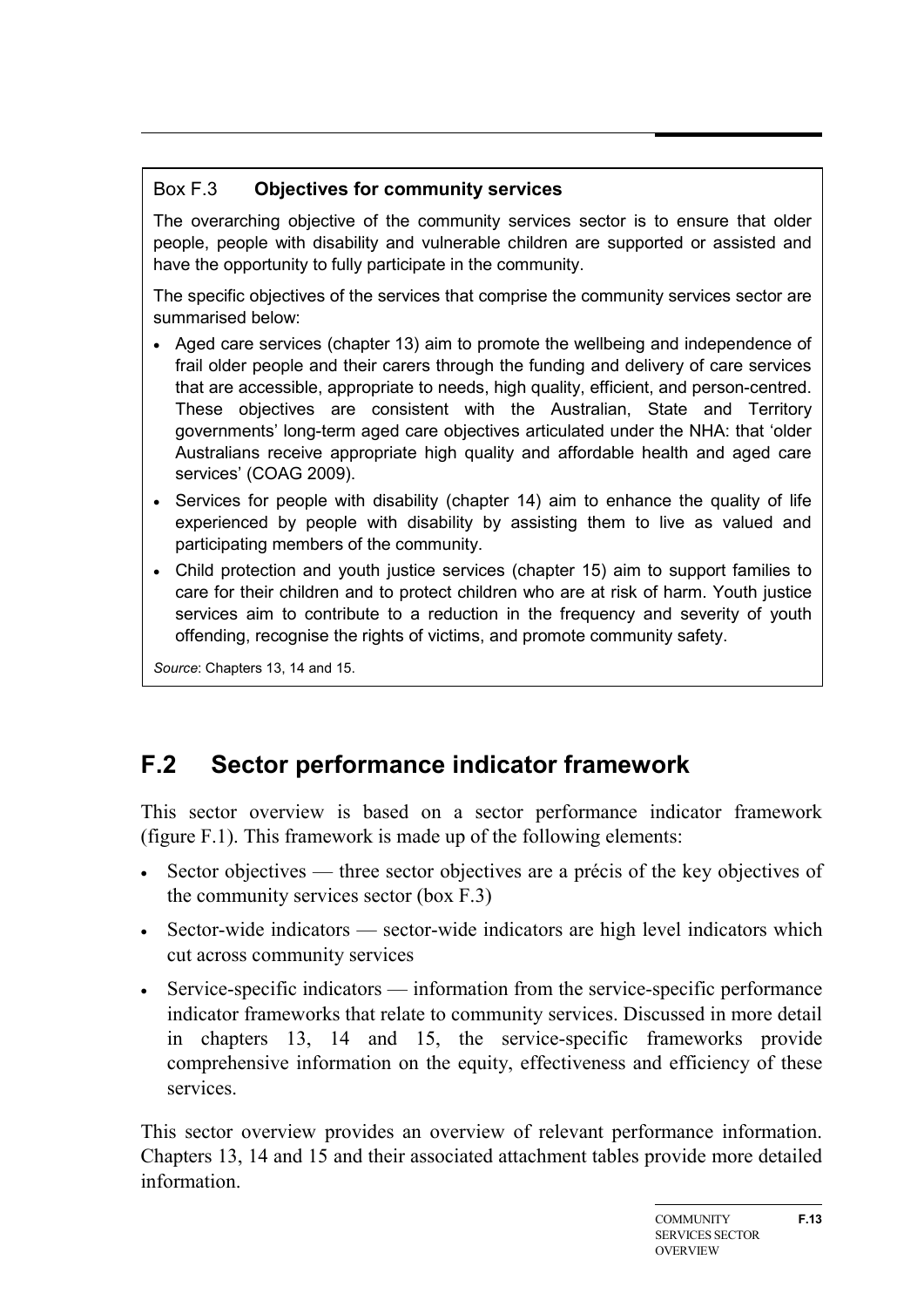#### Figure F.1 **Community services performance indicator framework**

Sector objectives



Service-specific performance indicator frameworks



**F.14** REPORT ON GOVERNMENT SERVICES 2013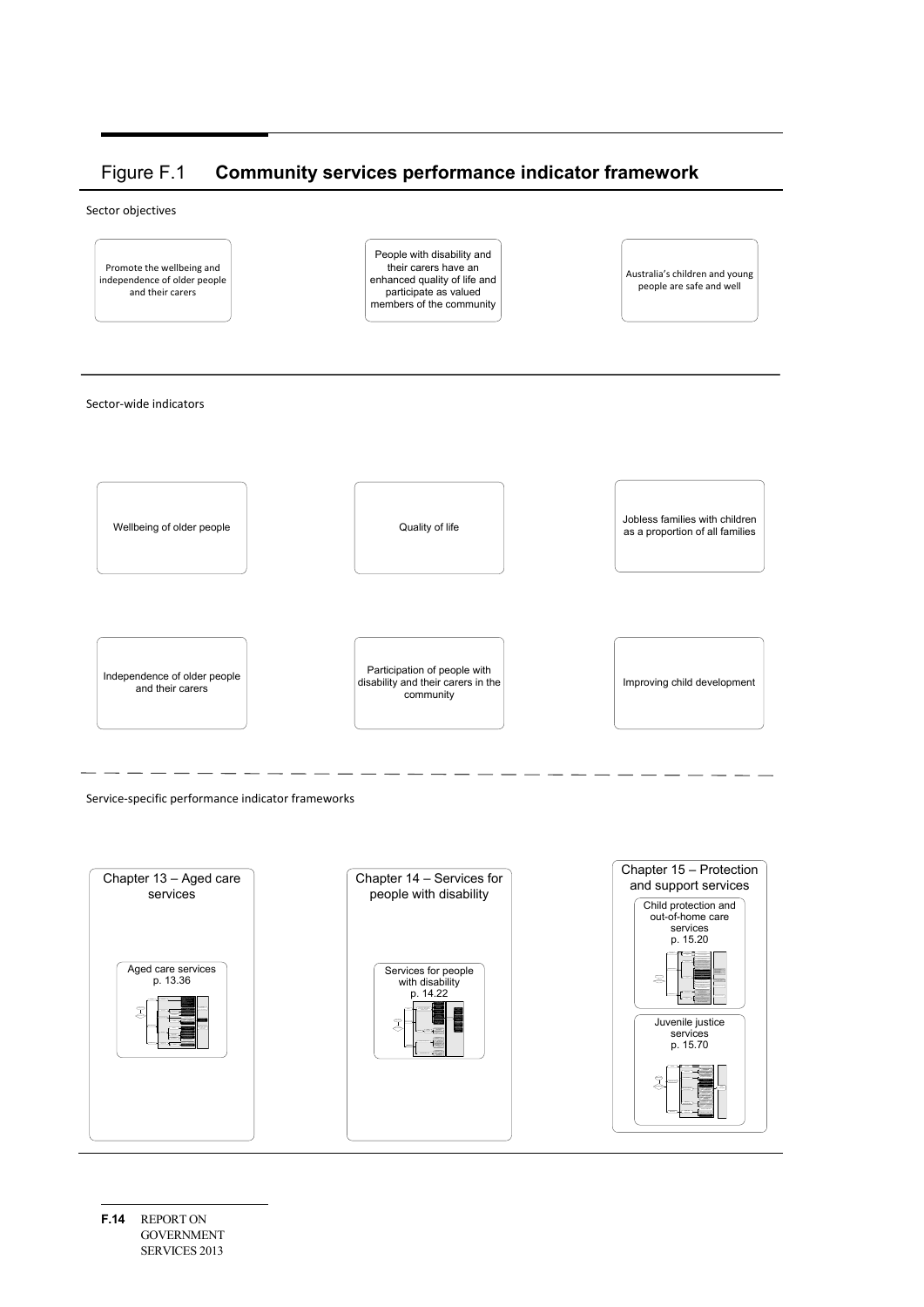# **Sector-wide indicators**

This section includes high level indicators of community services' outcomes. Many factors are likely to influence these outcomes — not solely the performance of government services. However, these outcomes inform the development of appropriate policies and the delivery of government services.

#### *Wellbeing of older people*

'Wellbeing of older people' is an indicator of governments' objective to promote the wellbeing and independence of older people and their carers (box F.4).

#### Box F.4 **Wellbeing of older people**

'Wellbeing of older people' is defined as overall life satisfaction of older people and is measured by the proportion of people aged 65 years or over who were mostly satisfied with their lives.

A high proportion of people who are mostly satisfied with their lives is desirable.

Data reported for this indicator are comparable.

Data quality information for this indicator is under development.

Nationally in 2010, 83.3 per cent of people aged 65–74 years were mostly satisfied with their lives, 77.3 per cent of people aged 75–84 years were mostly satisfied with their lives and 82.2 per cent of people aged 85 years and over were mostly satisfied with their lives (figure F.2).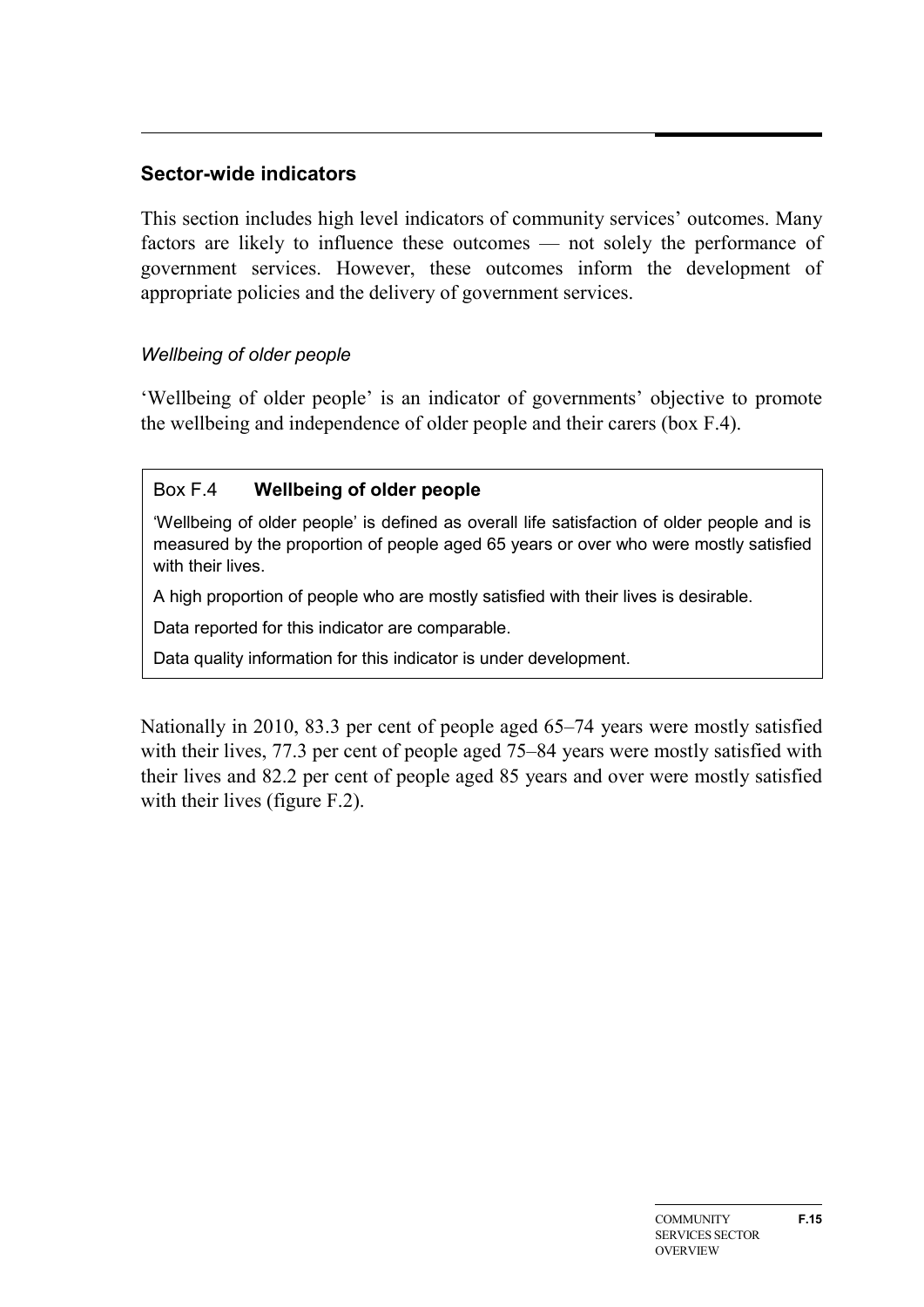



**a**.People who felt delighted, pleased or mostly satisfied with their lives as a proportion of all people who provided a response to overall life satisfaction. **b** Excludes those who did not provide a response or did not know how they felt. **c** Error bars represent the 95 per cent confidence interval associated with each point estimate.

*Source*: ABS 2011 (unpublished), *General Social Survey 2010,* Cat. no. 4159.0, Canberra; table FA.7.

#### *Independence of older people and their carers*

'Independence of older people and their carers' is an indicator of governments' objective to promote the wellbeing and independence of older people and their carers (box F.5).

#### Box F.5 **Independence of older people and their carers**

'Independence of older people and their carers' is defined as participation in the community by older people and their carers and is measured by the number of people living in households aged 65 or over who participated in social or community activities away from home in the past 3 months divided by the number of people aged 65 years or over living in households.

A high proportion of people aged 65 years or over who participate in the community is desirable.

Data reported for this indicator are comparable.

Data quality information for this indicator is under development.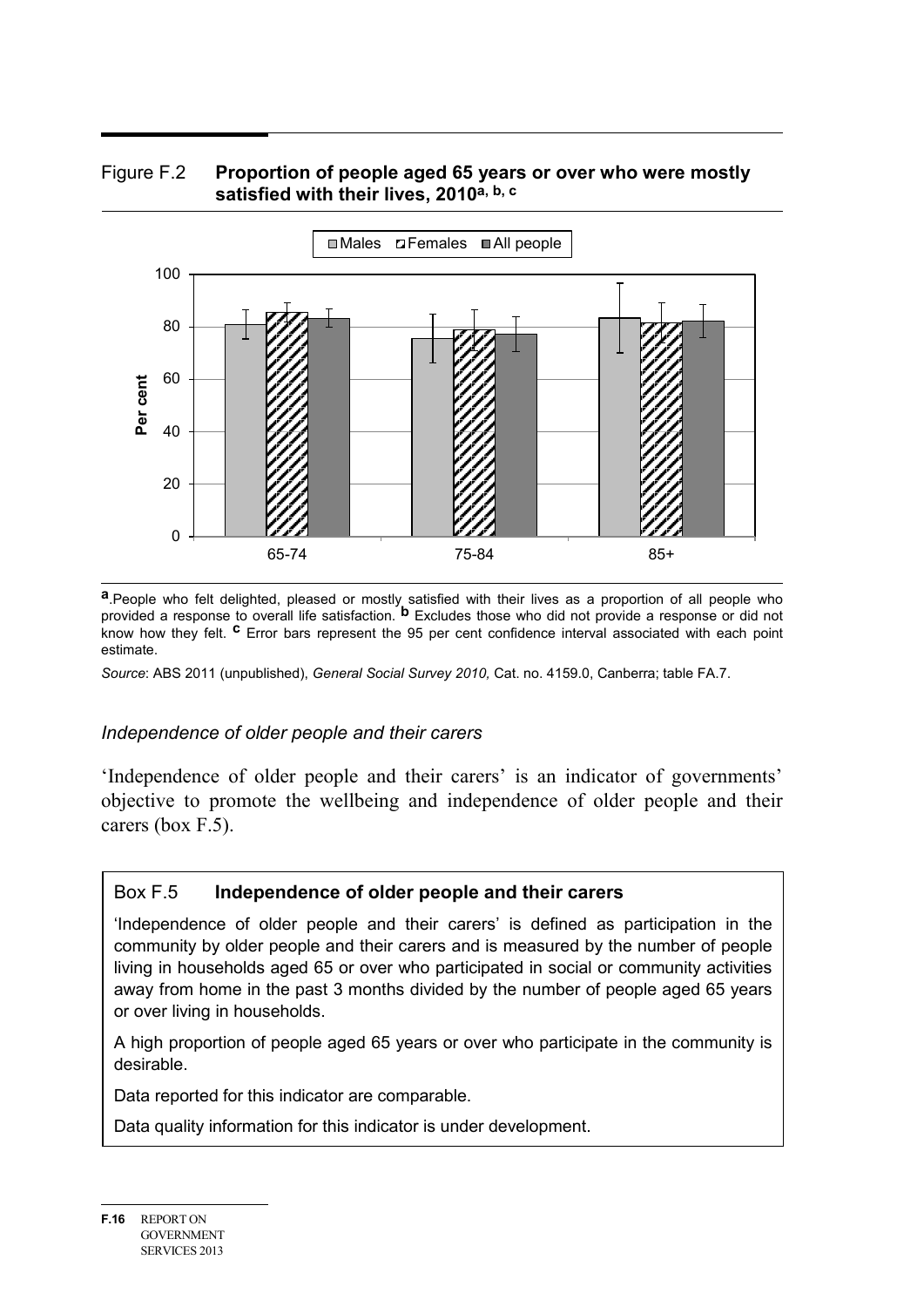Nationally, in 2009, among people aged 65 years or over living in households:

- 52.6+1.3 per cent participated once or twice in social or community activities in the past 3 months
- 32.8 $\pm$ 1.3 per cent participated 3 or 4 times in social or community activities in the past 3 months
- $\cdot$  16.5+0.6 per cent participated 5 times or more in social or community activities in the past 3 months
- 8.0+1.3 per cent did not participate in social or community activities in the past 3 months (figure F.3).

#### Figure F.3 **Proportion of all people living in households aged 65 years or over, who participated in social or community activities away from home in the past 3 months, 2009a**



**a** Error bars represent the 95 per cent confidence interval associated with each point estimate.

*Source*: DoHA analysis of ABS Survey of Disability, Ageing and Carers 2009 Confidentialised Unit Record File (unpublished); table FA.1.

## *Quality of life*

'Quality of life' is an indicator of governments' objective for people with disability and their carers to have an enhanced quality of life and participate as valued members of the community (box F.6).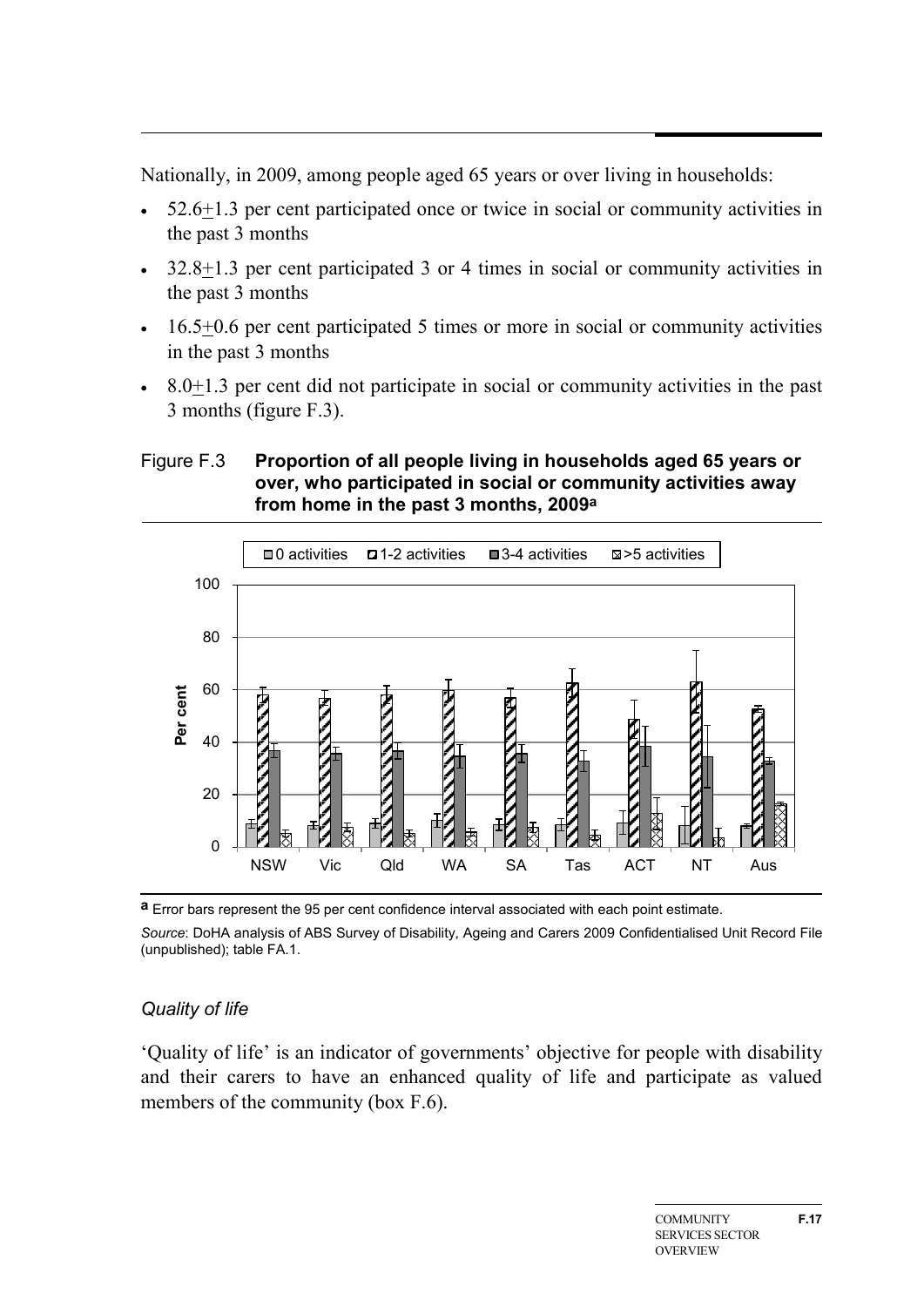#### Box F.6 **Quality of life**

'Quality of life' is defined as overall life satisfaction of people with disability and their carers, and is measured by the number of people with disability who were mostly satisfied or better with their lives divided by the total number of people with a mild, moderate, severe or profound disability who provided a response.

A high proportion of people with disability who were mostly satisfied with their lives is desirable.

Overall life satisfaction is a summary indicator of subjective wellbeing. A number of circumstances may influence overall life satisfaction, such as health, education, employment, income, personality, family and social connections, civil and human rights, levels of trust and altruism, and opportunities for democratic participation (Diener 1984; Stutzer and Frey 2010).

Data reported for this indicator are comparable.

Data quality information for this indicator is under development.

Nationally, in 2010, about 78.0 per cent of people with a disability described their satisfaction with their lives as mostly satisfied or better, compared with 16.8+1.1 per cent who described their satisfaction as mixed, 2.1+0.4 per cent mostly dissatisfied,  $2.1 \pm 0.4$  per cent unhappy and  $0.9 \pm 0.3$  per cent terrible (figure F.4).

#### Figure F.4 **Proportion of people with disability who were satisfied with their lives, 2010 a, b**



**a** Excludes those who did not provide a response or did not know how they felt. **b** Error bars represent the 95 per cent confidence interval associated with each point estimate.

*Source*: ABS 2011 (unpublished), *General Social Survey 2010,* Cat. no. 4159.0, Canberra; table FA.6.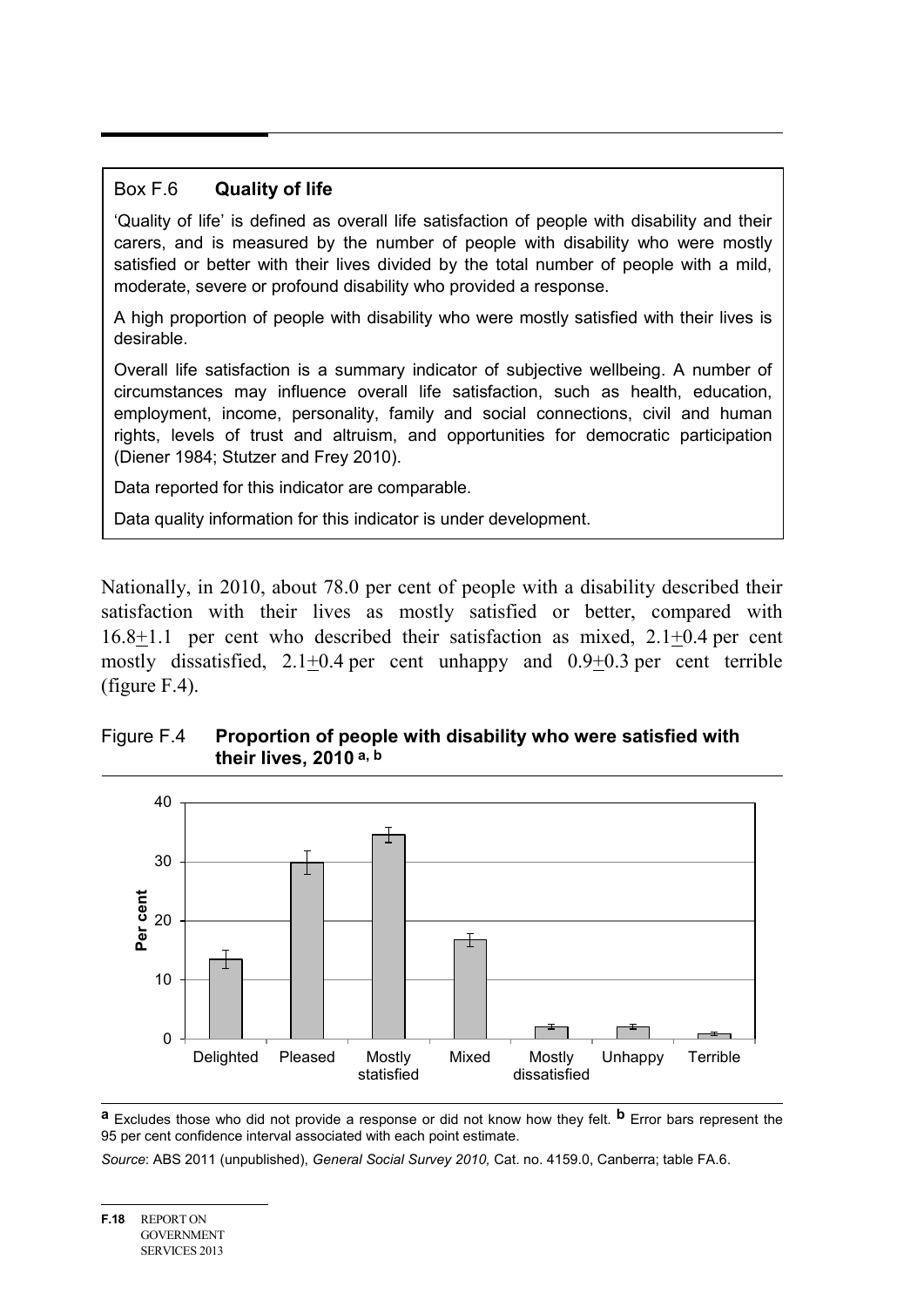# *Participation of people with disability and their carers in the community*

'Participation of people with disability and their carers in the community' is an indicator of governments' objective for people with disability and their carers to participate as valued members of the community and have an enhanced quality of life (box F.7).

#### Box F.7 **Participation of people with disability and their carers in the community**

'Participation of people with disability and their carers in the community' is defined as social and community participation of people with disability and their carers' and is measured by:

- the proportion people with disability and their carers who participated in social or community activities (away from home or at home) in the past 3 months
- the proportion of primary carers who participated in social or community activities (away from home or at home) in the past 3 months.

A high proportion of people with disability and their carers who participated in social or community activities is desirable.

Data reported for this indicator are comparable.

Data quality information for this indicator is under development.

Nationally in 2006, 65.1 $\pm$ 8.9 per cent of people with a profound/severe disability attended selected cultural venues and events in the past 12 months. This was significantly less than all people with disability  $(85.4 \pm 2.3$  per cent) and for people with disability  $(91.2+1.9$  per cent) (see table 14A.133).

Other data on participation of people with disability in selected social and community activities are reported in chapter 14 attachment tables 14A.119–148.

Nationally in 2009, 71.6+5.6 per cent of primary carers participated in social or community activities away from home and without the recipient of care in the past 3 months, while  $28.1 \pm 3.2$  per cent of primary carers did not participate in social or community activities away from home without the recipient of care in the past 3 months (figure F.5).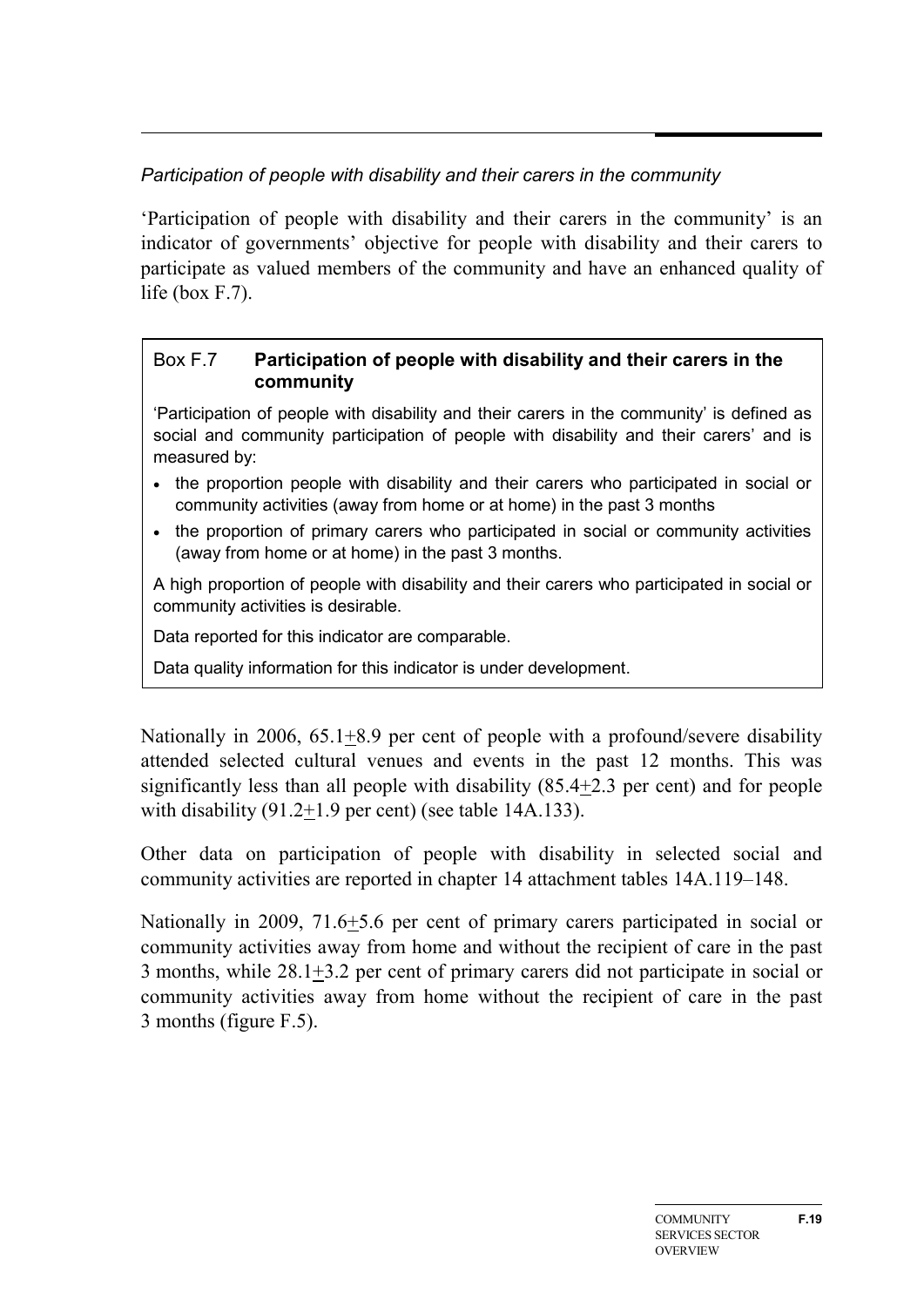#### Figure F.5 **Proportion of primary carers who participated in social or community activities away from home and without the recipient of care in the past 3 months 2009a, b**



**a** Excludes carers who were disabled or aged 60 years and over. **b** Error bars represent the 95 per cent confidence interval associated with each point estimate.

*Source*: ABS Survey of Disability, Ageing and Carers 2009; table FA.2.

#### *Jobless families with children as a proportion of all families*

'Jobless families with children as a proportion of all families' is an indicator of governments' objective to ensure positive family environments for Australia's children and young people (box F.8). This indicator is consistent with the Australian Government's Social Inclusion Agenda, and the activities of the Australian Social Inclusion Board, which identifies a reduction in family joblessness as a key priority for addressing the barriers and entrenched disadvantage faced by some households (Australian Government 2011).

The Australian Social Inclusion Board notes that a reduction in the number of jobless families is important, as there are many costs to the country of family joblessness, including:

- the direct costs of lost national output and supporting families who are not participating in the workforce
- the indirect costs of reduced labour market attachment of children from jobless families, poorer health outcomes, and reduced income and overall wellbeing arising from joblessness (Commonwealth of Australia 2011).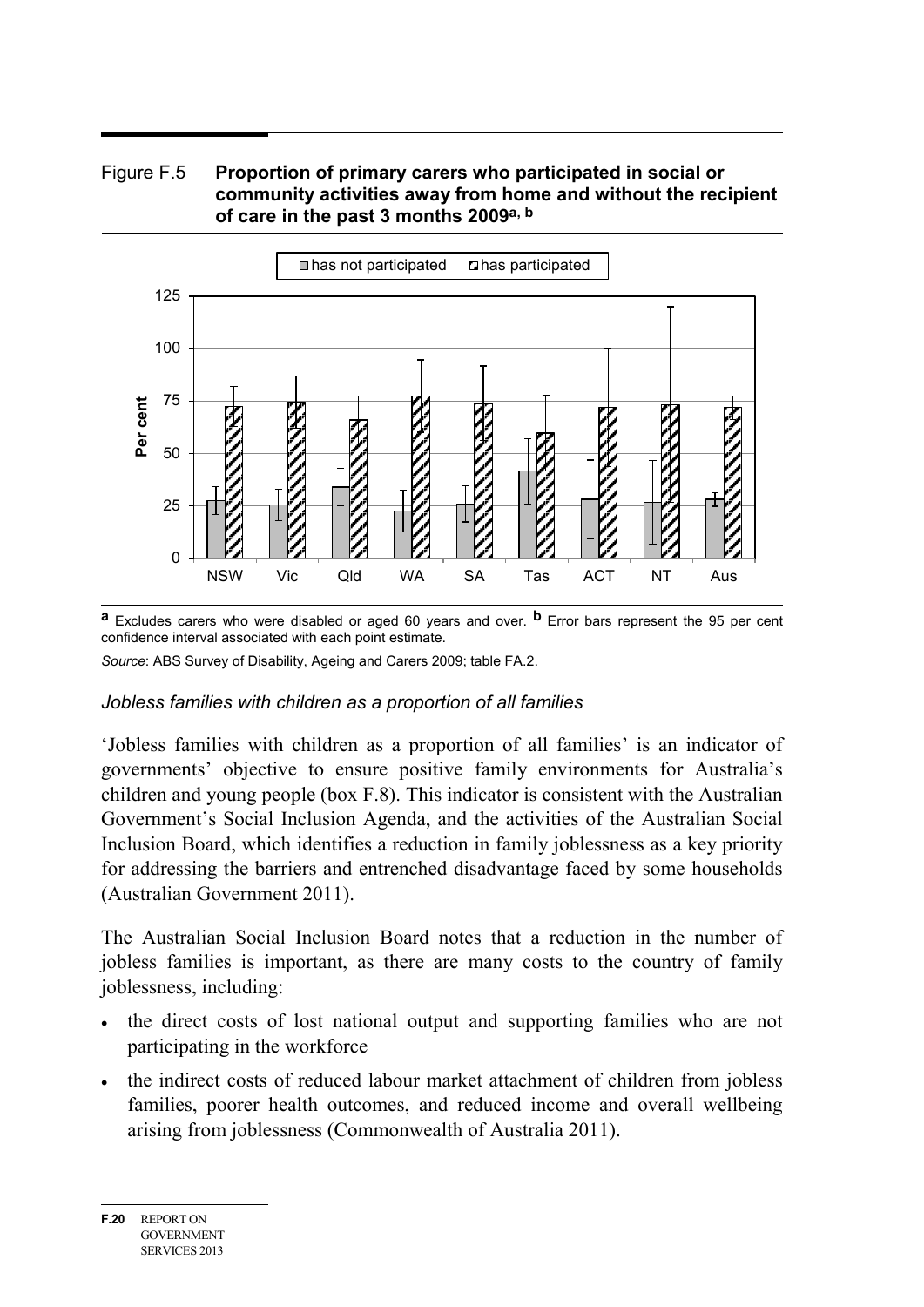# Box F.8 **Jobless families with children as a proportion of all families**

'Jobless families with children as a proportion of all families' is defined as the number of families with children without jobs as a proportion of all families. Family is defined as two or more people, one of whom is at least 15 years of age, who are related by blood, marriage (registered or de facto), adoption, step or fostering, and who are usually resident in the same household. The basis of a family is formed by identifying the presence of a couple relationship, lone parent-child relationship or other blood relationship. Some households will, therefore, contain more than one family (ABS 2007).

The jobless rate is reported for:

- all families as a proportion of all families
- families with dependants (including children aged under 15 years) as a proportion of all families with dependants (including children aged under 15 years)
- families with children aged under 15 years as a proportion of all families with children aged under 15 years

A low or decreasing number of jobless families as a proportion of all families is desirable.

Data reported for this indicator are comparable.

Data quality information for this indicator is under development.

Nationally, at 30 June 2011:

- 19.0 per cent of all families were jobless
- 10.5 per cent of families with dependants (including children under 15) were jobless
- 11.6 per cent of families with children aged under 15 years were jobless (figure F.6).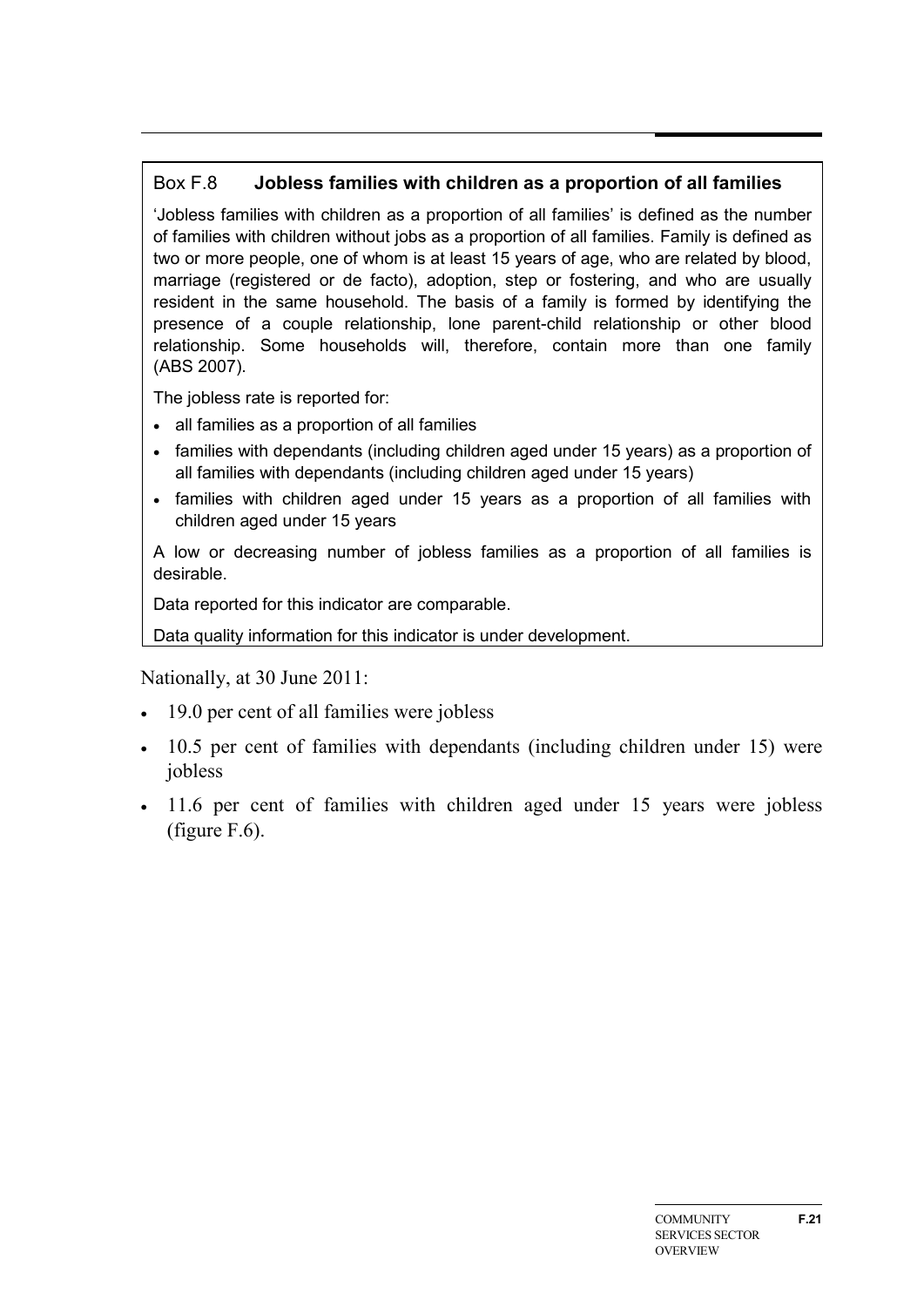#### Figure F.6 **Jobless families as a proportion of all families, at June**



*Source*: ABS, *Labour Force, Australia: Labour Force Status and Other Characteristics of Families, June 2011,* Cat. no. 6224.0.55.001; table FA.4

### *Improving child development*

'Improving child development' is an indicator of governments' objective to ensure that Australia's children and young people are safe and well (box F.9).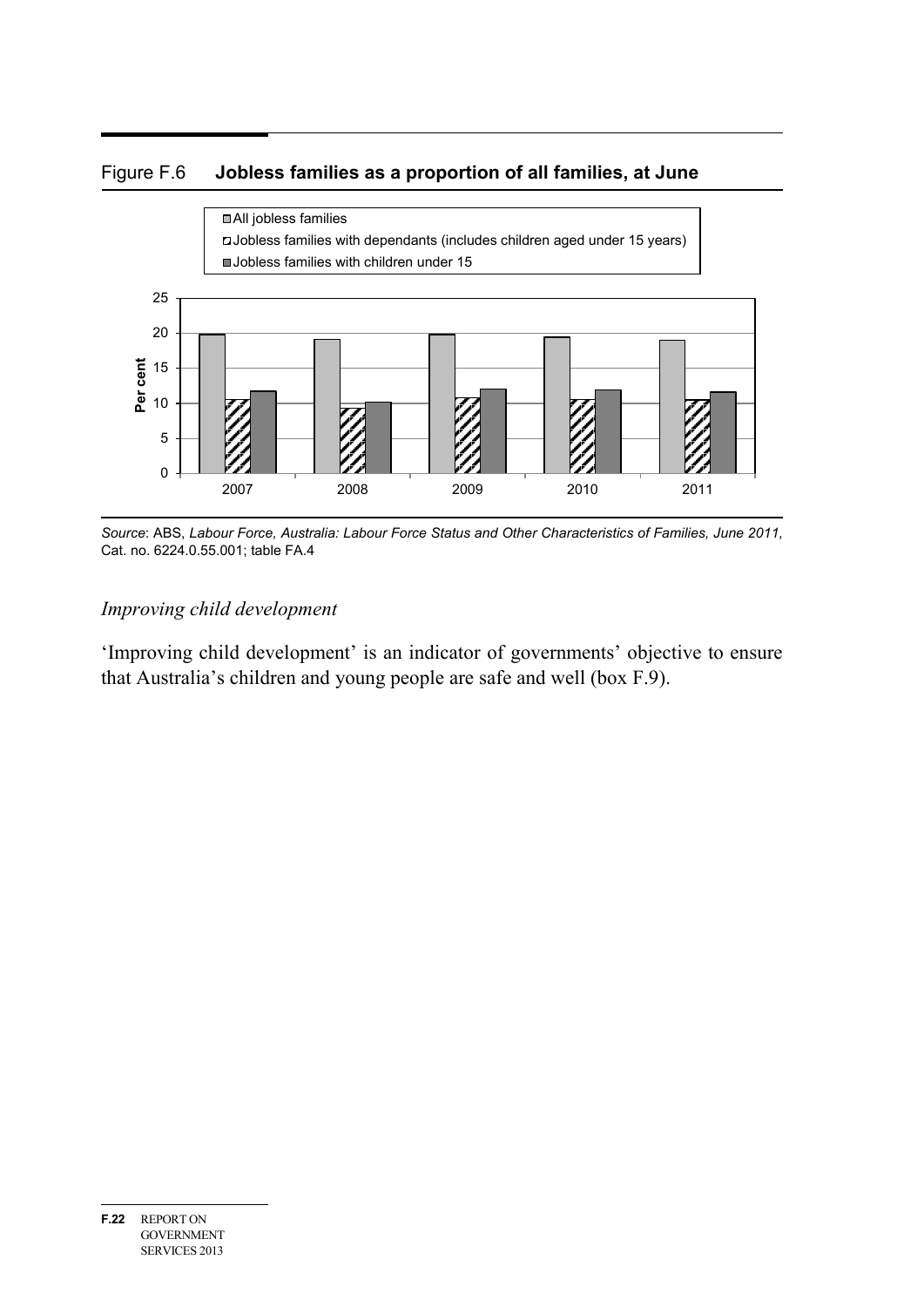#### Box F.9 **Improving child development**

'Improving child development' is defined as the proportion of children who are developmentally vulnerable on one or more Australian Early Development Index (AEDI) domains.

A low or decreasing proportion of children who are developmentally vulnerable on one or more AEDI domains is desirable.

The AEDI is a population measure of young children's development as they enter school. A population measure places the focus on all children in the community and therefore the AEDI reports on early childhood development across the whole community. Every three years, teachers complete a checklist for children in their first year of full-time school. The checklist measures five key areas, or domains, of early childhood development:

- physical health and wellbeing
- social competence
- emotional maturity
- language and cognitive skills (school-based)
- communication skills and general knowledge.

These areas are closely linked to the predictors of good adult health, education and social outcomes.

The next data collection for the AEDI will take place from May to July 2012, with results expected to be available in 2013.

Data reported for this indicator are comparable.

Data quality information for this indicator is under development.

Nationally, in 2009, 23.6 per cent of children were developmentally vulnerable on one or more AEDI domain/s, while 11.8 per cent of children were developmentally vulnerable on two or more AEDI domains (F.7).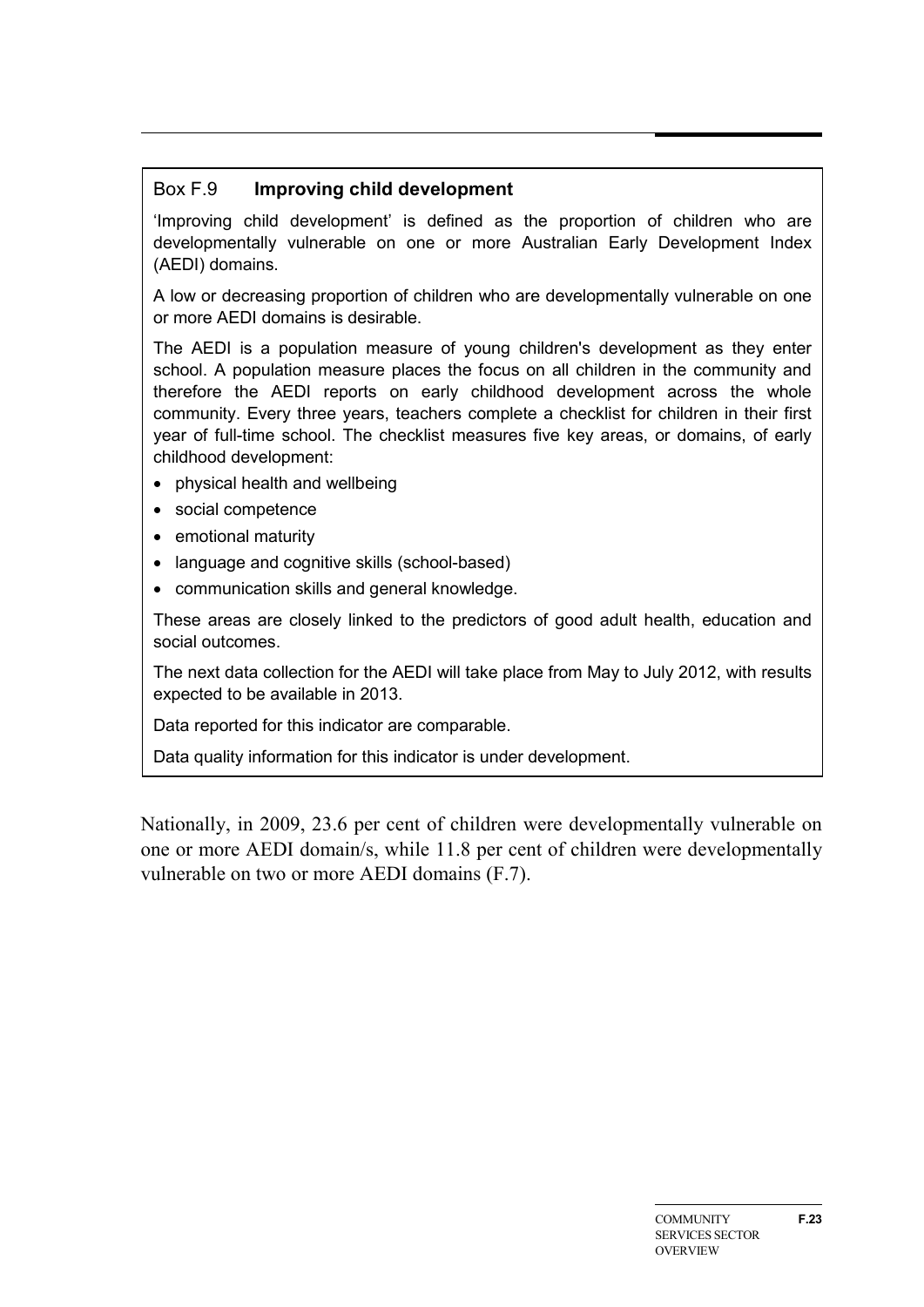



*Source*: Centre for Community Child Health and Telethon Institute for Child Health Research (2009). *A Snapshot of Early Childhood Development in Australia - AEDI National Report 2009*, Australian Government, Canberra; table FA.5.

# **Service-specific performance indicator frameworks**

This section summarises information from the Aged care services' service-specific indicator framework in chapter 13, the Services for people with disability service-specific indicator framework in chapter 14 and the Child protection and youth justice services' service-specific indicator framework in chapter 15.

Additional information is available to assist the interpretation of these results:

- indicator interpretation boxes, which define the measures used and indicate any significant conceptual or methodological issues with the reported information (chapters 13, 14 and 15)
- caveats and footnotes to the reported data (chapters 13, 14 and 15 and attachments 13A, 14A and 15A)
- additional measures and further disaggregation of reported measures, for example, by Indigenous status, remoteness, language background, sex and age (chapters 13, 14 and 15 and attachments 13A, 14A and 15A)
- data quality information for many indicators (chapters 13, 14 and 15 Data Quality Information).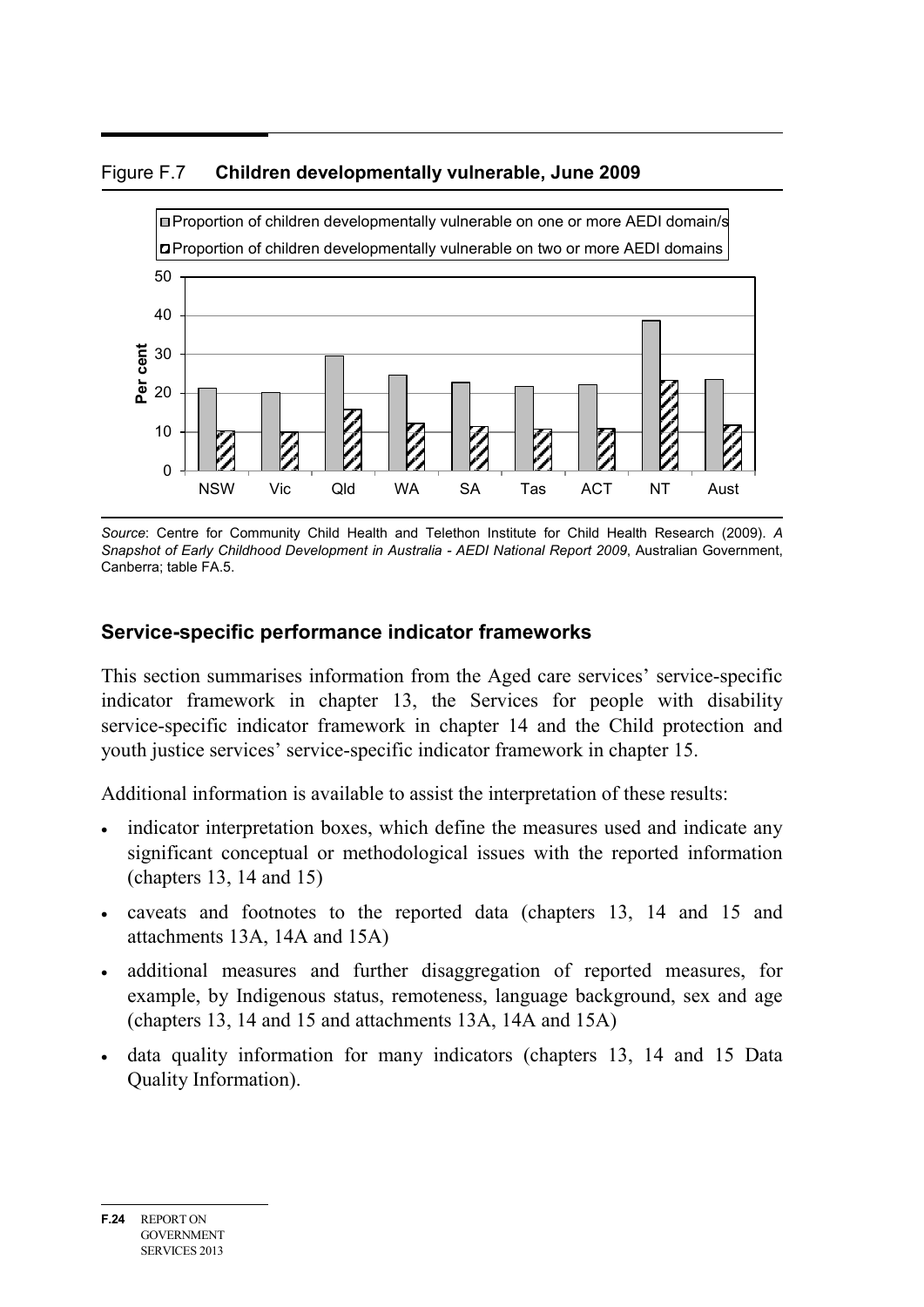#### *Aged care services*

The performance indicator framework for aged care services is presented in figure F.8. This framework provides comprehensive information on the equity, effectiveness, efficiency and the outcomes of aged care services.

Figure F.8 **Aged care services performance indicator framework**

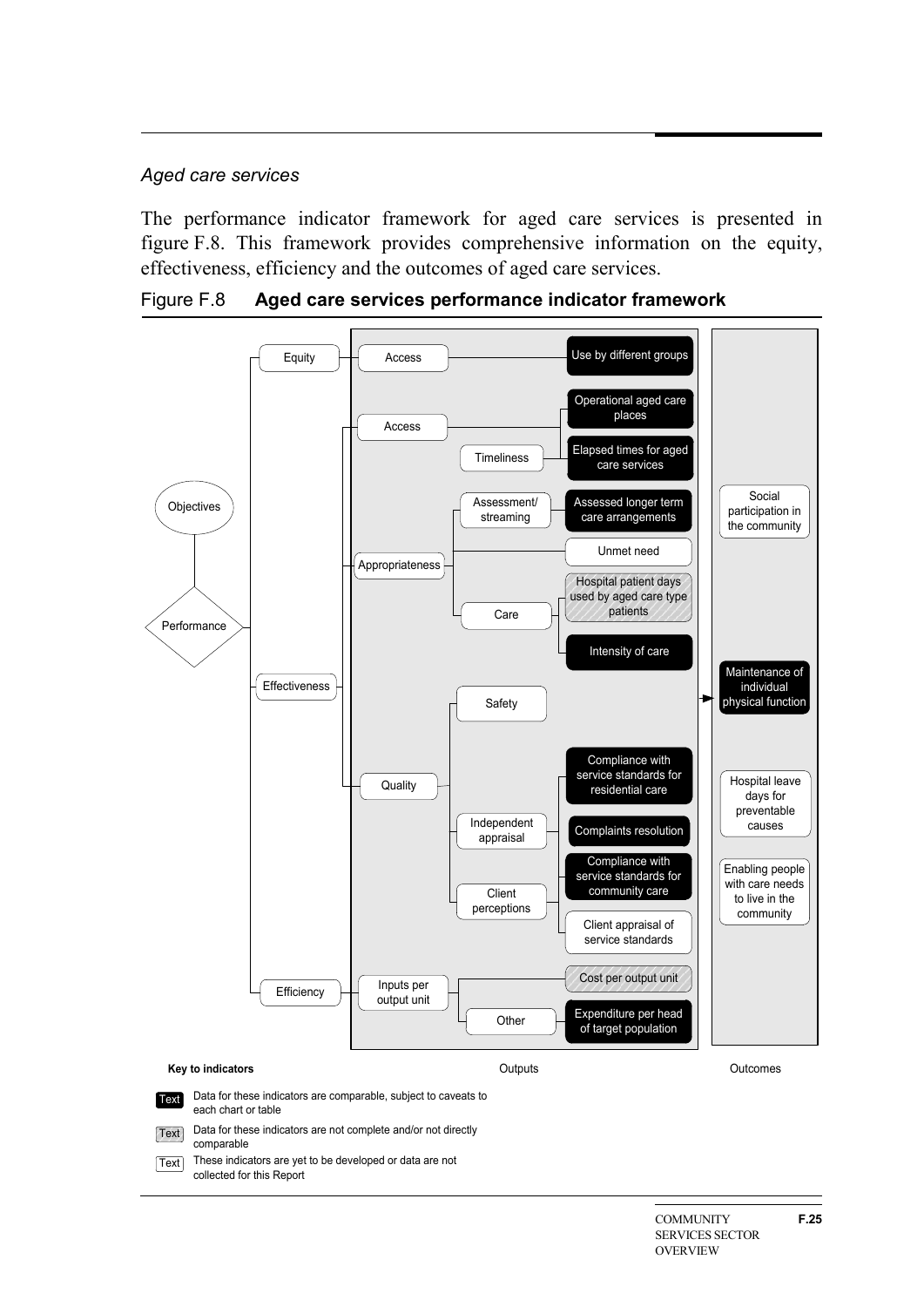An overview of aged care performance indicator results are presented in table F.3. Information to assist the interpretation of these data can be found in the indicator interpretation boxes in chapter 13 and the footnotes in attachment 13A.

| Table F.3 | Performance indicators for aged care servicesa, b |
|-----------|---------------------------------------------------|
|-----------|---------------------------------------------------|

|                                                                                                                                                                                                                                                                                                                            | NSW                                 | Vic    | Qld   | WA      | SA                          | Tas                         | <b>ACT</b>           | NT.                  |  | Aust Source  |  |  |  |
|----------------------------------------------------------------------------------------------------------------------------------------------------------------------------------------------------------------------------------------------------------------------------------------------------------------------------|-------------------------------------|--------|-------|---------|-----------------------------|-----------------------------|----------------------|----------------------|--|--------------|--|--|--|
| Equity - access indicators                                                                                                                                                                                                                                                                                                 |                                     |        |       |         |                             |                             |                      |                      |  |              |  |  |  |
| Use by different groups                                                                                                                                                                                                                                                                                                    |                                     |        |       |         |                             |                             |                      |                      |  |              |  |  |  |
| Access to residential aged care services by all people — aged care recipients per 1000 in the<br>target population, 2011-12<br>Data for this indicator are comparable, subject to caveats (chapter 13)                                                                                                                     |                                     |        |       |         |                             |                             |                      |                      |  |              |  |  |  |
| no.                                                                                                                                                                                                                                                                                                                        | 54.3                                | 54.2   | 48.5  | 47.5    | 60.1                        | 50.2                        | 44.9                 | 30.8                 |  | 52.6 13A.28  |  |  |  |
| Access to residential aged care services by Indigenous Australians —— Indigenous aged care<br>recipients per 1000 Indigenous people aged 50 years or over, 2011-12<br>Data for this indicator are comparable, subject to caveats (chapter 13)<br>25.2<br>19.5<br>26.6<br>43.2<br>7.6<br>10.6<br>21.2 13A.35<br>12.7<br>no. |                                     |        |       |         |                             |                             |                      |                      |  |              |  |  |  |
|                                                                                                                                                                                                                                                                                                                            |                                     |        |       |         |                             |                             |                      | 34.3                 |  |              |  |  |  |
| Veterans in residential care per 1000 eligible veterans 70 years or over, 2011-12<br>Data for this indicator are comparable, subject to caveats (chapter 13)                                                                                                                                                               |                                     |        |       |         |                             |                             |                      |                      |  |              |  |  |  |
| no.                                                                                                                                                                                                                                                                                                                        | 162.2 169.1 135.1 133.7 166.3 132.8 |        |       |         |                             |                             | 99.1                 | 62.2                 |  | 153.2 13A.14 |  |  |  |
| Access to the HACC program — service hours per 1000 people aged 65 years or over and<br>Indigenous people aged 50–64 years, 2011-12 (no.)                                                                                                                                                                                  |                                     |        |       |         |                             |                             |                      |                      |  |              |  |  |  |
| Data for this indicator are comparable, subject to caveats (chapter 13)                                                                                                                                                                                                                                                    |                                     |        |       |         |                             |                             |                      |                      |  |              |  |  |  |
| Major cities                                                                                                                                                                                                                                                                                                               | 8738                                |        |       |         | 10 673 11 079 10 666 10 958 | $\ddot{\phantom{a}}$        | 8 8 3 5              | $\ddot{\phantom{a}}$ |  | 10 06913A.50 |  |  |  |
| Inner regional                                                                                                                                                                                                                                                                                                             | 7 3 2 3                             | 12 046 | 9 813 | 9 3 0 9 |                             | 9463 10838                  | $\ddotsc$            | $\ddot{\phantom{a}}$ |  | 949713A.52   |  |  |  |
| Outer regional                                                                                                                                                                                                                                                                                                             | 9098                                |        |       |         | 15 113 10 569 12 699 11 565 | 8 5 0 6                     | $\ddot{\phantom{a}}$ | 5453                 |  | 10 79713A.54 |  |  |  |
| Remote                                                                                                                                                                                                                                                                                                                     | 12 240                              |        |       |         | 25 968 15 123 10 469 12 792 | 7 204                       | $\ddot{\phantom{a}}$ | 8 1 2 2              |  | 12 43413A.56 |  |  |  |
| Very remote                                                                                                                                                                                                                                                                                                                | 13 3 15                             |        |       |         |                             | 15 714 16 376 29 877 13 244 | $\ddot{\phantom{a}}$ | 14 476               |  | 16 75213A.58 |  |  |  |
| All areas                                                                                                                                                                                                                                                                                                                  | 8440                                |        |       |         | 11 286 10 805 10 729 11 025 | 9977                        | 8 8 3 5              | 8417                 |  | 10 08313A.48 |  |  |  |
| Effectiveness - access indicators                                                                                                                                                                                                                                                                                          |                                     |        |       |         |                             |                             |                      |                      |  |              |  |  |  |
| Total operational aged care places per 1000 people aged 70 years or over (excluding transition<br>care), 2011-12<br>Data for this indicator are comparable, subject to caveats (chapter 13)                                                                                                                                |                                     |        |       |         |                             |                             |                      |                      |  |              |  |  |  |

no. 111.4 110.6 108.7 114.3 116.4 109.3 118.2 214.0 111.8 13A.24

Elapsed times for aged care services —— proportion of people entering high care residential services entered within 3 months of approval, 2011-12

Data for this indicator are comparable, subject to caveats (chapter 13)

% 74.8 77.9 67.9 69.4 70.8 76.2 68.7 49.5 73.2 13A.83

#### **Effectiveness — appropriateness indicators**

Assessed longer term care arrangements —— proportion of clients recommended to remain in the community, 2010-11

Data for this indicator are comparable, subject to caveats (chapter 13)

% 47.5 58.0 39.0 51.8 40.6 58.6 65.9 69.0 49.4 13A.87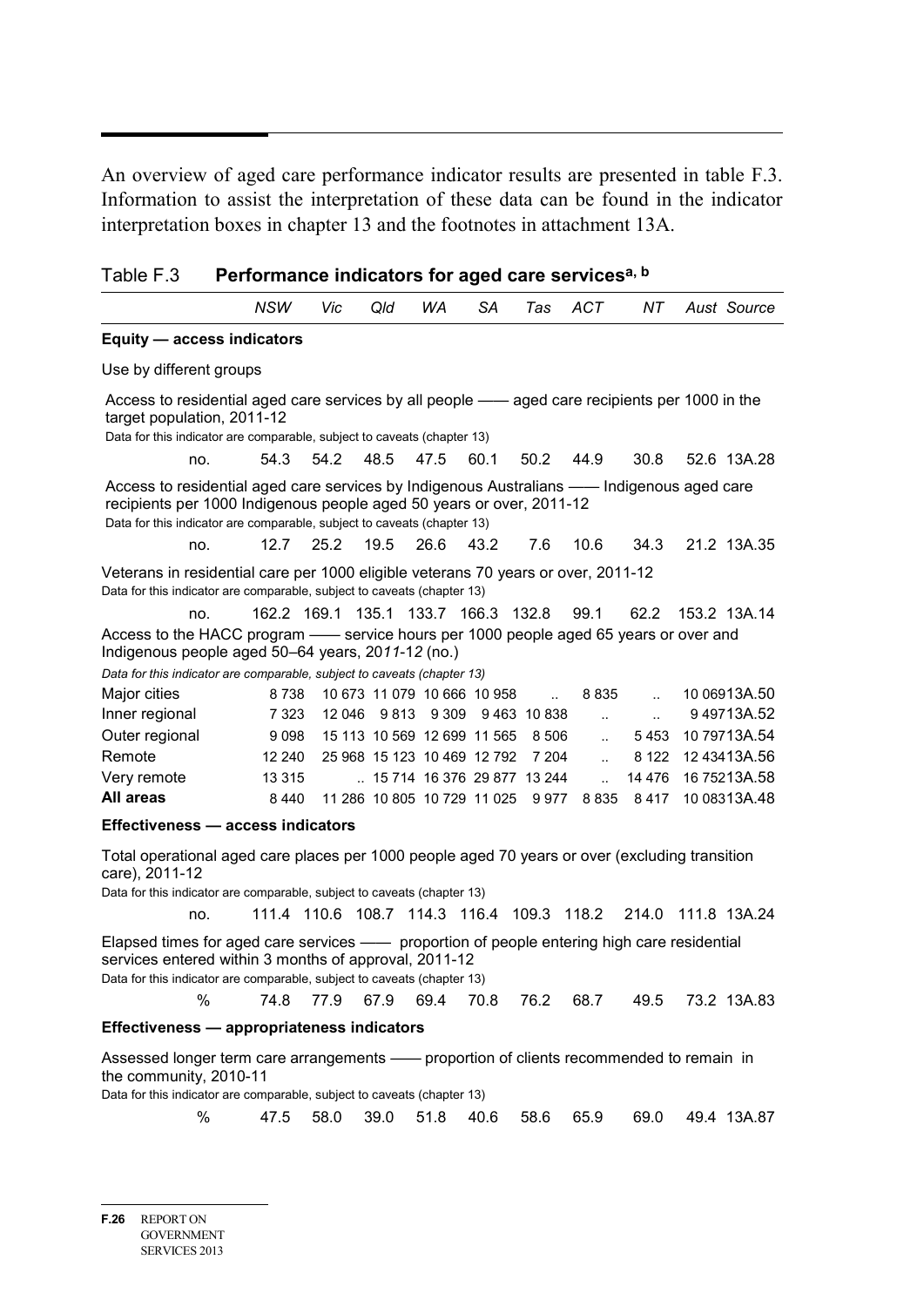#### Table F.3 **(continued)**

|                                                                                                                                                                                                                                                                                                                                       | <b>NSW</b> | Vic  | Qld  | WA   | SА   | Tas                                       | ACT  | NT   | Aust | Source              |  |  |  |
|---------------------------------------------------------------------------------------------------------------------------------------------------------------------------------------------------------------------------------------------------------------------------------------------------------------------------------------|------------|------|------|------|------|-------------------------------------------|------|------|------|---------------------|--|--|--|
| Hospital patient days used by aged care type patients - proportion of separations for 'aged                                                                                                                                                                                                                                           |            |      |      |      |      |                                           |      |      |      |                     |  |  |  |
| care type' public hospitals patients that were 35 days or longer, 2010-11<br>Data for this indicator not complete or not directly comparable (chapter 13)                                                                                                                                                                             |            |      |      |      |      |                                           |      |      |      |                     |  |  |  |
|                                                                                                                                                                                                                                                                                                                                       |            |      |      |      |      |                                           |      |      |      |                     |  |  |  |
| %                                                                                                                                                                                                                                                                                                                                     | 8.0        | 34.5 | 20.4 | 12.7 | 9.9  | 23.1                                      | 8.9  | 10.7 |      | 13.3 13A.89         |  |  |  |
| Intensity of care - proportion of people who stayed in the same residential aged care service<br>when changing from low care to high care, 2011-12                                                                                                                                                                                    |            |      |      |      |      |                                           |      |      |      |                     |  |  |  |
| Data for this indicator are comparable, subject to caveats (chapter 13)                                                                                                                                                                                                                                                               |            |      |      |      |      |                                           |      |      |      |                     |  |  |  |
| %                                                                                                                                                                                                                                                                                                                                     | 89.7       | 93.0 | 93.9 | 90.3 | 95.0 | 95.5                                      | 93.5 | 90.3 | 92.1 | 13A.39              |  |  |  |
| <b>Effectiveness - quality indicators</b>                                                                                                                                                                                                                                                                                             |            |      |      |      |      |                                           |      |      |      |                     |  |  |  |
| Compliance with service standards for residential care —— proportion of re-accredited residential                                                                                                                                                                                                                                     |            |      |      |      |      |                                           |      |      |      |                     |  |  |  |
| aged care services that were granted a re-accreditation approval for a period of three years,<br>2011-12                                                                                                                                                                                                                              |            |      |      |      |      |                                           |      |      |      |                     |  |  |  |
| Data for this indicator are comparable, subject to caveats (chapter 13)                                                                                                                                                                                                                                                               |            |      |      |      |      |                                           |      |      |      |                     |  |  |  |
| ℅                                                                                                                                                                                                                                                                                                                                     | 96.7       | 96.4 | 83.0 | 91.2 | 92.1 | 100.0                                     | 91.7 | 55.6 | 93.5 | 13A.91              |  |  |  |
| Complaints — number of complaints received by the Complaints Scheme per 1000 permanent<br>care recipients, 1 September 2011 to 30 June 2012                                                                                                                                                                                           |            |      |      |      |      |                                           |      |      |      |                     |  |  |  |
| Data for this indicator are comparable, subject to caveats (chapter 13)                                                                                                                                                                                                                                                               |            |      |      |      |      |                                           |      |      |      |                     |  |  |  |
| no.                                                                                                                                                                                                                                                                                                                                   | 15.8       | 21.6 | 21.9 | 19.8 | 18.8 | 17.3                                      | 31.0 | 46.6 | 19.3 | 13A.95              |  |  |  |
| Compliance with service standards for community care - proportion of CACP, EACH,                                                                                                                                                                                                                                                      |            |      |      |      |      |                                           |      |      |      |                     |  |  |  |
| EACH-D and NRCP service reviews for which an Outcome 1 'effective processes and systems in<br>place was received'                                                                                                                                                                                                                     |            |      |      |      |      |                                           |      |      |      |                     |  |  |  |
| Data for this indicator are comparable, subject to caveats (chapter 13)                                                                                                                                                                                                                                                               |            |      |      |      |      |                                           |      |      |      |                     |  |  |  |
| no.                                                                                                                                                                                                                                                                                                                                   | 73.7       | 92.0 | 67.9 | 68.3 | 79.2 | 53.8                                      | 44.4 | 41.2 | 73.3 | 13A.98              |  |  |  |
| <b>Efficiency indicators</b>                                                                                                                                                                                                                                                                                                          |            |      |      |      |      |                                           |      |      |      |                     |  |  |  |
| Cost per ACAT assessment - Australian Government expenditure on aged care assessments,                                                                                                                                                                                                                                                |            |      |      |      |      |                                           |      |      |      |                     |  |  |  |
| per assessment, 2010-11<br>Data for this indicator not complete or not directly comparable (chapter 13)                                                                                                                                                                                                                               |            |      |      |      |      |                                           |      |      |      |                     |  |  |  |
| \$                                                                                                                                                                                                                                                                                                                                    | 414        | 320  | 446  | 384  | 374  | 393                                       | 363  | 821  |      | 388 13A.100         |  |  |  |
|                                                                                                                                                                                                                                                                                                                                       |            |      |      |      |      |                                           |      |      |      |                     |  |  |  |
| Expenditure per head of target population - Australian Government (DoHA and DVA) real<br>expenditure on residential services per person aged 65 years or over and Indigenous Australians                                                                                                                                              |            |      |      |      |      |                                           |      |      |      |                     |  |  |  |
| aged 50-64 years (including payroll tax), 2011-12                                                                                                                                                                                                                                                                                     |            |      |      |      |      |                                           |      |      |      |                     |  |  |  |
| Data for this indicator are comparable, subject to caveats (chapter 13)                                                                                                                                                                                                                                                               |            |      |      |      |      |                                           |      |      |      |                     |  |  |  |
| \$                                                                                                                                                                                                                                                                                                                                    |            |      |      |      |      | 2 597 2 729 2 334 2 318 3 044 2 361 2 091 |      |      |      | 1 245 2 566 13A.102 |  |  |  |
| <b>Outcome indicators</b>                                                                                                                                                                                                                                                                                                             |            |      |      |      |      |                                           |      |      |      |                     |  |  |  |
| Maintenance of individual functioning — improvement in Transition Care Program (TCP) client's<br>level of functioning, reflected in the movement from the average Modified Barthel Index (MBI)<br>score on entry to the average MBI score on exit, 2011-12<br>Data for this indicator are comparable, subject to caveats (chapter 13) |            |      |      |      |      |                                           |      |      |      |                     |  |  |  |
| <b>Average MBI on entry</b>                                                                                                                                                                                                                                                                                                           |            |      |      |      |      |                                           |      |      |      |                     |  |  |  |
| no.                                                                                                                                                                                                                                                                                                                                   | 80.2       | 65.6 | 78.2 | 60.1 | 67.0 | 68.8                                      | 78.4 | 77.0 |      | 72.4 13A.106        |  |  |  |
| <b>Average MBI on exit</b>                                                                                                                                                                                                                                                                                                            |            |      |      |      |      |                                           |      |      |      |                     |  |  |  |
| no.                                                                                                                                                                                                                                                                                                                                   | 91.0       | 73.2 | 90.4 | 66.8 | 83.0 | 85.0                                      | 93.4 | 90.4 |      | 82.9 13A.106        |  |  |  |
|                                                                                                                                                                                                                                                                                                                                       |            |      |      |      |      |                                           |      |      |      |                     |  |  |  |

**a** Caveats for these data are available in Chapter 13 and Attachment 13A. Refer to the indicator interpretation boxes in Chapter 13 for information to assist with the interpretation of data presented in this table. **b** Some data are derived from detailed data in Chapter 13 and Attachment 13A. **na** Not available. – Nil or rounded to zero.

*Source*: Chapter 13 and Attachment 13A.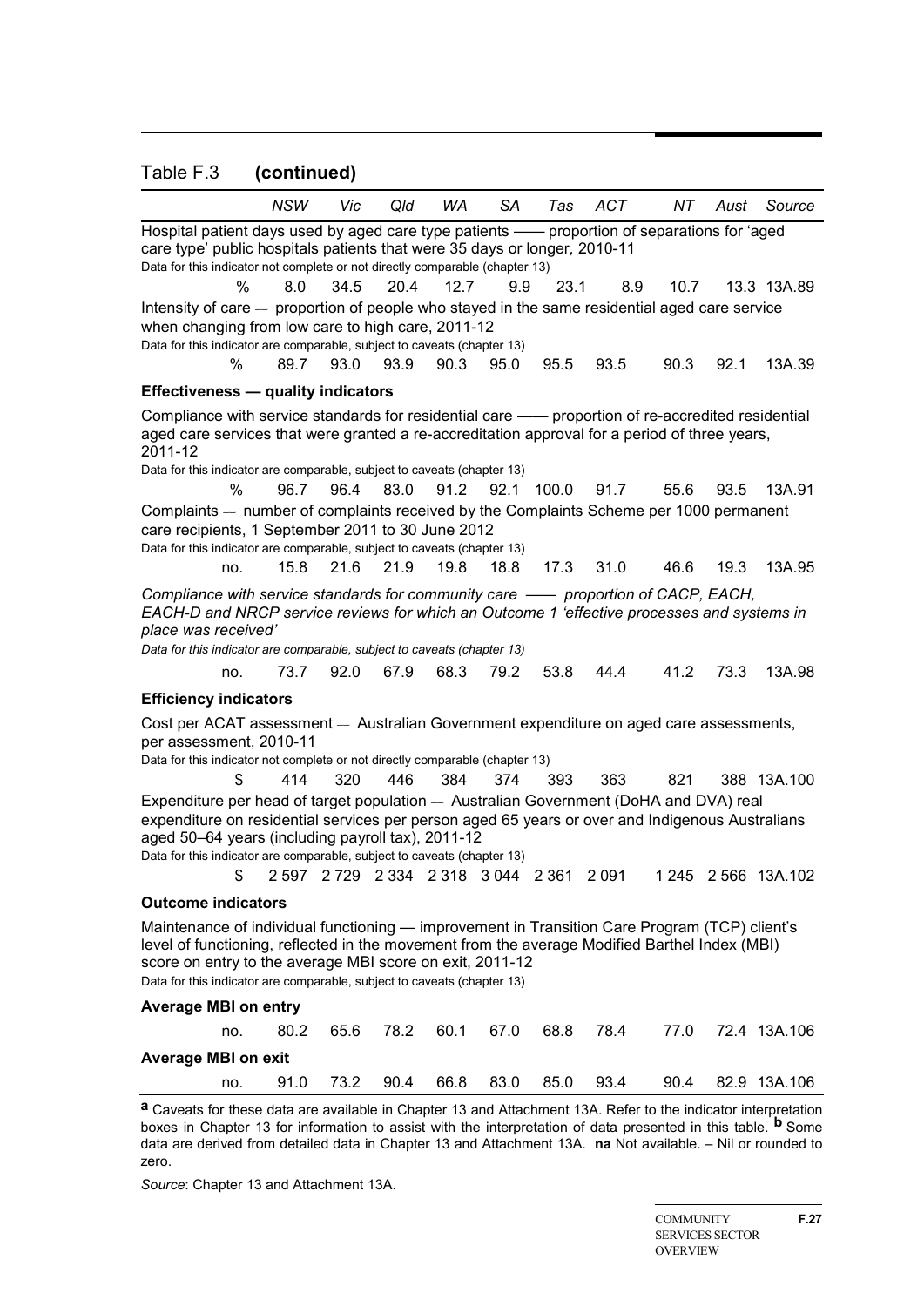#### *Services for people with disability*

The performance indicator framework for services for people with disability is presented in figure F.9. This framework provides comprehensive information on the equity, effectiveness, efficiency and the outcomes of disability services.





**F.28** REPORT ON GOVERNMENT SERVICES 2013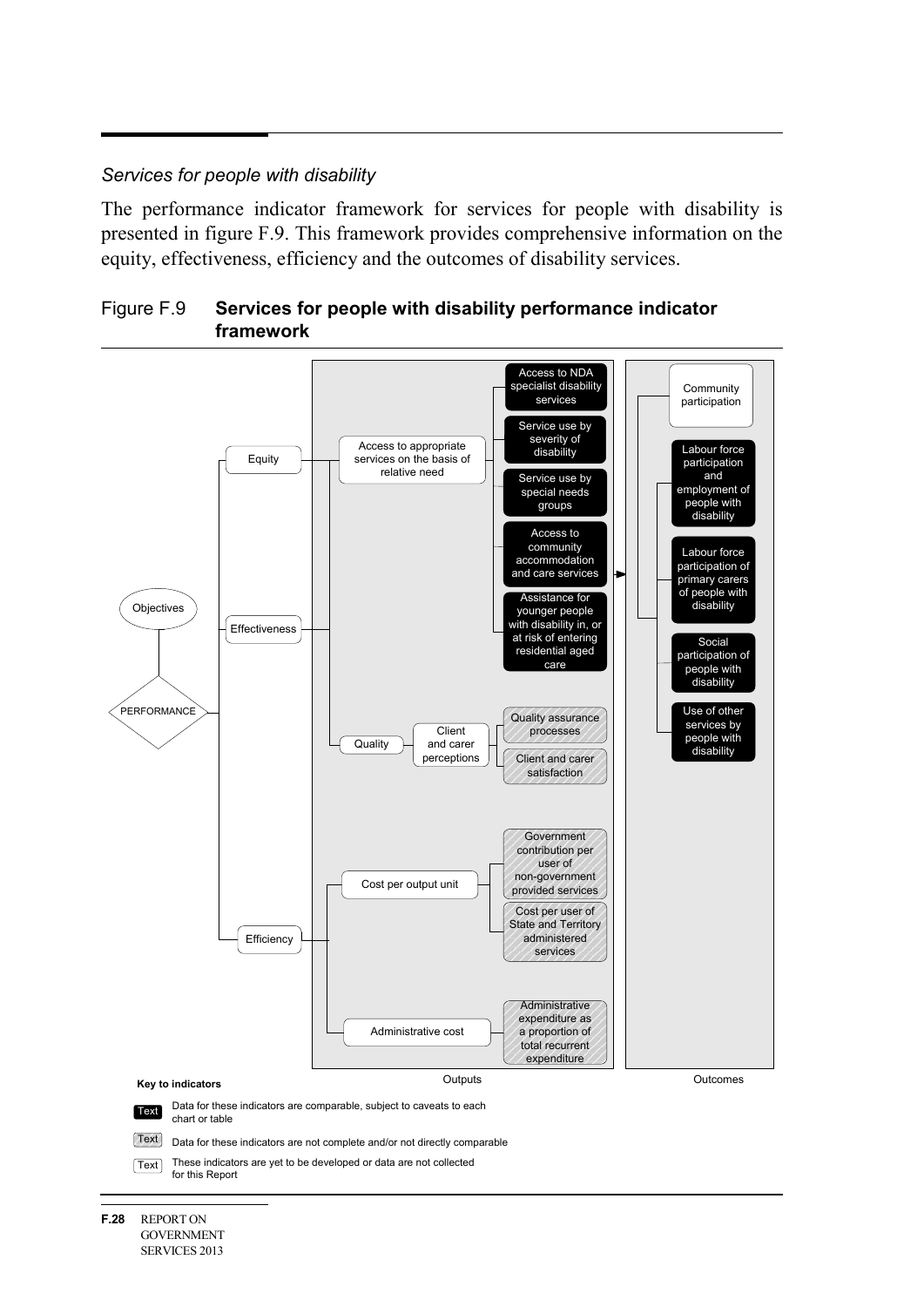An overview of services for people with disability performance indicator results for 2010-11 are presented in table F.4. Information to assist the interpretation of these data can be found in the indicator interpretation boxes in chapter 14 and the footnotes in attachment 14A.

| Table F.4                                                                                                                                                                                                     |      | 2010-11a, b, c, d |      |      |      | Performance indicators for services for people with disability, |            |       |      |        |  |
|---------------------------------------------------------------------------------------------------------------------------------------------------------------------------------------------------------------|------|-------------------|------|------|------|-----------------------------------------------------------------|------------|-------|------|--------|--|
|                                                                                                                                                                                                               | NSW  | Vic               | Qld  | WA   | SA   | Tas                                                             | <b>ACT</b> | NΤ    | Aust | Source |  |
| Equity - access indicators                                                                                                                                                                                    |      |                   |      |      |      |                                                                 |            |       |      |        |  |
| Access to NDA specialist disability services<br>Data for this indicator are comparable, subject to caveats (chapter 14)                                                                                       |      |                   |      |      |      |                                                                 |            |       |      |        |  |
| Proportion of potential population (aged 0-64 years) who used disability support services                                                                                                                     |      |                   |      |      |      |                                                                 |            |       |      |        |  |
| %                                                                                                                                                                                                             | 31.0 | 45.9              | 23.0 | 30.4 | 51.7 | 53.2                                                            | 51.9       | 22.2  | 34.9 | 14A.16 |  |
| Service use by severity of disability<br>Data for this indicator are comparable, subject to caveats (chapter 14)                                                                                              |      |                   |      |      |      |                                                                 |            |       |      |        |  |
| Proportion of users of NDA services (aged 0-64 years), by severity of disability who need help<br>with Assisted Daily Living<br>Data for this indicator are comparable, subject to caveats (chapter 14)       |      |                   |      |      |      |                                                                 |            |       |      |        |  |
| %                                                                                                                                                                                                             | 72.5 | 46.5              | 81.3 | 84.6 | 81.0 | 85.1                                                            | 80.8       | 45.0  | 67.9 | 14A.28 |  |
| Service use by special needs groups                                                                                                                                                                           |      |                   |      |      |      |                                                                 |            |       |      |        |  |
| Proportion of Indigenous potential population who use disability support services<br>Data for this indicator are comparable, subject to caveats (chapter 14)                                                  |      |                   |      |      |      |                                                                 |            |       |      |        |  |
| $\%$                                                                                                                                                                                                          | 36.2 | 63.6              | 26.0 | 53.0 | 65.5 | 19.9                                                            | 64.7       | 55.3  | 40.5 | 14A.45 |  |
| Access to community accommodation and care services                                                                                                                                                           |      |                   |      |      |      |                                                                 |            |       |      |        |  |
| Users of NDA community accommodation and care services as a proportion of all<br>accommodation support service users<br>Data for this indicator are comparable, subject to caveats (chapter 14)<br>%          | 85.3 | 96.2              | 88.8 | 91.2 | 88.9 | 83.7                                                            | 100.0      | 100.0 | 89.9 | 14A.62 |  |
| Assistance for younger people with disability in residential aged care                                                                                                                                        |      |                   |      |      |      |                                                                 |            |       |      |        |  |
| Rate of younger people admitted to permanent residential aged care per 10 000 potential<br>population (2011-12)                                                                                               |      |                   |      |      |      |                                                                 |            |       |      |        |  |
| Data for this indicator are comparable, subject to caveats (chapter 14)                                                                                                                                       |      |                   |      |      |      |                                                                 |            |       |      |        |  |
| %                                                                                                                                                                                                             | 40.1 | 38.6              | 32.9 | 26.0 | 46.9 | 56.1                                                            | 24.6       | 8.1   | 36.9 | 14A.68 |  |
| <b>Efficiency indicators</b>                                                                                                                                                                                  |      |                   |      |      |      |                                                                 |            |       |      |        |  |
| Government contribution per user of non-government provided services                                                                                                                                          |      |                   |      |      |      |                                                                 |            |       |      |        |  |
| Government funding per user of non-government provided accommodation support services in<br>institutional/residential setting<br>Data for this indicator not complete or not directly comparable (chapter 14) |      |                   |      |      |      |                                                                 |            |       |      |        |  |

\$ 59 106 36 185 51 967 83 852 58 101 38 445 .. .. 54 556 14A.81

(continued on next page)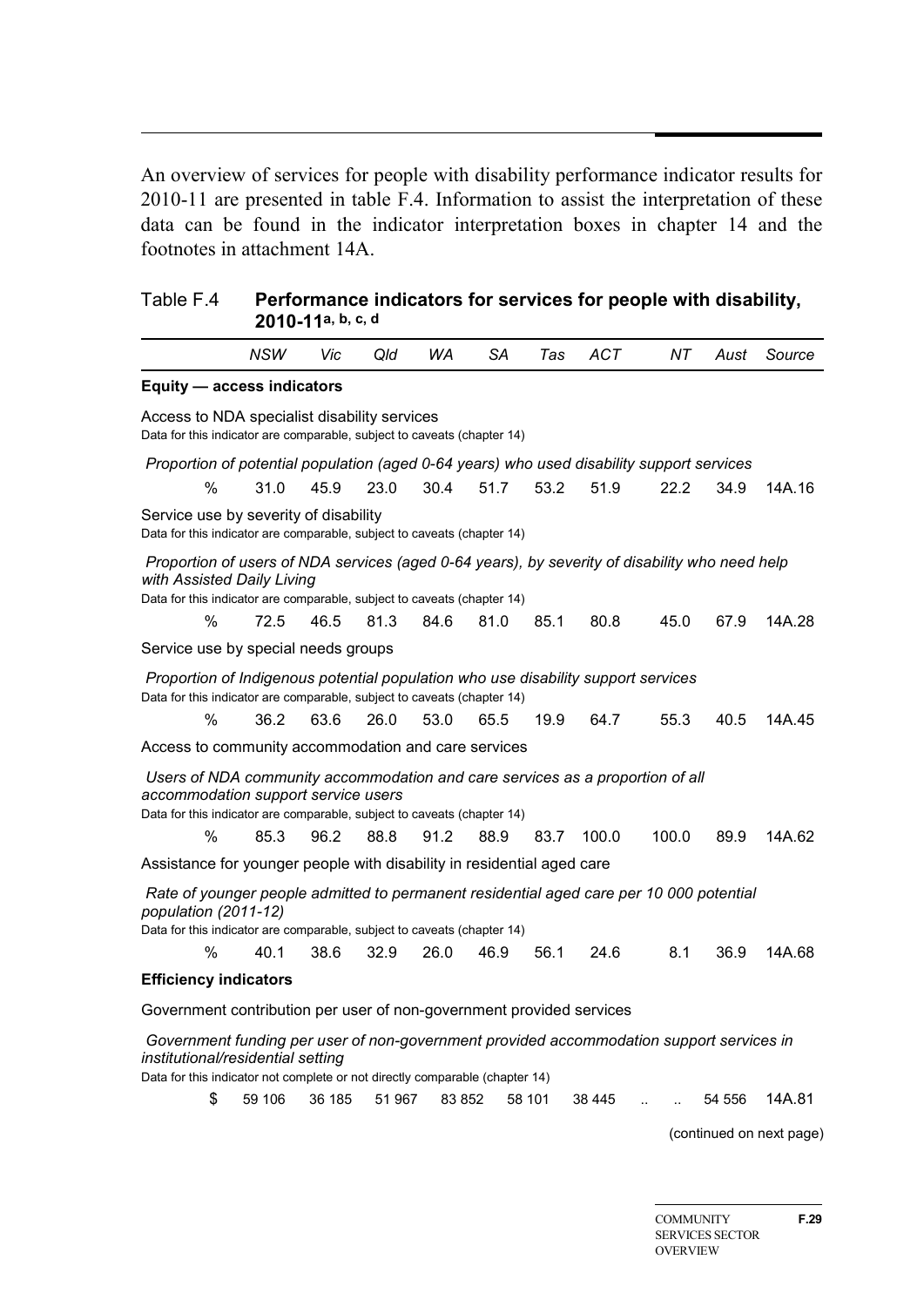|                                                                                                                                                                                                                                          | Table F.4<br>(continued)                                                                                                                                                                                |                |                                                                              |                 |                |                                                                     |                                                                                   |                                                                                            |                |               |  |  |
|------------------------------------------------------------------------------------------------------------------------------------------------------------------------------------------------------------------------------------------|---------------------------------------------------------------------------------------------------------------------------------------------------------------------------------------------------------|----------------|------------------------------------------------------------------------------|-----------------|----------------|---------------------------------------------------------------------|-----------------------------------------------------------------------------------|--------------------------------------------------------------------------------------------|----------------|---------------|--|--|
|                                                                                                                                                                                                                                          |                                                                                                                                                                                                         |                |                                                                              |                 |                |                                                                     |                                                                                   |                                                                                            |                |               |  |  |
|                                                                                                                                                                                                                                          | NSW                                                                                                                                                                                                     | Vic            | Qld                                                                          | WA              | SА             | Tas                                                                 | <b>ACT</b>                                                                        | NT.                                                                                        | Aust           | Source        |  |  |
|                                                                                                                                                                                                                                          |                                                                                                                                                                                                         |                | Cost per user of State and territory administered services                   |                 |                |                                                                     |                                                                                   |                                                                                            |                |               |  |  |
|                                                                                                                                                                                                                                          | programs                                                                                                                                                                                                |                |                                                                              |                 |                |                                                                     |                                                                                   | Total estimated expenditure per service user, State and Territory government administered  |                |               |  |  |
|                                                                                                                                                                                                                                          |                                                                                                                                                                                                         |                | Data for this indicator not complete or not directly comparable (chapter 14) |                 |                |                                                                     |                                                                                   |                                                                                            |                |               |  |  |
| \$                                                                                                                                                                                                                                       | 35 663                                                                                                                                                                                                  | 23 2 29        | 37 717                                                                       | 32 958          | 17 764         | 23 4 14                                                             | 19 179                                                                            | 24 053                                                                                     |                | 33 128 14A.84 |  |  |
|                                                                                                                                                                                                                                          |                                                                                                                                                                                                         |                |                                                                              |                 |                |                                                                     | Administrative expenditure as a proportion of total recurrent expenditure         |                                                                                            |                |               |  |  |
|                                                                                                                                                                                                                                          | Administration expenditure as a proportion of total expenditure (excluding actual and imputed<br>payroll tax) (2011-12)<br>Data for this indicator not complete or not directly comparable (chapter 14) |                |                                                                              |                 |                |                                                                     |                                                                                   |                                                                                            |                |               |  |  |
| %                                                                                                                                                                                                                                        | 8.8                                                                                                                                                                                                     | 8.4            | 7.6                                                                          | 4.2             | 4.4            | 5.5                                                                 | 8.3                                                                               | 4.7                                                                                        |                | 7.3 14A.85    |  |  |
|                                                                                                                                                                                                                                          | <b>Outcome indicators</b>                                                                                                                                                                               |                |                                                                              |                 |                |                                                                     |                                                                                   |                                                                                            |                |               |  |  |
|                                                                                                                                                                                                                                          |                                                                                                                                                                                                         |                |                                                                              |                 |                | Labour force participation and employment of people with disability |                                                                                   |                                                                                            |                |               |  |  |
|                                                                                                                                                                                                                                          |                                                                                                                                                                                                         |                | Data for this indicator are comparable, subject to caveats (chapter 14)      |                 |                |                                                                     | Employment rate for people with a profound/severe core activity limitation (2009) |                                                                                            |                |               |  |  |
| %                                                                                                                                                                                                                                        | 90.4<br>$+0.9$                                                                                                                                                                                          | 89.0<br>$+0.9$ | 87.9<br>$+0.9$                                                               | 88.1<br>$+1.0$  | 89.3<br>$+0.9$ | 89.7<br>$+0.9$                                                      | 96.6<br>$+1.0$                                                                    | 96.3<br>$+1.0$                                                                             | 89.4<br>$+0.9$ | 14A.86        |  |  |
| Labour force participation of primary carers of people with disability                                                                                                                                                                   |                                                                                                                                                                                                         |                |                                                                              |                 |                |                                                                     |                                                                                   |                                                                                            |                |               |  |  |
| Labour force participation rate for primary carers aged 15-64 years (2009)<br>Data for this indicator are comparable, subject to caveats (chapter 14)                                                                                    |                                                                                                                                                                                                         |                |                                                                              |                 |                |                                                                     |                                                                                   |                                                                                            |                |               |  |  |
| ℅                                                                                                                                                                                                                                        | 56.0.<br>$+5.6$                                                                                                                                                                                         | 51.7<br>$+6.3$ | 52.4<br>$+7.6$                                                               | 53.5<br>$+11.2$ | 52.8<br>$+9.5$ | 52.9<br>$+12.4$                                                     | 63.7<br>$+16.1$                                                                   | 60.1<br>$+19.7$                                                                            | $+3.1$         | 53.7 14A.104  |  |  |
| Social participation of people with disability                                                                                                                                                                                           |                                                                                                                                                                                                         |                |                                                                              |                 |                |                                                                     |                                                                                   |                                                                                            |                |               |  |  |
| People with a profound/severe disability aged 5-64 years who have had face to face contact with<br>ex-household family or friends in the previous week (2009)<br>Data for this indicator are comparable, subject to caveats (chapter 14) |                                                                                                                                                                                                         |                |                                                                              |                 |                |                                                                     |                                                                                   |                                                                                            |                |               |  |  |
| %                                                                                                                                                                                                                                        | 69.5.<br>$+5.1$                                                                                                                                                                                         | 76.0<br>$+5.1$ | 71.5<br>$+6.4$                                                               | 76.9<br>$+3.5$  | 71.1<br>$+4.2$ | 70.1<br>$+9.2$                                                      | 77.8<br>$+11.8$                                                                   | 78.6<br>$+20.4$                                                                            | $+3.4$         | 72.5 14A.119  |  |  |
|                                                                                                                                                                                                                                          |                                                                                                                                                                                                         |                | Use of other services by people with disability                              |                 |                |                                                                     |                                                                                   |                                                                                            |                |               |  |  |
|                                                                                                                                                                                                                                          |                                                                                                                                                                                                         |                |                                                                              |                 |                |                                                                     |                                                                                   | People with a profound/severe disability (children aged 3-5 years) who attended pre-school |                |               |  |  |

|--|

**a** Caveats for these data are available in Chapter 14 and Attachment 14A. Refer to the indicator interpretation boxes in Chapter 14 for information to assist with the interpretation of data presented in this table. **b** Some data are derived from detailed data in Chapter 14 and Attachment 14A. **c** Data are for 2011 except where noted. **d** Data are as at 30 June 2011 except where noted. **na** Not available.

.. Not applicable.

*Source*: Chapter 14 and Attachment 14A.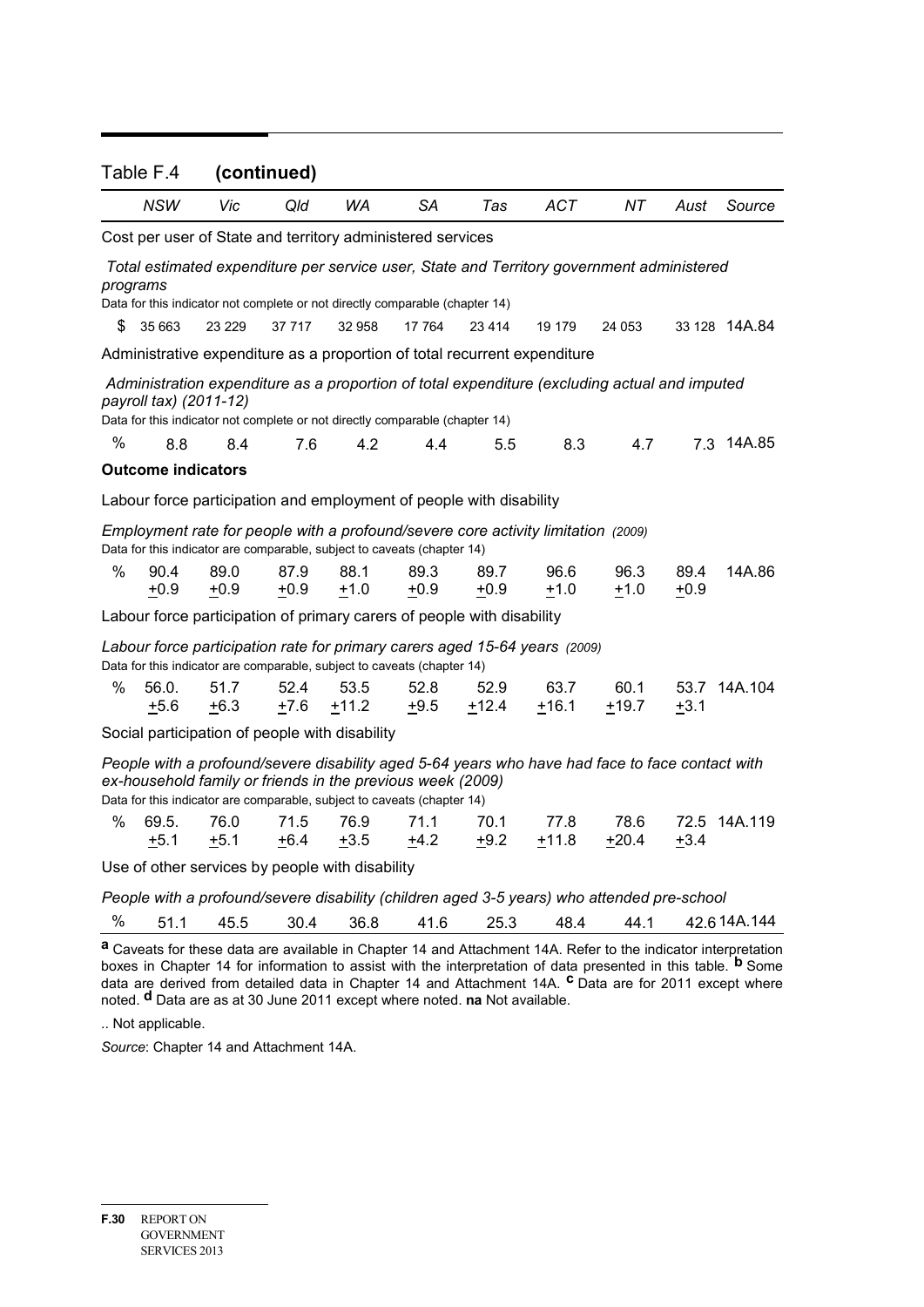#### *Child protection and youth justice services*

this Report

The performance indicator framework for child protection and out-of-home care services is presented in figure F.10. This framework provides comprehensive information on the equity, effectiveness, efficiency and the outcomes of child protection and youth justice services.



#### Figure F.10 **Child protection and out-of-home care services performance indicator framework**

**COMMUNITY** SERVICES SECTOR OVERVIEW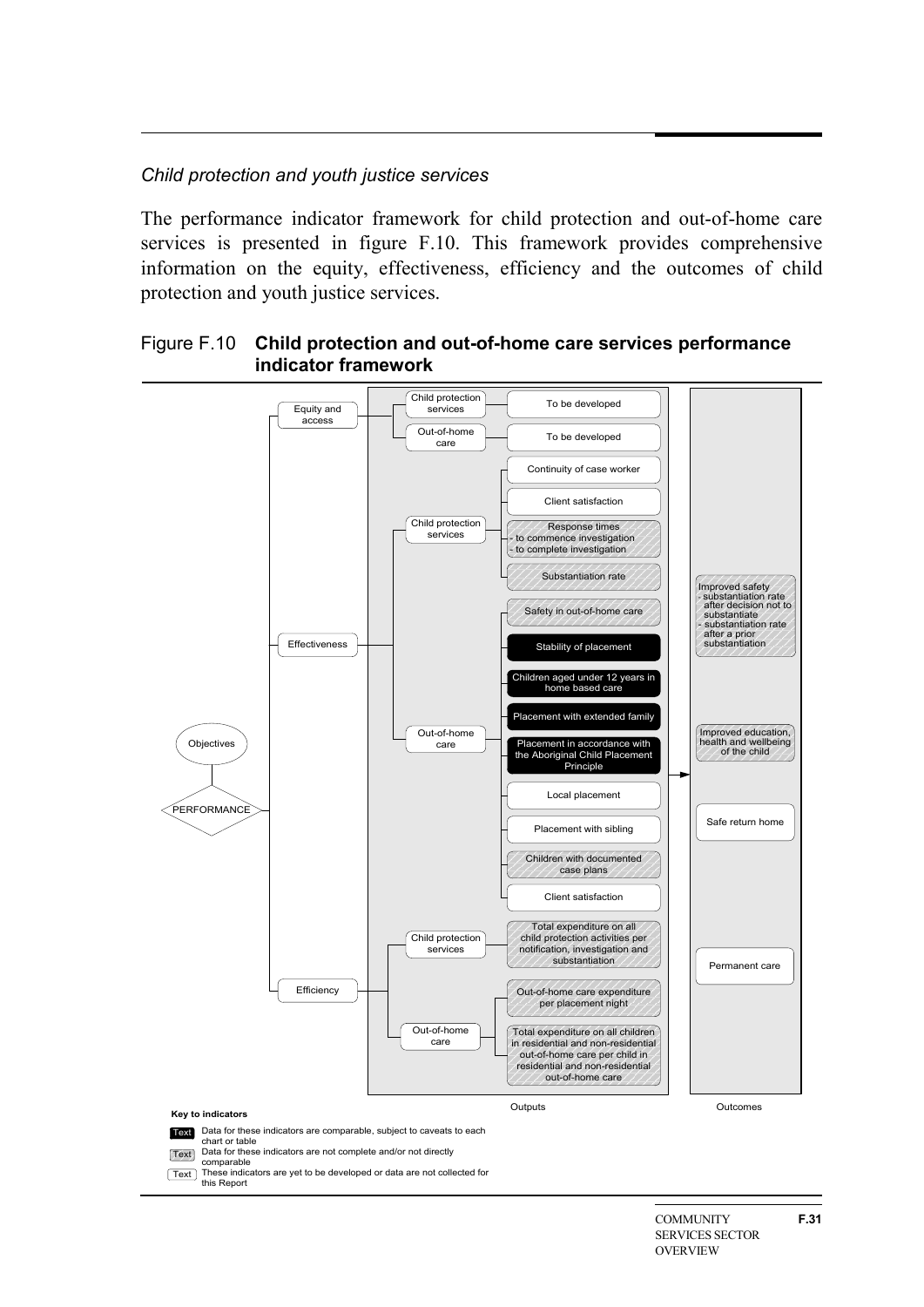An overview of child protection and out-of-home care services performance indicator results for 2011-12 are presented in table F.5. Information to assist the interpretation of these data can be found in the indicator interpretation boxes in chapter 15 and the footnotes in attachment 15A.

| Table F.5 | Performance indicators for child protection and out of home |
|-----------|-------------------------------------------------------------|
|           | care services, 2011-12a, b                                  |

|                                                                                                                      | NSW                                                                                                                        | Vic  | Qld  | WA   | SA   | Tas  | ACT  | NT.  | Aust | Source      |  |  |  |  |  |  |
|----------------------------------------------------------------------------------------------------------------------|----------------------------------------------------------------------------------------------------------------------------|------|------|------|------|------|------|------|------|-------------|--|--|--|--|--|--|
| Effectiveness - child protection indicators                                                                          |                                                                                                                            |      |      |      |      |      |      |      |      |             |  |  |  |  |  |  |
| Response times<br>Data for this indicator are not complete or not directly comparable (chapter 15)                   |                                                                                                                            |      |      |      |      |      |      |      |      |             |  |  |  |  |  |  |
| Proportion of investigations completed within 28 days of notification                                                |                                                                                                                            |      |      |      |      |      |      |      |      |             |  |  |  |  |  |  |
| %                                                                                                                    | 46.5                                                                                                                       | 30.3 | 20.0 | 29.7 | 41.5 | 44.9 | 58.1 | 57.2 |      | 15A.15      |  |  |  |  |  |  |
| Proportion of investigations completed in more than 90 days from notification                                        |                                                                                                                            |      |      |      |      |      |      |      |      |             |  |  |  |  |  |  |
| %                                                                                                                    | 30.8                                                                                                                       | 27.1 | 36.7 | 33.6 | 19.4 | 10.9 | 3.1  | 14.1 |      | 15A.15      |  |  |  |  |  |  |
| Substantiation rate<br>Data for this indicator are not complete or not directly comparable (chapter 15)              |                                                                                                                            |      |      |      |      |      |      |      |      |             |  |  |  |  |  |  |
| Proportion of finalised child protection investigations that were substantiated                                      |                                                                                                                            |      |      |      |      |      |      |      |      |             |  |  |  |  |  |  |
| %                                                                                                                    | 46.8                                                                                                                       | 60.2 | 34.9 | 31.4 | 50.4 | 68.3 | 41.7 | 48.6 |      | Fig. 15.6   |  |  |  |  |  |  |
| Effectiveness - out-of-home care indicators                                                                          |                                                                                                                            |      |      |      |      |      |      |      |      |             |  |  |  |  |  |  |
| Safety in out-of-home care<br>Data for this indicator are not complete or not directly comparable (chapter 15)       |                                                                                                                            |      |      |      |      |      |      |      |      |             |  |  |  |  |  |  |
| Children in care who were the subject of a substantiation as a proportion of all children in care                    |                                                                                                                            |      |      |      |      |      |      |      |      |             |  |  |  |  |  |  |
| %                                                                                                                    | 0.3                                                                                                                        | 1.0  | 3.7  | 0.3  | 0.3  | 2.1  | 1.0  | na   |      | 15A.26      |  |  |  |  |  |  |
| Stability of placement<br>Data for this indicator are comparable, subject to caveats (chapter 15)                    |                                                                                                                            |      |      |      |      |      |      |      |      |             |  |  |  |  |  |  |
| Proportion of children on a care and protection order exiting care after less than 12 months in 1 or<br>2 placements |                                                                                                                            |      |      |      |      |      |      |      |      |             |  |  |  |  |  |  |
| %                                                                                                                    | 90.0                                                                                                                       | 88.4 | 81.8 | na   | 77.4 | 94.4 | 81.1 | 83.0 |      | 86.7 15A.25 |  |  |  |  |  |  |
| Proportion of children on a care and protection order exiting care after 12 months or more in 1 or 2<br>placements   |                                                                                                                            |      |      |      |      |      |      |      |      |             |  |  |  |  |  |  |
| %                                                                                                                    | 52.7                                                                                                                       | 53.9 | 38.2 | na   | 44.4 | 51.3 | 47.9 | 40.5 |      | 48.0 15A.25 |  |  |  |  |  |  |
|                                                                                                                      | Children aged under 12 years in home-based care<br>Data for this indicator are comparable, subject to caveats (chapter 15) |      |      |      |      |      |      |      |      |             |  |  |  |  |  |  |
| Proportion of children aged under 12 years in out-of-home care who were in a home-based<br>placement at 30 June      |                                                                                                                            |      |      |      |      |      |      |      |      |             |  |  |  |  |  |  |
| %                                                                                                                    | 99.5                                                                                                                       | 98.0 | 97.4 | 93.1 | 91.0 | 97.8 | 99.2 | 90.2 |      | 97.5 15A.24 |  |  |  |  |  |  |
| Placement with extended family<br>Data for this indicator are comparable, subject to caveats (chapter 15)            |                                                                                                                            |      |      |      |      |      |      |      |      |             |  |  |  |  |  |  |

(continued on next page)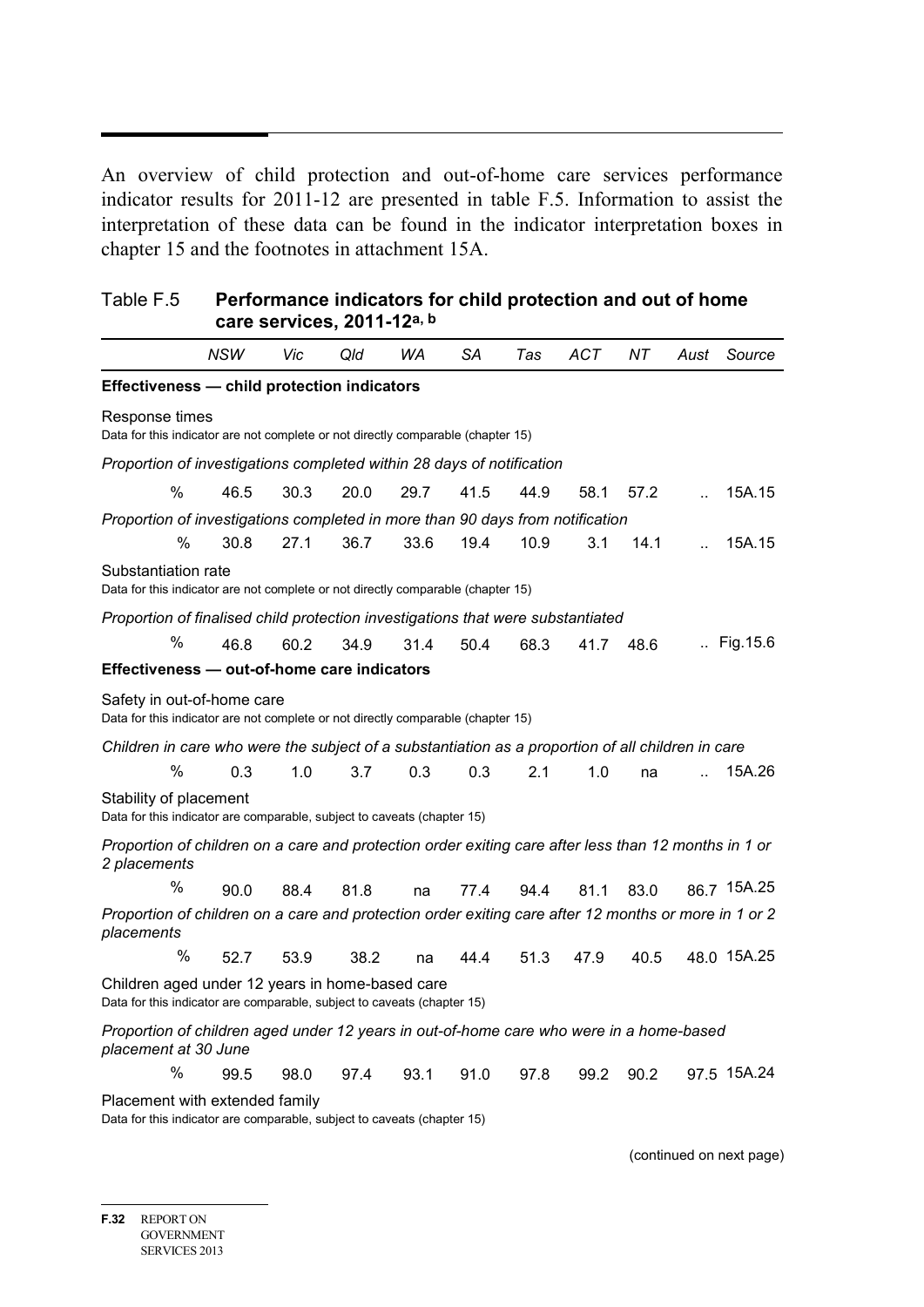| Table F.5                                                                                                                                                                                             |                                                                                                                                                                                                                                            | (continued) |       |       |       |       |             |             |                      |             |  |  |  |
|-------------------------------------------------------------------------------------------------------------------------------------------------------------------------------------------------------|--------------------------------------------------------------------------------------------------------------------------------------------------------------------------------------------------------------------------------------------|-------------|-------|-------|-------|-------|-------------|-------------|----------------------|-------------|--|--|--|
|                                                                                                                                                                                                       | <b>NSW</b>                                                                                                                                                                                                                                 | Vic         | Qld   | WA    | SA    | Tas   | <b>ACT</b>  | NT.         |                      | Aust Source |  |  |  |
| Proportion of children in out-of-home care placed with relatives/kin at 30 June<br>%                                                                                                                  | 55.8                                                                                                                                                                                                                                       | 45.6        | 34.6  | 43.1  | 43.3  | 30.3  | 51.6        | 23.3        |                      | 46.7 15A.22 |  |  |  |
|                                                                                                                                                                                                       | Placement in accordance with Aboriginal Child Placement Principle<br>Data for this indicator are comparable, subject to caveats (chapter 15)<br>Proportion of Indigenous children placed in accordance with the Aboriginal Child Placement |             |       |       |       |       |             |             |                      |             |  |  |  |
| Principle                                                                                                                                                                                             |                                                                                                                                                                                                                                            |             |       |       |       |       |             |             |                      |             |  |  |  |
| $\frac{0}{0}$                                                                                                                                                                                         | 81.6                                                                                                                                                                                                                                       | 56.3        | 53.7  | 69.3  | 74.4  | 45.7  | 65.4        | 38.1        | 68.8                 | 15A.23      |  |  |  |
| <b>Efficiency - child protection services</b>                                                                                                                                                         |                                                                                                                                                                                                                                            |             |       |       |       |       |             |             |                      |             |  |  |  |
|                                                                                                                                                                                                       | Total expenditure on all child protection activities, per notification, investigation and substantiation<br>Data for this indicator are not complete or not directly comparable (chapter 15)<br>Expenditure per notification               |             |       |       |       |       |             |             |                      |             |  |  |  |
|                                                                                                                                                                                                       |                                                                                                                                                                                                                                            |             |       |       |       |       |             |             |                      |             |  |  |  |
| \$                                                                                                                                                                                                    | 3118                                                                                                                                                                                                                                       | 2886        | 12337 | 8191  | 2651  | 1927  | 954         | 5175        |                      | 15A.2       |  |  |  |
| Expenditure per investigation                                                                                                                                                                         |                                                                                                                                                                                                                                            |             |       |       |       |       |             |             |                      |             |  |  |  |
| \$                                                                                                                                                                                                    | 5913                                                                                                                                                                                                                                       | 11462       | 12337 | 10971 | 9940  | 13196 |             | 5376 10295  |                      | 15A.2       |  |  |  |
| Expenditure per substantiation<br>\$                                                                                                                                                                  | 13358                                                                                                                                                                                                                                      | 20300       | 39870 | 40806 | 23617 | 22247 | 13755 24189 |             |                      | 15A.2       |  |  |  |
| Efficiency - out-of-home care services                                                                                                                                                                |                                                                                                                                                                                                                                            |             |       |       |       |       |             |             |                      |             |  |  |  |
| Total expenditure on all out-of-home care divided by the number of children in all out-of-home<br>care at 30 June<br>Data for this indicator are not complete or not directly comparable (chapter 15) |                                                                                                                                                                                                                                            |             |       |       |       |       |             |             |                      |             |  |  |  |
| S                                                                                                                                                                                                     | 43393                                                                                                                                                                                                                                      | 56652       | 49515 | 60493 | 55569 | 39333 | 47438 80256 |             |                      | 15A.3       |  |  |  |
| Out-of-home care expenditure per placement night<br>Data for this indicator are not complete or not directly comparable (chapter 15)                                                                  |                                                                                                                                                                                                                                            |             |       |       |       |       |             |             |                      |             |  |  |  |
| \$                                                                                                                                                                                                    | 120.2                                                                                                                                                                                                                                      | 149.7       | 140.7 | 167.5 | 155.8 | 108.0 |             | 131.9 226.2 | 136.9                | 15A.34      |  |  |  |
| <b>Outcomes</b>                                                                                                                                                                                       |                                                                                                                                                                                                                                            |             |       |       |       |       |             |             |                      |             |  |  |  |
| Improved safety<br>Data for this indicator are not complete or not directly comparable (chapter 15)                                                                                                   |                                                                                                                                                                                                                                            |             |       |       |       |       |             |             |                      |             |  |  |  |
| Substantiation rate after decision not to substantiate, 3 months                                                                                                                                      |                                                                                                                                                                                                                                            |             |       |       |       |       |             |             |                      |             |  |  |  |
| %                                                                                                                                                                                                     | 4.1                                                                                                                                                                                                                                        | 2.0         | 3.2   | 1.2   | 5.8   | 7.4   | 7.1         | 4.3         | ă.                   | 15A.9       |  |  |  |
| Substantiation rate after decision not to substantiate, 12 months                                                                                                                                     |                                                                                                                                                                                                                                            |             |       |       |       |       |             |             |                      |             |  |  |  |
| %                                                                                                                                                                                                     | 12.7                                                                                                                                                                                                                                       | 12.8        | 9.6   | 7.0   | 13.1  | 17.4  | 16.7        | 15.5        | $\ddot{\phantom{a}}$ | 15A.9       |  |  |  |
| Substantiation rate after a prior substantiation, 3 months                                                                                                                                            |                                                                                                                                                                                                                                            |             |       |       |       |       |             |             |                      |             |  |  |  |
| $\%$                                                                                                                                                                                                  | 8.2                                                                                                                                                                                                                                        | 1.2         | 8.8   | 1.5   | 12.0  | 7.7   | 11.8        | 7.6         |                      | 15A.10      |  |  |  |
| Substantiation rate after a prior substantiation, 12 months                                                                                                                                           |                                                                                                                                                                                                                                            |             |       |       |       |       |             |             |                      |             |  |  |  |
| $\%$                                                                                                                                                                                                  | 19.7                                                                                                                                                                                                                                       | 10.1        | 19.0  | 8.1   | 22.9  | 18.6  | 31.9        | 20.5        | ă.                   | 15A.10      |  |  |  |

**a** Caveats for these data are available in Chapter 15 and Attachment 15A. Refer to the indicator interpretation boxes in Chapter 15 for information to assist with the interpretation of data presented in this table. **b** Some data are derived from detailed data in Chapter 15 and Attachment 15A. **..** Not applicable. **na** Not available. – Nil or rounded to zero.

*Source*: Chapter 15 and Attachment 15A.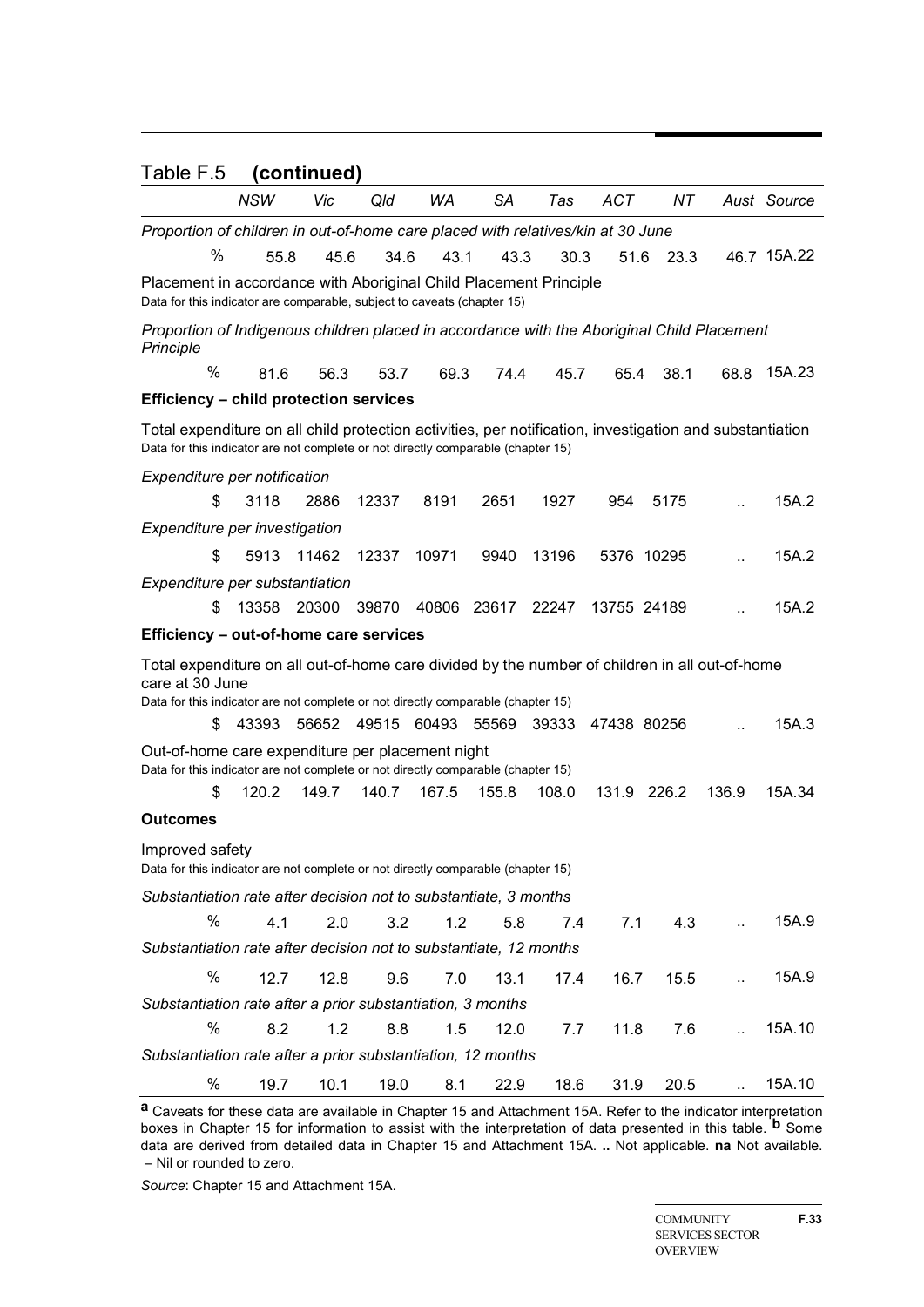The performance indicator framework for youth justice services is presented in figure F.11. This framework provides comprehensive information on the equity, effectiveness, efficiency and the outcomes of youth justice services.



Figure F.9 **Youth justice services performance indicator framework**

An overview of youth justice services performance indicator results for 2011-12 are presented in table F.6. Information to assist the interpretation of these data can be found in the indicator interpretation boxes in chapter 15 and the footnotes in attachment 15A.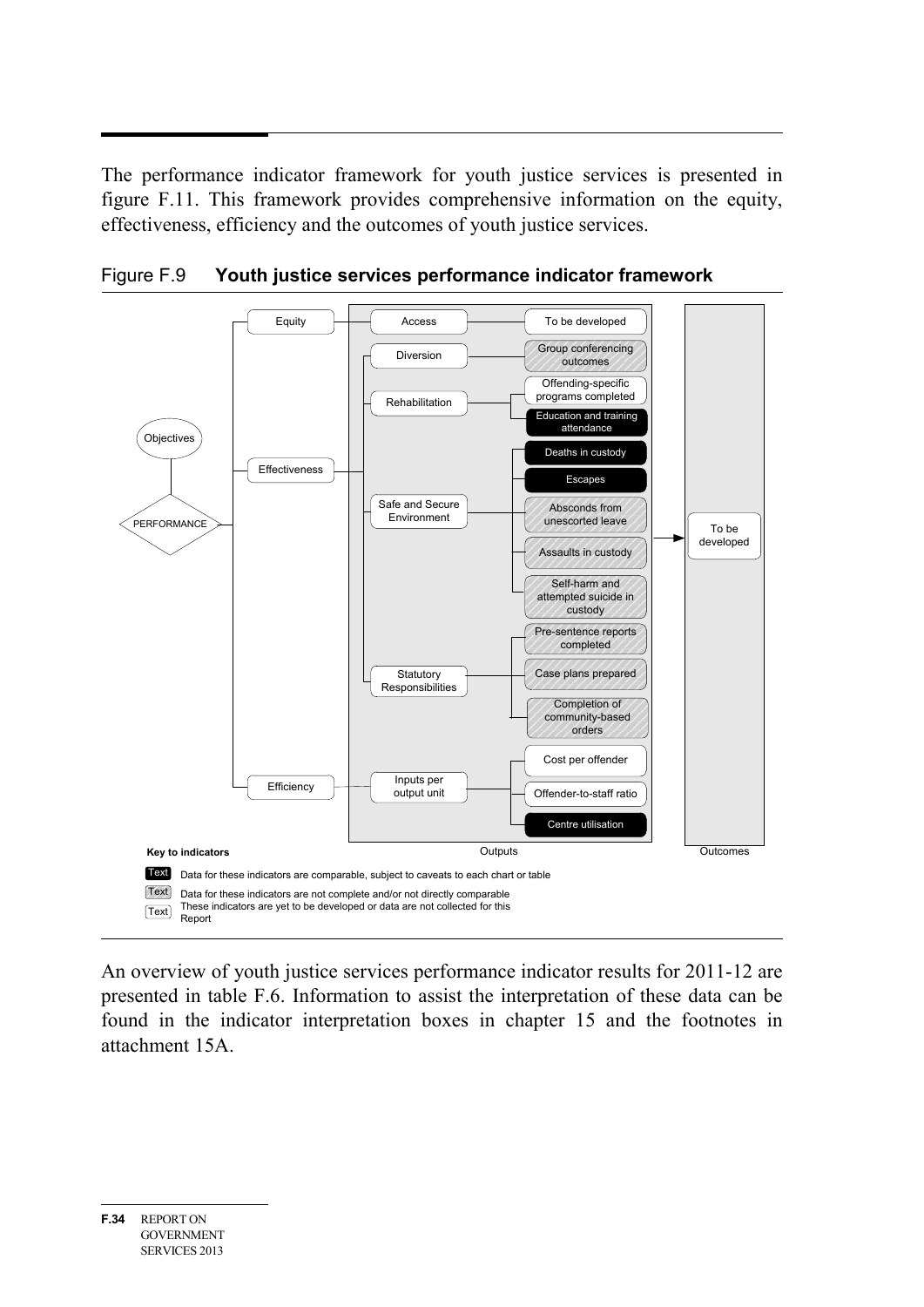| Table F.6                                                                                                          |                          |       | Performance indicators for youth justice services, 2011-12a, b |      |           |       |       |       |      |                          |
|--------------------------------------------------------------------------------------------------------------------|--------------------------|-------|----------------------------------------------------------------|------|-----------|-------|-------|-------|------|--------------------------|
|                                                                                                                    | NSW                      | Vic   | Qld                                                            | WA   | <b>SA</b> | Tas   | ACT   | ΝT    | Aust | Source                   |
| <b>Effectiveness - diversion</b>                                                                                   |                          |       |                                                                |      |           |       |       |       |      |                          |
| Group conferencing outcomes<br>Data for this indicator are not complete or not directly comparable (chapter 15)    |                          |       |                                                                |      |           |       |       |       |      |                          |
| Proportion of group conferences resulting in an agreement                                                          |                          |       |                                                                |      |           |       |       |       |      |                          |
| %                                                                                                                  | 98.9                     | 100.0 | 94.8                                                           | na   | na        | 94.9  | 99.3  | 100.0 |      | 96.8 15A.191             |
| <b>Effectiveness - rehabilitation</b>                                                                              |                          |       |                                                                |      |           |       |       |       |      |                          |
| Education and training attendance<br>Data for this indicator are comparable, subject to caveats (chapter 15)       |                          |       |                                                                |      |           |       |       |       |      |                          |
| Proportion of young people in detention of compulsory school age attending an education course                     |                          |       |                                                                |      |           |       |       |       |      |                          |
| %                                                                                                                  | 100.0                    | 95.8  | 100.0                                                          | 85.1 | 100.0     | 100.0 | 100.0 | 100.0 |      | 97.8 15A.193             |
| Effectiveness - safe and secure environment                                                                        |                          |       |                                                                |      |           |       |       |       |      |                          |
| Deaths in custody<br>Data for this indicator are comparable, subject to caveats (chapter 15)                       |                          |       |                                                                |      |           |       |       |       |      |                          |
| no.                                                                                                                |                          |       |                                                                |      |           |       |       |       |      | 15A.192                  |
| <b>Escapes</b><br>Data for this indicator are comparable, subject to caveats (chapter 15)                          |                          |       |                                                                |      |           |       |       |       |      |                          |
| Rate of escapes from detention per 10 000 custody nights                                                           |                          |       |                                                                |      |           |       |       |       |      |                          |
| %                                                                                                                  | $\overline{\phantom{a}}$ | 0.2   |                                                                |      | 3.6       | 2.6   |       | 6.5   |      | 0.6 15A.194              |
| Rate of escapes from escorted movement per 10 000 escorted movements                                               |                          |       |                                                                |      |           |       |       |       |      |                          |
| %                                                                                                                  | 7.4                      | 6.4   |                                                                | na   |           | 18.9  | na    |       |      | 6.1 15A.194              |
| Absconds from unescorted leave<br>Data for this indicator are not complete or not directly comparable (chapter 15) |                          |       |                                                                |      |           |       |       |       |      |                          |
| Rate of absconds per 1000 periods of unescorted leave                                                              |                          |       |                                                                |      |           |       |       |       |      |                          |
| %                                                                                                                  | 0.3                      |       |                                                                | na   |           |       | na    |       |      | 0.2 15A.195              |
| Assaults in custody<br>Data for this indicator are not complete or not directly comparable (chapter 15)            |                          |       |                                                                |      |           |       |       |       |      |                          |
| Rate of young people and staff injured as a result of a serious assault per 10 000 custody nights                  |                          |       |                                                                |      |           |       |       |       |      |                          |
| %                                                                                                                  |                          |       | 0.4                                                            | na   | na        |       | 2.4   | 4.3   |      | .15A.196                 |
| Rate of young people and staff injured as a result of an assault per 10 000 custody nights                         |                          |       |                                                                |      |           |       |       |       |      |                          |
| %                                                                                                                  | 2.3                      | na    | 8.4                                                            | na   | na        | np    | 4.8   | 36.2  |      | .15A.197                 |
|                                                                                                                    |                          |       |                                                                |      |           |       |       |       |      | (continued on next page) |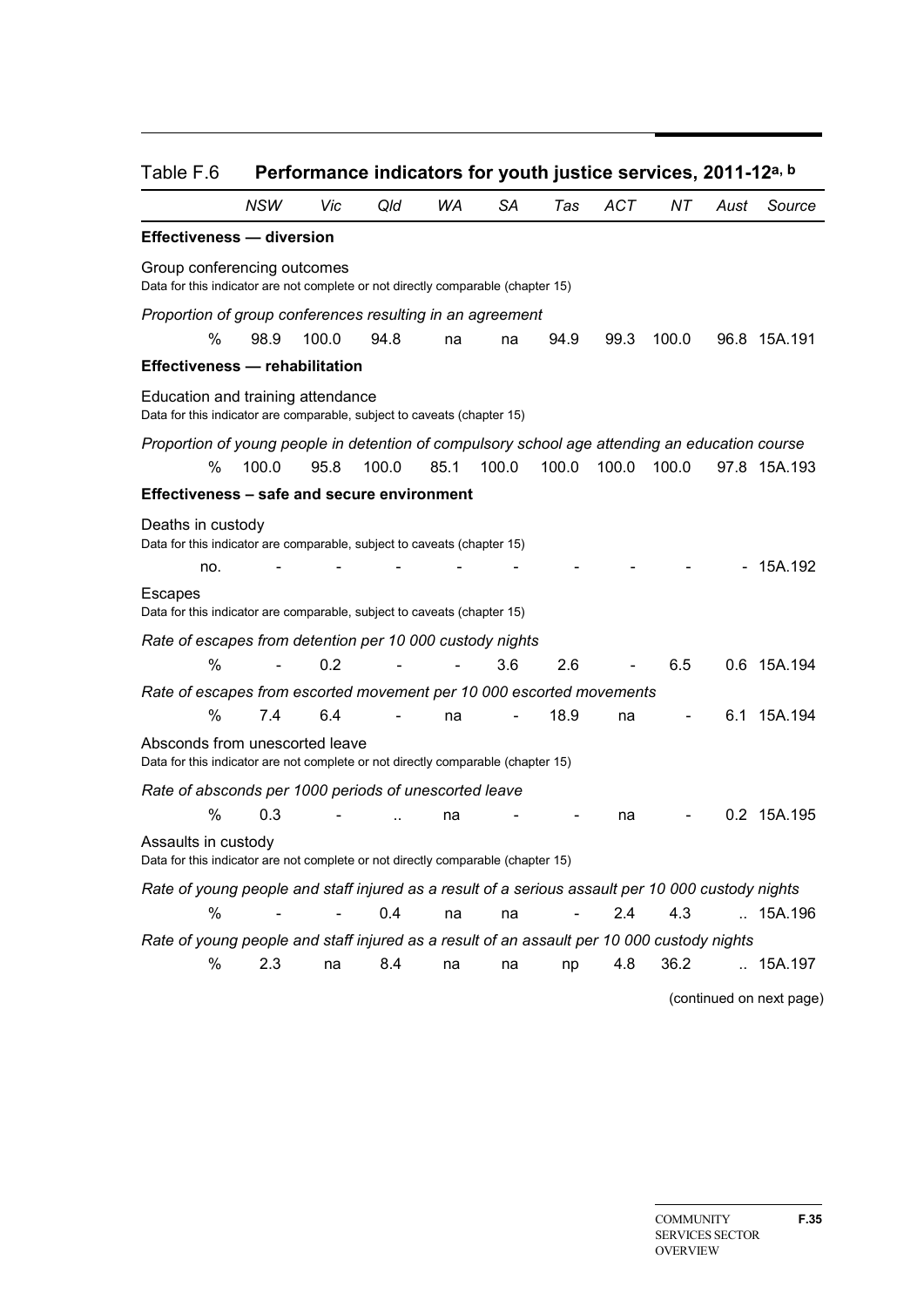| Table F.6                                                                                                                      |               |            | (continued) |       |       |           |       |            |       |        |                                                                                                                       |
|--------------------------------------------------------------------------------------------------------------------------------|---------------|------------|-------------|-------|-------|-----------|-------|------------|-------|--------|-----------------------------------------------------------------------------------------------------------------------|
|                                                                                                                                |               | <b>NSW</b> | Vic         | Qld   | WA    | <b>SA</b> | Tas   | <b>ACT</b> | NT    | Aust   | Source                                                                                                                |
| Self-harm and attempted suicide in custody<br>Data for this indicator are not complete or not directly comparable (chapter 15) |               |            |             |       |       |           |       |            |       |        |                                                                                                                       |
| Rate of incidents of self-harm in custody requiring hospitalisation per 10 000 custody nights                                  |               |            |             |       |       |           |       |            |       |        |                                                                                                                       |
|                                                                                                                                | %             | 0.2        | 0.2         |       | na    | na        |       |            | 0.7   | $\sim$ | 15A.198                                                                                                               |
| Rate of incidents of self-harm in custody that did not require hospitalisation per 10 000 custody<br>nights                    |               |            |             |       |       |           |       |            |       |        |                                                                                                                       |
|                                                                                                                                | %             | 2.6        | 0.2         | 1.0   | na    | na        |       | 3.6        | 15.9  |        | 15A.198                                                                                                               |
| <b>Effectiveness - statutory responsibilities</b>                                                                              |               |            |             |       |       |           |       |            |       |        |                                                                                                                       |
| Pre-sentence reports completed<br>Data for this indicator are not complete or not directly comparable (chapter 15)             |               |            |             |       |       |           |       |            |       |        |                                                                                                                       |
| Proportion of pre-sentence reports completed by youth justice agencies                                                         |               |            |             |       |       |           |       |            |       |        |                                                                                                                       |
|                                                                                                                                | $\frac{0}{0}$ | 100.0      | 100.0       | 100.0 | 99.6  | na        | 100.0 | 100.0      | 100.0 | 99.9   | 15A.190                                                                                                               |
| Completion of orders<br>Data for this indicator are not complete or not directly comparable (chapter 15)                       |               |            |             |       |       |           |       |            |       |        |                                                                                                                       |
| Proportion of community-based orders successfully completed                                                                    |               |            |             |       |       |           |       |            |       |        |                                                                                                                       |
|                                                                                                                                | %             | 87.6       | 86.0        | 81.7  | 67.3  | 85.8      | 92.2  | na         | 57.6  | 83.0   | 15A.199                                                                                                               |
| Case plans prepared<br>Data for this indicator are not complete or not directly comparable (chapter 15)                        |               |            |             |       |       |           |       |            |       |        |                                                                                                                       |
| Proportion of case plans prepared or reviewed within 6 weeks of commencing a sentenced<br>detention order                      |               |            |             |       |       |           |       |            |       |        |                                                                                                                       |
|                                                                                                                                | $\%$          | 100.0      | 90.3        | 77.4  | 100.0 | na        | na    | 72.2       | 100.0 | 91.6   | 15A.200                                                                                                               |
| Proportion of case plans prepared or reviewed within 6 weeks of commencing a sentenced<br>community-based order                |               |            |             |       |       |           |       |            |       |        |                                                                                                                       |
|                                                                                                                                | %             | 98.5       | 95.0        | 75.0  | 73.1  | na        | na    | 95.1       | 9.1   |        | 84.0 15A.200                                                                                                          |
| <b>Efficiency indicators</b>                                                                                                   |               |            |             |       |       |           |       |            |       |        |                                                                                                                       |
| Centre utilisation                                                                                                             |               |            |             |       |       |           |       |            |       |        |                                                                                                                       |
| Data for this indicator are comparable, subject to caveats (chapter 15)                                                        |               |            |             |       |       |           |       |            |       |        |                                                                                                                       |
|                                                                                                                                | %             | 73.3       | 81.6        | 76.7  | 82.9  | 74.2      | 58.8  | 57.1       | 59.1  | 75.2   | 15A.201                                                                                                               |
|                                                                                                                                |               |            |             |       |       |           |       |            |       |        | <b>a</b> Caveats for these data are available in Chapter 15 and Attachment 15A. Refer to the indicator interpretation |

**a** Caveats for these data are available in Chapter 15 and Attachment 15A. Refer to the indicator interpretation boxes in Chapter 15 for information to assist with the interpretation of data presented in this table. **b** Some data are derived from detailed data in Chapter 15 and Attachment 15A. **..** Not applicable. **na** Not available. **np** Not published. – Nil or rounded to zero.

*Source*: Chapter 15 and Attachment 15A.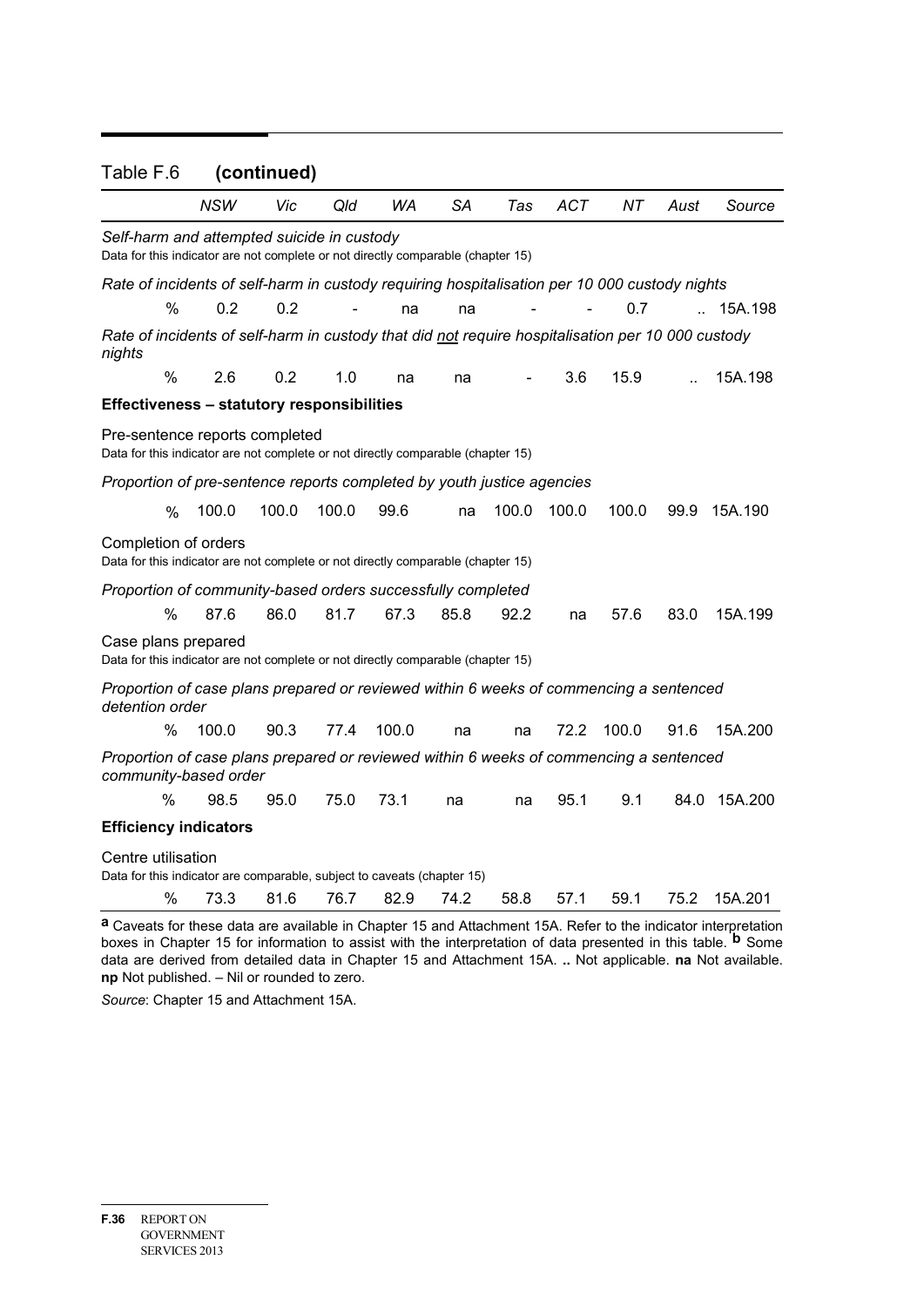# <span id="page-36-0"></span>**F.3 Cross-cutting and interface issues**

# **Community services pathways**

Although this Report discusses three areas of community services in separate chapters, it is recognised that there are many linkages between different community services. Governments are increasingly emphasising the need for integrated, client centred community services.

Many community services are linked by the provision of different services to individuals at different stages of life. Other services are not as strictly, or not at all, age-specific, and some individuals may receive multiple services at the same time — for example, a child who is in receipt of youth justice services together with homelessness, child protection or disability services. Disability services can continue throughout an individual's lifetime and overlap with the provision of aged care services.

The sequence of interventions or services can be referred to as 'pathways' of community service provision. However, there is a paucity of information on the patterns of access by individuals to the range of community services, either concurrently or in succession over a lifetime. A greater understanding of the links between the use of various community services, the nature of these links, and whether interventions in one area of service provision result in reduced need for other services, will help to inform government social policy.

Examples of relevant research include:

- a cohort study carried out in Queensland, which found a correlation between contact with child protection services and the youth justice system. Of the 24 255 children born in 1983 or 1984 who had a contact with one or more of child protection services, police cautioning or children's courts, 6.2 per cent had both a child protection services contact and a children's court appearance. These 1500 children represented 28.7 per cent of those with a children's court appearance and 15.7 per cent of those with a child protection history (Stewart, Dennison and Hurren 2005)
- a Community and Disability Services Ministers' Advisory Council (CDSMAC) funded project being undertaken by the AIHW involving the linkage of available Supported Accommodation Assistance Program data, youth justice data and child protection data. This project involves analysing the characteristics and pathways of children and young people who are involved in these sectors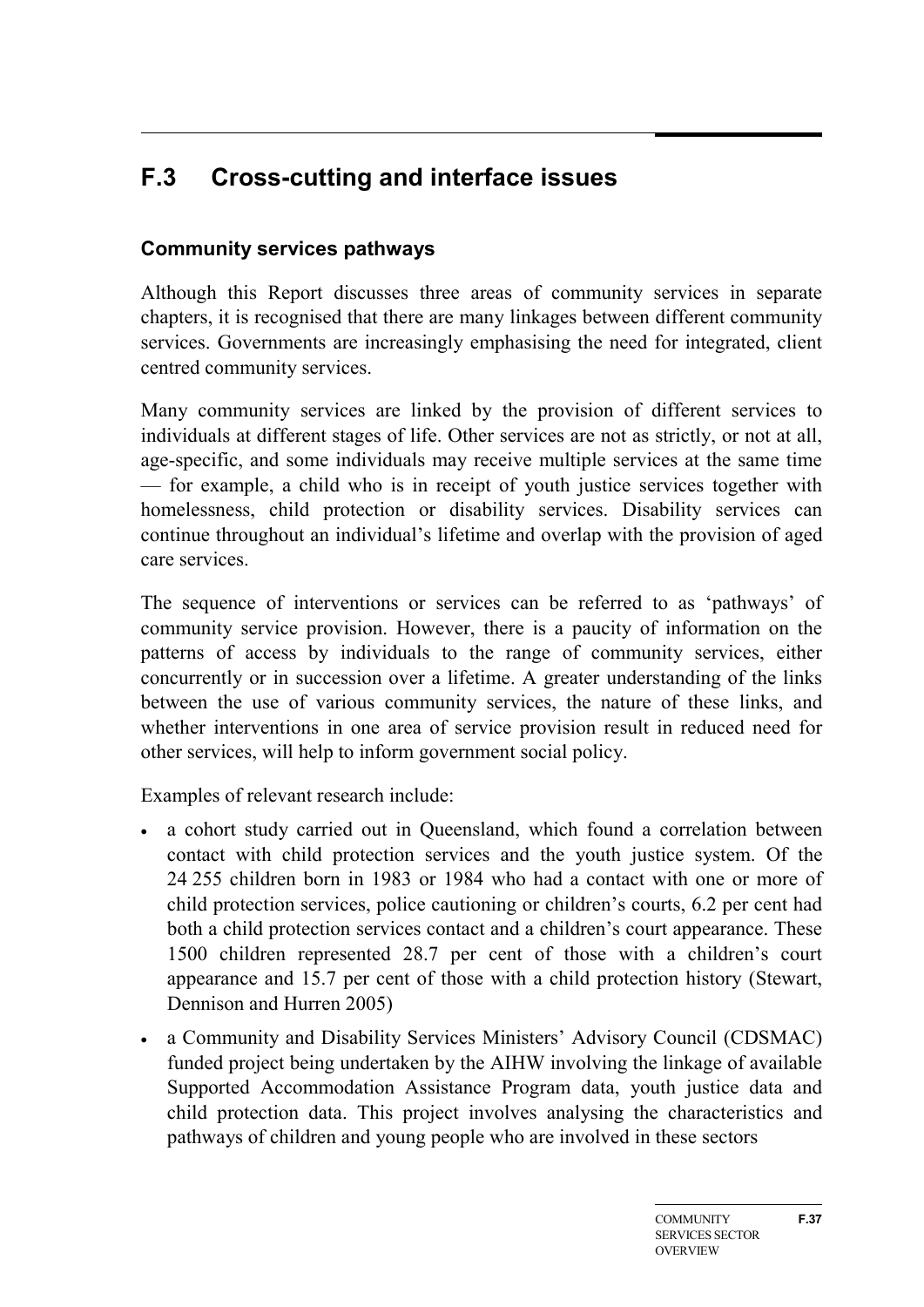- a FaHCSIA longitudinal study of Indigenous children (*Footprints In Time*) into the links between early childhood experiences and later life outcomes for Aboriginal and Torres Strait Islander children, covering areas such as health, culture, education, housing and family relationships (FaHCSIA 2008)
- the Australian Community Sector Survey (ACSS) is an annual national survey which collects data about the non-government, non-profit community services and welfare sector (Australian Council of Social Service 2011).

In September 2009, the Australian Government launched the Australian Institute for Population Ageing Research (AIPAR), based at the University of New South Wales. The AIPAR brings together cross-disciplinary research on the issue of population ageing to inform economic and social policy. The AIPAR also maintains a 'Longevity Index' to track the extent to which Australians are able to maintain their living standards over their lifetime (UNSW 2009).

On 30 April 2009, COAG endorsed *Protecting Children is Everyone's Business: National Framework for Protecting Australia's Children 2009–2020* (the National Framework). The National Framework emphasises that protecting children should be seen as a community and cross-sector responsibility. The National Framework is intended to deliver a more integrated response to protecting Australia's children and emphasises the role of government, the non-government sector, and the community in achieving these aims. The Second Action Plan 2012–15 was released in 2012. It prioritises early intervention, prevention and collaboration with mental health, domestic and family violence, drug and alcohol, education, health and other services. As reporting for the National Framework progresses, the Steering Committee will further consider the suitability of some of the high-level, cross-sector performance indicators in the National Framework for inclusion in the Community services sector overview in future Reports.

There are also links between community services and other government services. Access to effective community services can influence outcomes for clients of education, health, housing and justice sector services. In turn, access to these other service areas can affect community services outcomes.

A recent report, *Children and young people at risk of social exclusion* (AIHW 2012), presents findings from analysis of linked client data across three service areas: homelessness, youth justice, and child protection. This analysis revealed that people with involvement in one of these three services are more likely to be involved in another of these services than the general population. For example: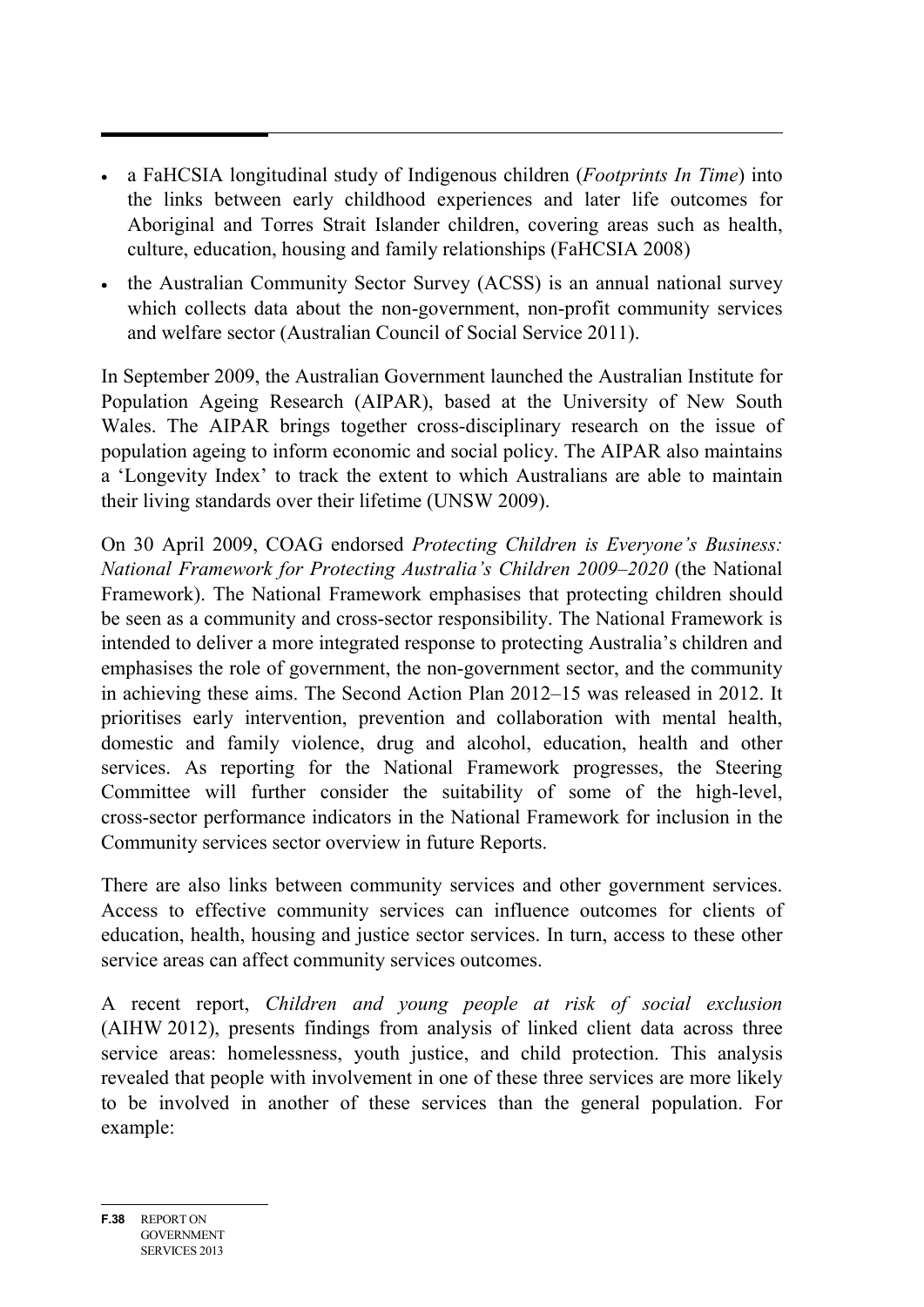- approximately 15 per cent of young people under youth justice supervision received specialist homelessness support the year before their most recent period of supervision, and 8 per cent received specialist homelessness support in the year after their most recent period of youth justice supervision. Approximately 6 per cent of children who were the subject of a child protection notification received specialist homelessness support in the year prior to the notification, and 7 per cent received specialist homelessness support in the year after their most recent substantiated notification. These figures are in stark contrast to the general population, where approximately 1 per cent of people aged 10 and older receive specialist homelessness support in a year, and approximately 2 per cent receive specialist homelessness support as an accompanying child in a year
- approximately 10 per cent of adult specialist homelessness clients had a history of youth justice supervision, compared to approximately 1 per cent of the general population aged 16 or 17 years (the peak age for youth justice supervision).

The results of this analysis highlight the extent of multiple-sector involvement across these service areas. Further analysis of pathways through these services, and common factors giving rise to contact with these services, is likely to assist governments in targeting prevention and rehabilitation activities.

The community services and health sectors are closely related and their effective interaction assists the provision of services in both sectors. The disability sector is also closely linked to health services by the needs of clients, as people with disability tend to have a larger number of poor health conditions than the general population (AIHW 2006). Other links, such as the role of medical and other health professional staff as a source of child protection notifications, also reinforce the importance of the relationship between community services and health.

# **HACC across the community services sector**

Historically within the Report, HACC services have been included in the Aged care services chapter, but the scope of the program is wider than aged care. Provision of HACC services is primarily to older people, but younger people with disability and carers are also recipients of HACC assistance.

In previous editions, HACC data were reported in the Aged care services chapter only. For this Report onwards, information on HACC clients outside the Aged care services chapter's target population (65 years and older and Indigenous Australians 50–64 years) will be reported in the Disability services chapter. Expenditure data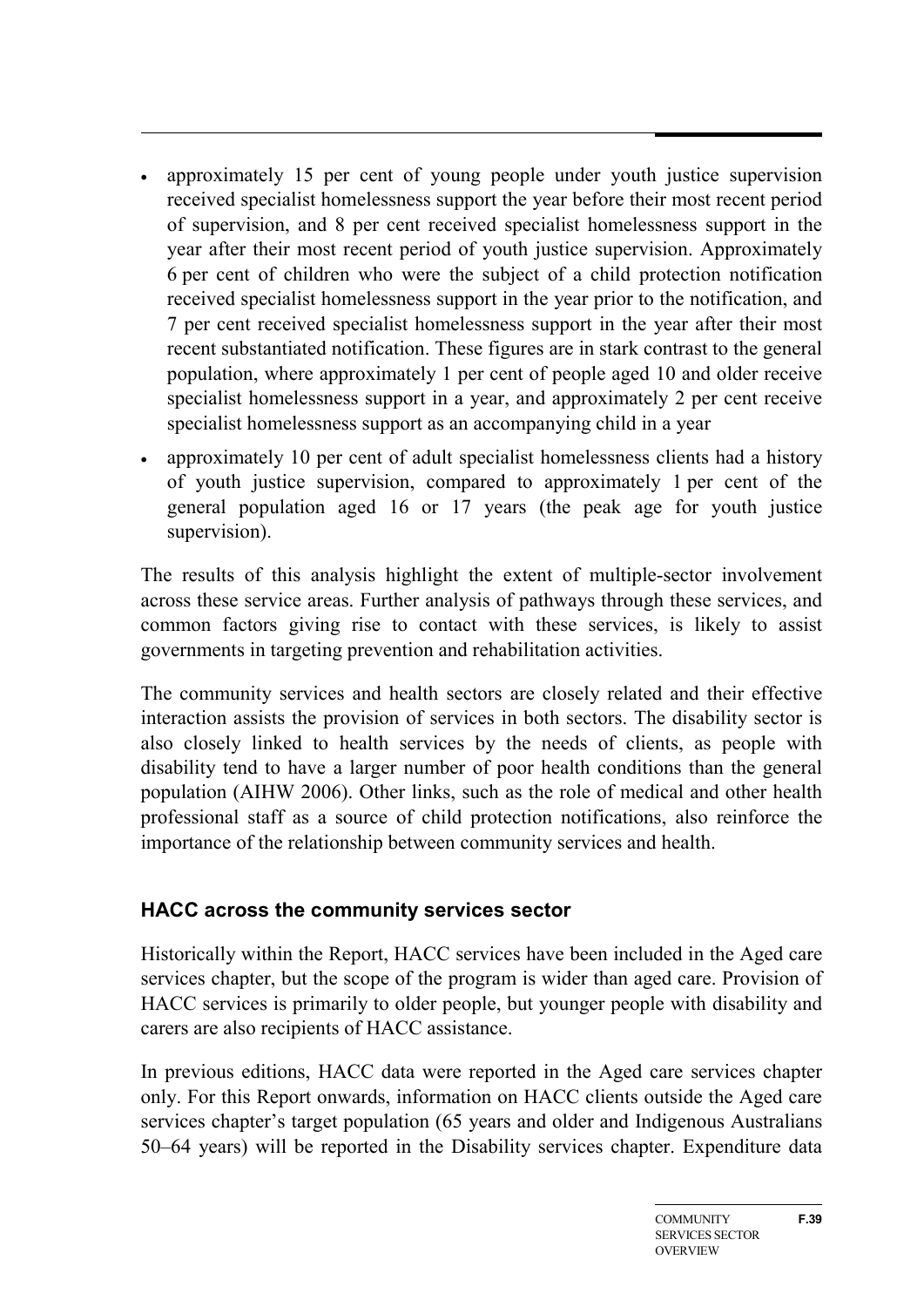for this group were not available for this Report, but are expected to be reported in future editions.

The Australian, State and Territory governments committed to the National Health Reform Agreement (NHRA) on 2 August 2011. The NHRA reaffirmed previous commitments on health and aged care (and their implications for services for people with disability) under the National Health and Hospitals Network Agreement and the Heads of Agreement — National Health Reform.

Changes to roles and responsibilities under the National Health Reform Agreement are aimed at creating a national aged care system and a national disability services system. Under the National Health Reform Agreement:

- the Australian Government is responsible for:
	- regulating packaged community (CACP, EACH and EACH-D) and residential aged care
	- funding packaged community and residential aged care for people aged 65 years or over (50 years or over for Indigenous Australians)
	- funding and regulating basic community care services (previously delivered under the HACC program) for people aged 65 years or over (50 years or over for Indigenous Australians)
	- funding specialist disability services delivered by the State and Territory governments under the NDA for people aged 65 years or over (50 years or over for Indigenous Australians).
- the State and Territory governments are responsible for:
	- regulating specialist disability services delivered under the NDA
	- funding and regulating basic community care services (previously delivered under the HACC program) for people aged under 65 years, except for Indigenous Australians aged 50 years or over
	- funding packaged community (CACP, EACH and EACH-D) and residential aged care for people aged under 65 years, except for Indigenous Australians aged 50 years or over.

The basic community care reforms (HACC reforms) occurred over two phases (except in Victoria and WA). On 1 July 2011, the Australia Government assumed funding and policy responsibility for basic community care services for people aged 65 years or over (50 years or over for Indigenous Australians), and on 1 July 2012 they also assumed operational responsibility for these services. On 1 July 2011, State and Territory governments (except in Victoria and WA) assumed full funding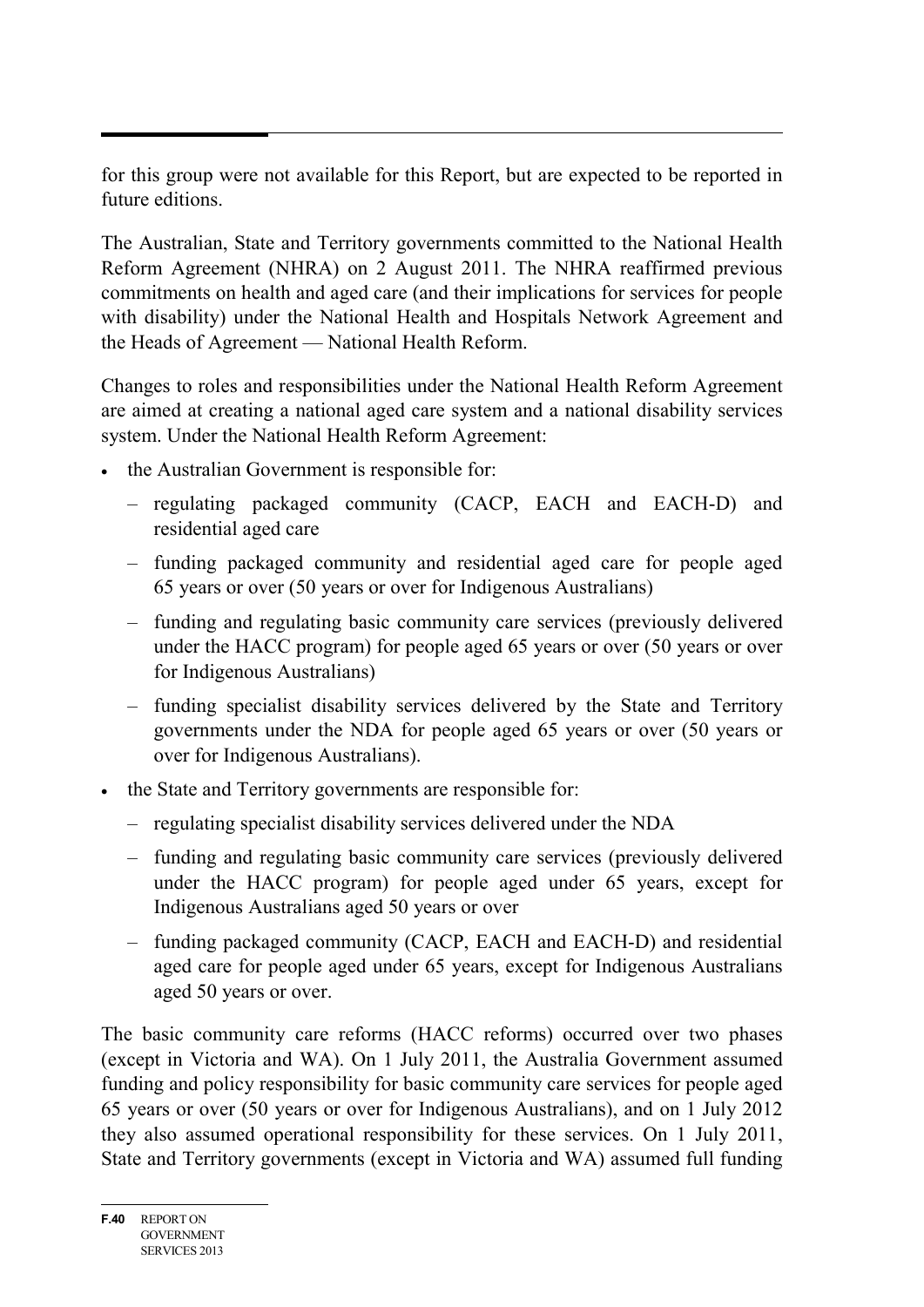and program responsibility for basic community care services provided to younger people aged under 65 years (or under the age of 50 for Indigenous Australians).

The changes to roles and responsibilities for basic community care, aged care and specialist disability services do not apply to Victoria and WA. In these states, basic community care continues to be delivered under HACC as a joint Australian and State governments' funded program. The Australian Government and the Victorian and WA governments have maintained bilateral agreements for that purpose.

# **Housing**

Livable Housing Australia (LHA) is a not-for-profit organisation established to encourage Australians constructing new homes to comply with design standards to meet the changing needs of home occupants across their lifetime. LHA promotes greater understanding of the value of universal housing design practices and has developed guidelines to help guide the residential and building industry and all levels of government. The Livable Housing Design guidelines seek to raise national awareness about the benefits of designing homes for everyone, irrespective of their abilities.

The housing industry, the disability and the ageing sectors are working towards having all new homes built to reflect the new standards by 2020. They have also committed to a strategic plan that provides a pathway over the next decade to work towards this target.

The Australian Government is investing \$1 million to drive this innovative partnership with the building and property sectors to promote universal housing design.

# <span id="page-40-0"></span>**F.4 Future directions in performance reporting**

This community services sector overview will continue to be developed in future reports.

The Aged care services, Service for people with disability, and Child protection and youth justice services chapters contain a service-specific section on future directions in performance reporting.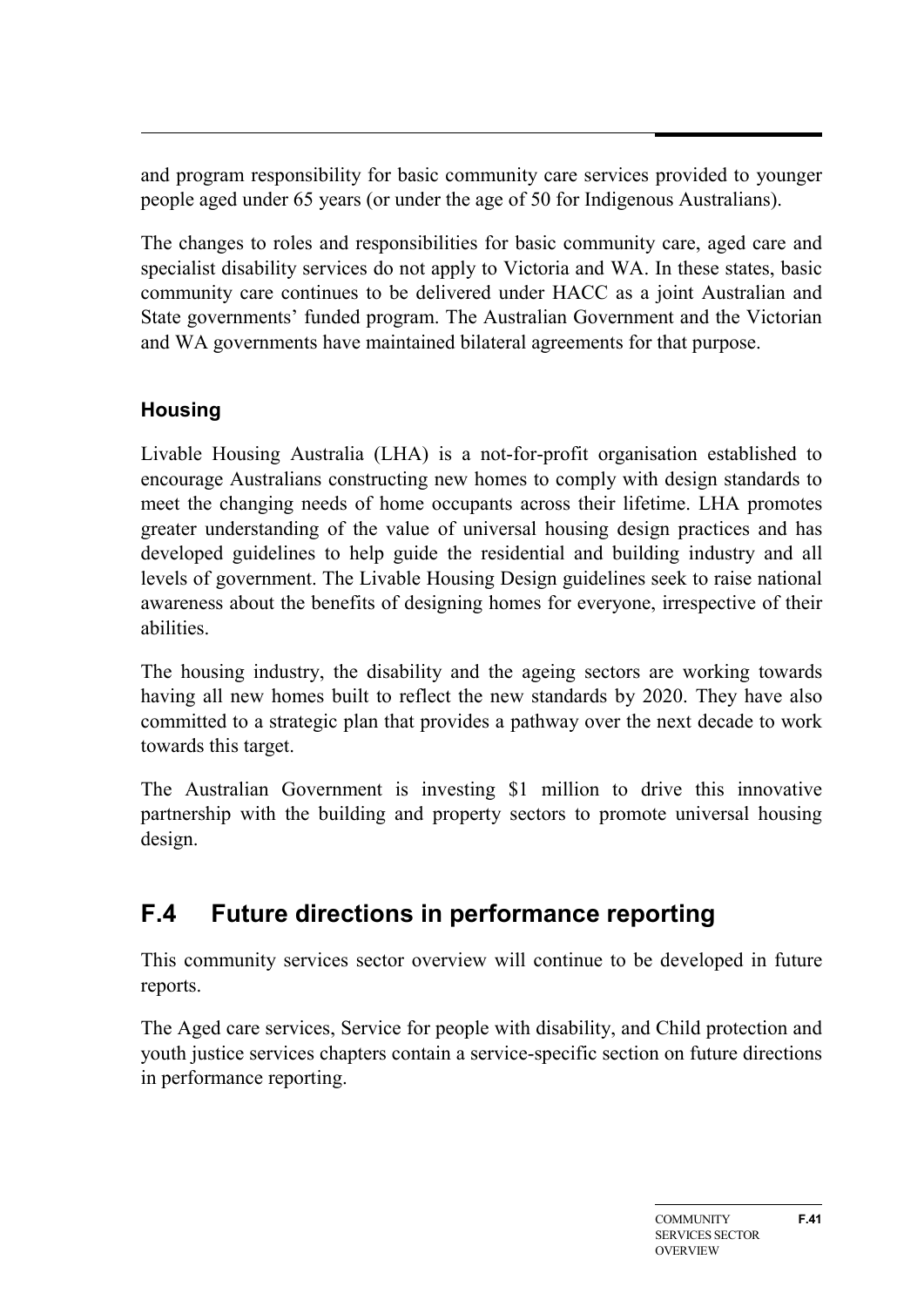# <span id="page-41-0"></span>**F.5 List of attachment tables**

Attachment tables are identified in references throughout this appendix by an 'FA' prefix (for example, table FA.1). Attachment tables are available on the Review website (www.pc.gov.au/gsp).

- Table FA.1 All people living in households aged 65 and over, number of social or community activities participated in away from home in the past 3 months ('000)
- Table FA.2 Primary carers living in households, whether participated in social activities at home in past 3 months without the recipient of care ('000)
- Table FA.3 Self-assessed health status of disabled people aged 18 years and over (000's)
- Table FA.4 Jobless families, at June
- Table FA.5 Australian Early Development Index (AEDI) Data
- Table FA.6 Overall life satisfaction, by sex, 2010 (per cent)
- Table FA.7 Adults at least satisfied with their lives, by age, 2010 (per cent)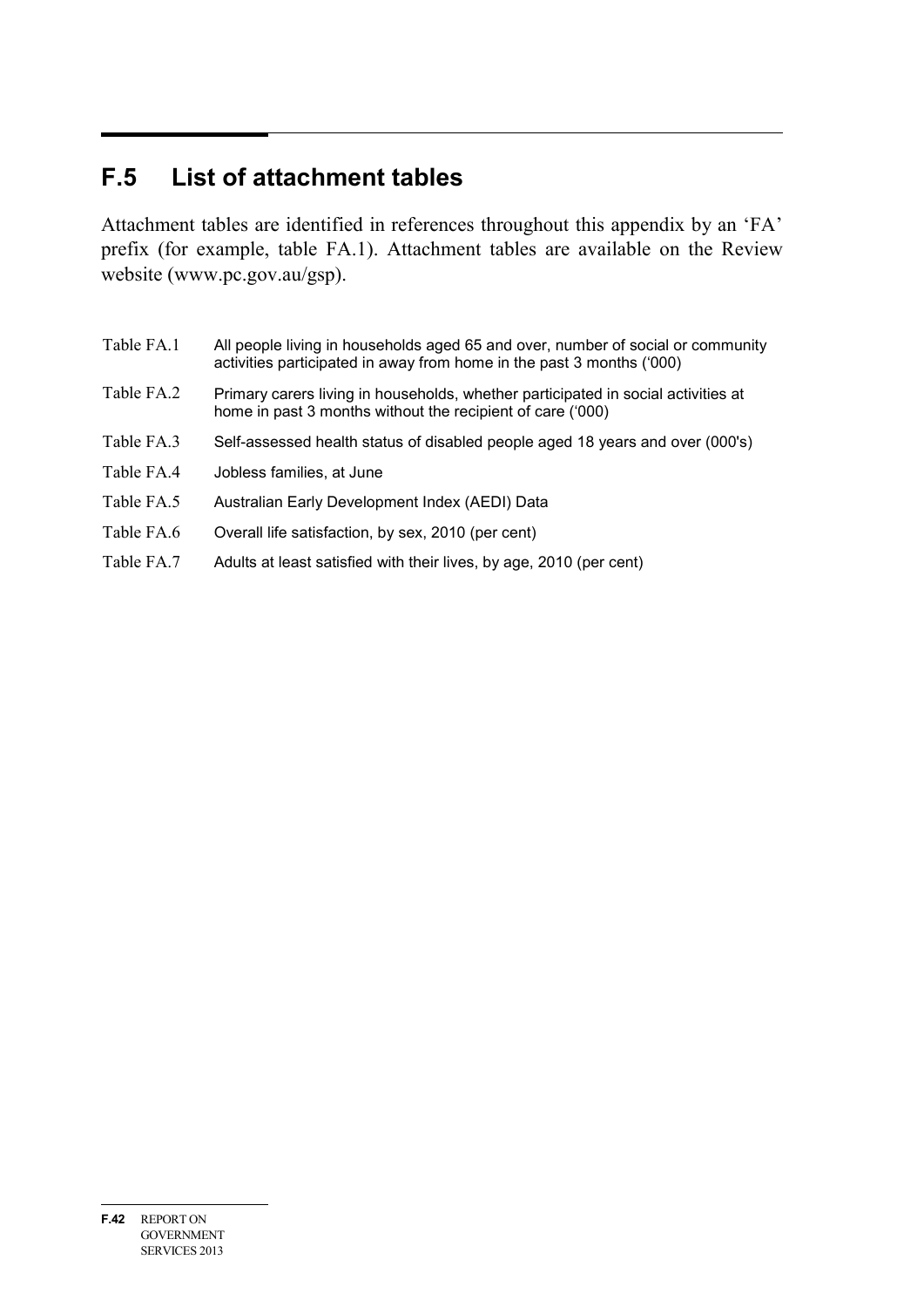# <span id="page-42-0"></span>**F.6 References**

- ABS (Australian Bureau of Statistics), 2007 www.abs.gov.au/Ausstats/abs@.nsf/0/93E468A5C48B343ECA25703C0082B0 D6?opendocument accessed on 16 October 2012).
- —— 2010, *Community Services Australia, 2008-09*, Cat. no. 8696.0, Canberra.
- —— 2012, *Australian National Accounts: National Income, National Expenditure and Product*, Cat. no. 5206.0, Canberra.
- Allen Consulting Group 2003, *Protecting children: The child protection outcomes project*, Allen Consulting Group, Sydney.
- Australian Council of Social Service 2009, *Australian Community Sector Survey Report 2009*, Strawberry Hills.
- —— 2011, *Australian Community Sector Survey,* ACOSS Paper 173, Volume 1 National.
- Australian Government 2007, *National Program Guidelines for the Home and Community Care Program*, Commonwealth of Australia, Canberra.
- —— 2008, *Families in Australia: 2008*, Commonwealth of Australia, Canberra.
- —— 2010a, *Intergenerational Report 2010*, Commonwealth of Australia, Canberra.
- —— 2010b, *A stronger, fairer Australia — a new social inclusion strategy*, Commonwealth of Australia, Canberra.
- —— 2011, *Addressing barriers for jobless families: Australian Social Inclusion Board,* Commonwealth of Australia, Canberra.
- AIHW (Australian Institute of Health and Welfare) 2003 (and previous issues), *National Classifications of Community Services, Version 2.0*, Cat. no. HWI 40, Canberra.
- —— 2005, *National Community Services Information Strategic Plan 2005–2009*, Cat. no. AUS 68, Canberra.
- —— 2006, *Disability and disability services in Australia*. Cat. no. DIS 43. Canberra.
- —— 2010, *Australia's health 2010,* Cat. no. AUS 122, Canberra.
- —— 2011, *Australia's welfare 2011,* Australia's welfare series no. 10. Cat. no. AUS 142, Canberra.
- —— 2012, *Children and young people at risk of social exclusion: Links between homelessness, child protection and juvenile justice*, Data linkage series no. 13 Cat. no. CSI 13. Canberra: AIHW.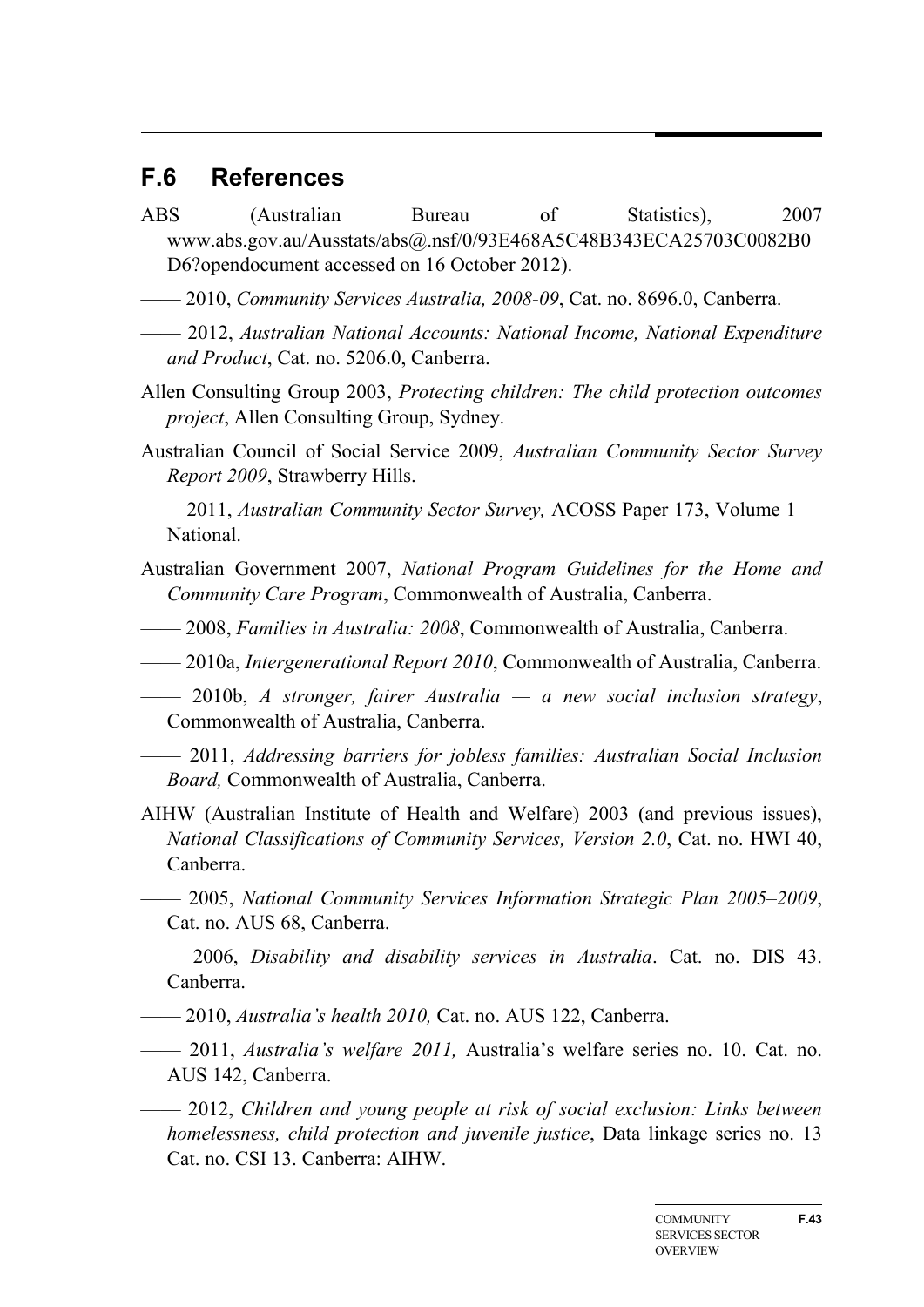- Bromfield, L. M., and Holzer, P. J., 2008, *NCPASS comparability of child protection data: Project report*, Australian Institute of Family Studies, Melbourne.
- Council of Australian Governments (COAG) 2009, *National Healthcare Agreement,*  www.coag.gov.au/intergov\_agreements/federal\_financial\_relations/docs/IGA\_F FR\_ScheduleF\_National\_Healthcare\_Agreement.rtf (accessed 15 October 2010).
	- —— 2010a, *Communiqué*, 20 April, www.coag.gov.au/coag\_meeting\_outcomes/ 2010-04-19/docs/communique\_20\_April\_2010.pdf (accessed 15 October 2010- 10-17.
	- —— 2010b, *National Health and Hospitals Network Agreement*, www.coag.gov.au/coag\_meeting\_outcomes/2010-04-

19/docs/NHHN\_Agreement.pdf (accessed 15 October 2010).

- —— 2011, *National Disability Strategy 2010. (ed., Prime Minister and Cabinet). Canberra.*
- Diener, E. 1984, Subjective well-being. *Psychological Bulletin*, 95, 542-575.
- FaHCSIA (Department of Families, Housing, Community Services and Indigenous Affairs) 2008, *Research News*, Issue 31, Canberra.

—— 2012, *National Framework for Protecting Australia's Children — Second Three Year Action Plan 2012-2015*. FaHCSIA, Canberra.

- NCSIMG (National Community Services Information Management Group) 2008, website, www.aihw.gov.au/committees/ncsimg/index.cfm (accessed 10 October 2008).
- NHHRC (National Health and Hospitals Reform Commission) 2009, A Healthier Future for All Australians – Final Report June 2009, Canberra.
- Productivity Commission 2011a, *Disability Care and Support,* Report no. 54, Canberra.
- —— 2011b, *Caring for Older Australians,* Report No. 53, Final Inquiry Report, Canberra.
- Richards, K. 2011, What makes juvenile offenders different from adult offenders? *Trends & Issues in Crime and Criminal Justice*, 409, Canberra: Australian Institute of Criminology.
- Stewart, A., Dennison, S., and Hurren, E. 2005, *Final Report, Juvenile Offending Trajectories: Pathways from Child Maltreatment to Juvenile Offending, and Police Cautioning in Queensland,* Griffith University.